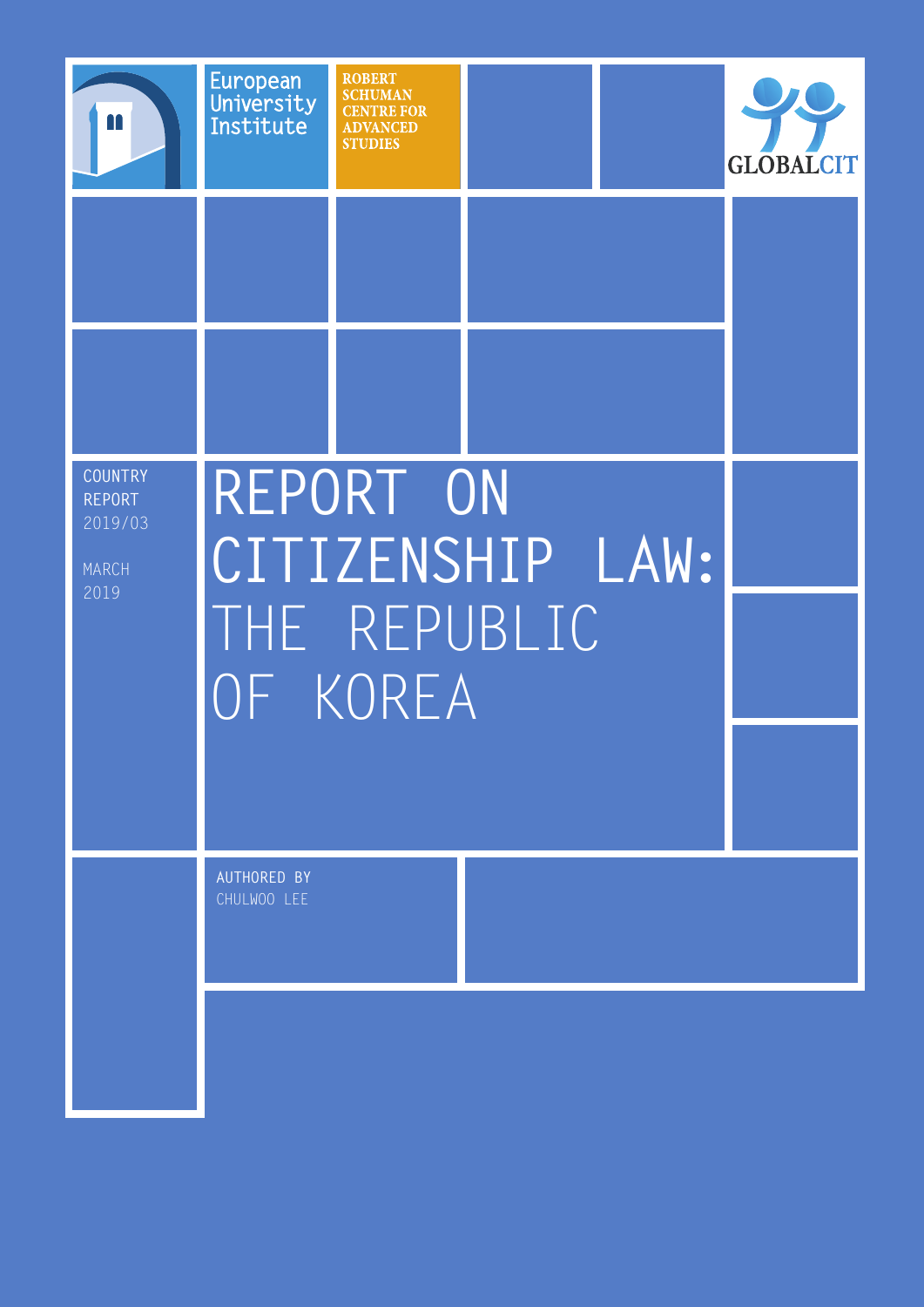© Chulwoo Lee, 2019

This text may be downloaded only for personal research purposes. Additional reproduction for other purposes, whether in hard copies or electronically, requires the consent of the authors. If cited or quoted, reference should be made to the full name of the author(s), editor(s), the title, the year and the publisher.

Requests should be addressed to  $GlobalCit@eui.eu.$ 

Views expressed in this publication reflect the opinion of individual authors and not those of the European University Institute.

Global Citizenship Observatory (GLOBALCIT) Robert Schuman Centre for Advanced Studies in collaboration with Edinburgh University Law School

**Report on Citizenship Law: The Republic of Korea** RSCAS/GLOBALCIT-CR 2019/3 *Revised and updated*



March 2019

With the support of the Erasmus+ Programme<br>
of the European Union

Chulwoo Lee, 2019 Printed in Italy European University Institute Badia Fiesolana I – 50014 San Domenico di Fiesole (FI)

www.eui.eu/RSCAS/Publications/ cadmus.eui.eu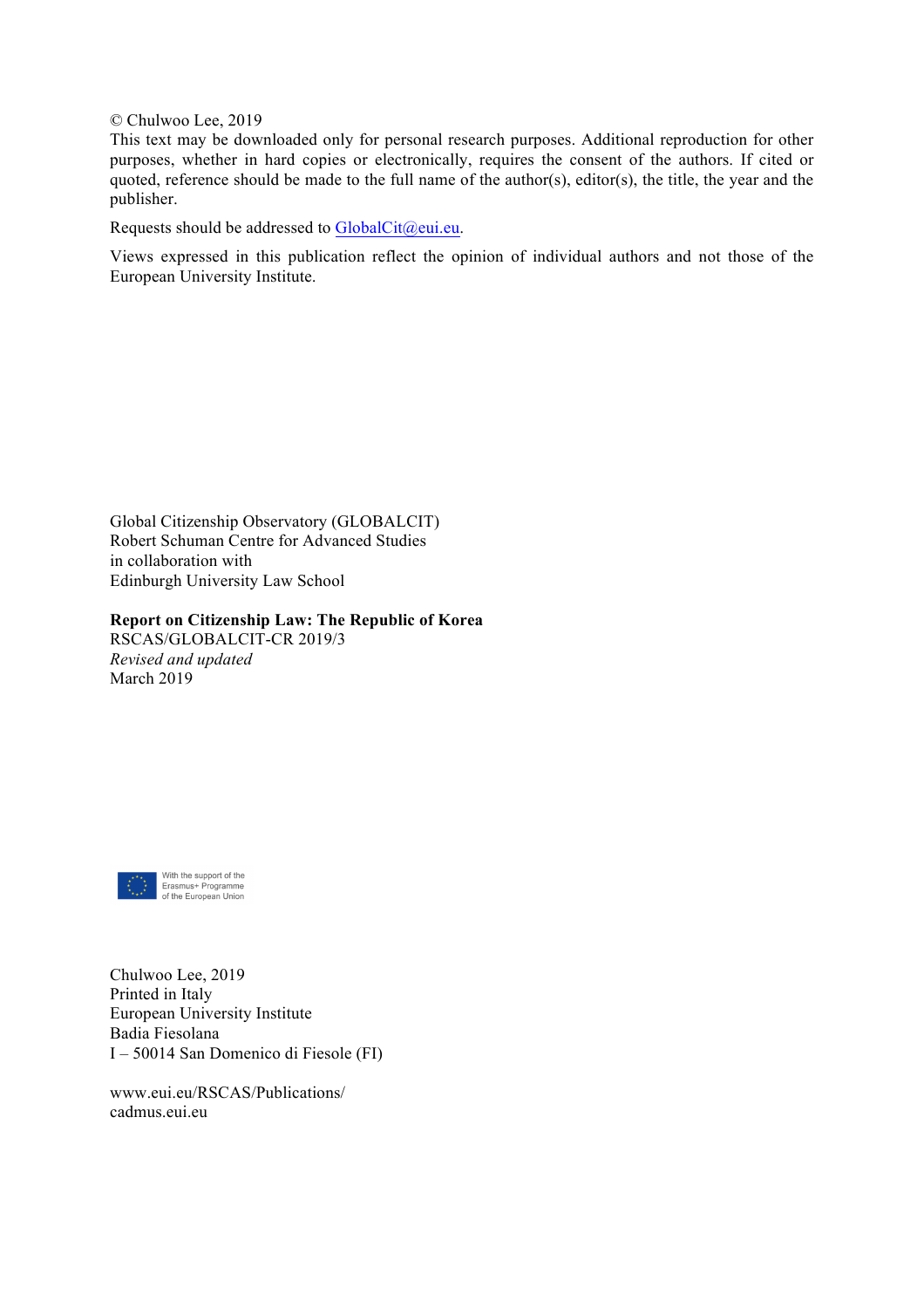#### **Robert Schuman Centre for Advanced Studies**

The Robert Schuman Centre for Advanced Studies, created in 1992 and currently directed by Professor Brigid Laffan, aims to develop inter-disciplinary and comparative research on the major issues facing the process of European integration, European societies and Europe's place in 21<sup>st</sup> century global politics.

The Centre is home to a large post-doctoral programme and hosts major research programmes, projects and data sets, in addition to a range of working groups and *ad hoc* initiatives. The research agenda is organised around a set of core themes and is continuously evolving, reflecting the changing agenda of European integration, the expanding membership of the European Union, developments in Europe's neighbourhood and the wider world.

For more information: http://eui.eu/rscas

The EUI and the RSCAS are not responsible for the opinions expressed by the author(s).

### **GLOBALCIT**

GLOBALCIT is the successor of EUDO CITIZENSHIP, which has been the key reference for the study of citizenship and the franchise between 2009 and 2017. With the geographic expansion of the Observatory's scope the new name reflects our worldwide coverage.

GLOBALCIT provides the most comprehensive source of information on the acquisition and loss of citizenship in Europe for policy makers, NGOs and academic researchers. Its website hosts a number of databases on domestic and international legal norms, naturalisation statistics, citizenship and electoral rights indicators, a comprehensive bibliography and glossary, a forum with scholarly debates on current citizenship trends, media news on matters of citizenship policy and various other resources for research and policy-making.

Research for the 2019 GLOBALCIT Reports has been supported by the European University Institute's Global Governance Programme, and the British Academy Research Project CITMODES (co-directed by the EUI and the University of Edinburgh).

The financial support from these projects is gratefully acknowledged.

For more information see: www.globalcit.eu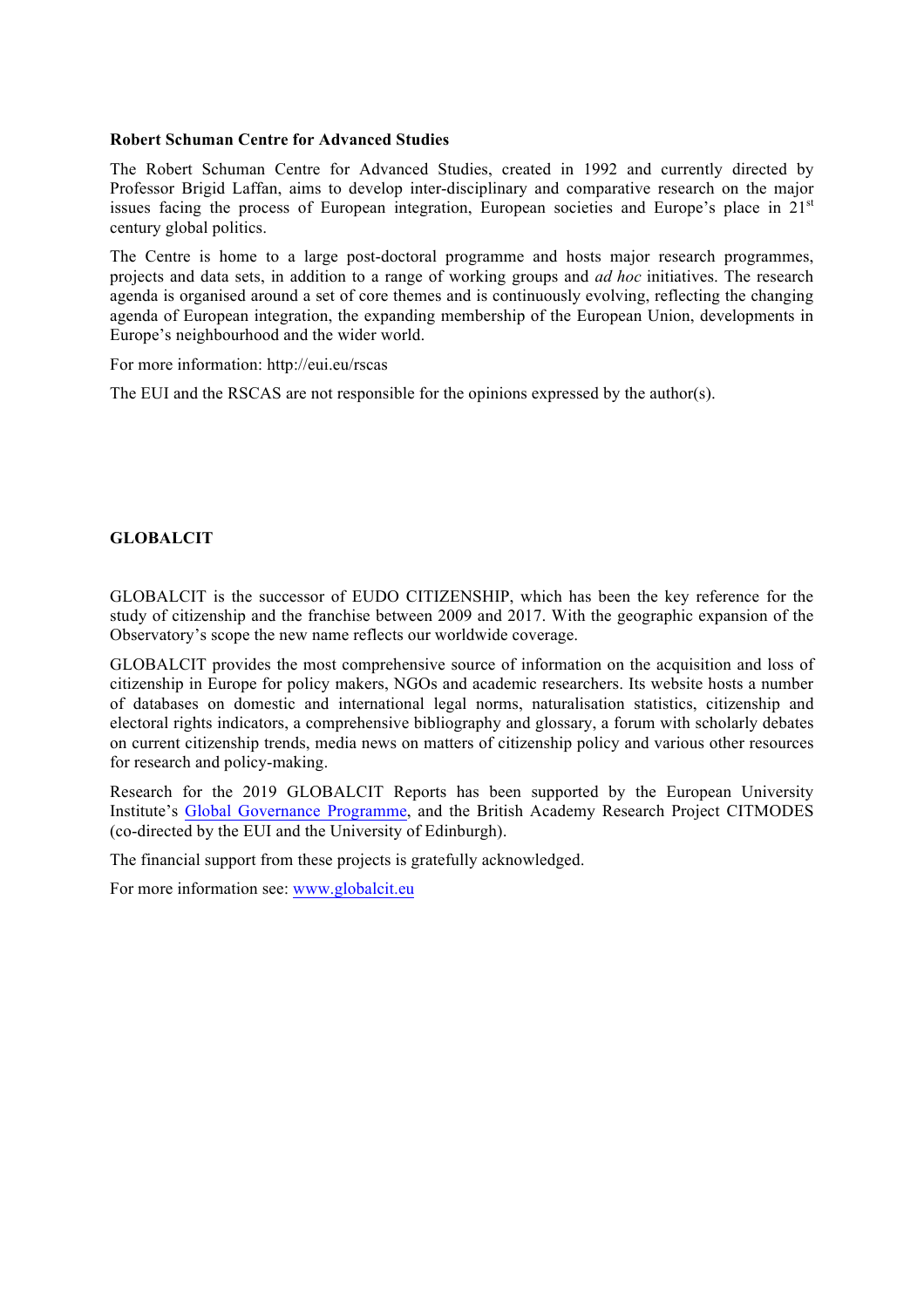# **Report on Citizenship Law The Republic of Korea**

*Chulwoo Lee*

# **1. Introduction**

This report canvasses the citizenship law of the Republic of Korea with reference to its historical background and evolution, the system of legal rules and the organisational structure of administration, the modes of acquisition of citizenship, the grounds for the loss of citizenship, the law's attitude to multiple citizenship and statelessness, and agendas for future reform. The citizenship regime of the Republic of Korea has been shaped by the country's background as a historic protonational state with a putatively 'homogeneous' population (Hobsbawm 1992: 66), the experience of Japanese rule, waves of outmigration and diasporic experiences, national division, and a 'migration transition' since the 1990s (Castles, Haas & Miller 2014: 46-51). The report focuses on the legal aspects of the citizenship regime, and does not purport to discuss the political and social implications of the law, but discerning readers will be able to sense how the backgrounds and processes of nation-building and population movement have shaped the legal regime.

The report presents commentaries on legal concepts and rules, which require nuanced translation and comparative understanding. Because the English translations of laws and legal concepts provided by the Korea Legislation Research Institute (KLRI) have many  $shortcoming<sup>1</sup>$  this report applies its own translations based on comparative knowledge, without neglecting the official and unique wordings of original legal provisions.<sup>2</sup> The report aligns its terminologies with the GLOBALCIT Glossary on Citizenship and Nationality.3

In Korean law, the term *gukjeok* is used to denote the legal bond between a person and a state or an individual's "quality of being a subject of a certain state" (Jennings & Watts 1992:  $851$ <sup>4</sup>. Its literal meaning squarely coincides with the meaning of the German term *Staatsangehörigkeit*. Hence, it corresponds to 'nationality' if nationality is defined as "the legal relationship between a person and a state as recognised in public international law" (Bauböck et al. 2006a: 17). In the NATAC (Acquisition and Loss of Nationality in the EU-15 States) project of 2004-2005, nationality was preferred over 'citizenship,' defined as "the sum of legal rights and duties of individuals attached to nationality in domestic law" (Bauböck et al. 2006a: 17). Indeed, there is no need to distinguish between citizenship and nationality in explaining Korean law, because Korea's official legal principle is that all people who possess *gukjeok* equally enjoy the legal status and the bundle of rights reserved for the full members

 $1$  The KLRI is a government-affiliated policy institute whose translations are frequently used for official purposes.

The English translations of laws uploaded on the GLOBALCIT Country Profile for South Korea is an unmodified copy of the translations provided by the KLRI at http://elaw.klri.re.kr/kor\_service/main.do. The original texts and English translations of laws and regulations are available on the Ministry of Government

Legislation's legislation information webpage http://www.law.go.kr/main.html.<br>
<sup>3</sup> Glossary on Citizenship and Nationality, http://globalcit.eu/glossary\_citizenship\_nationality.<br>
<sup>4</sup> In this report, Korean words are trans Ministry of Culture and Tourism of the Republic of Korea, except the names of the cited authors.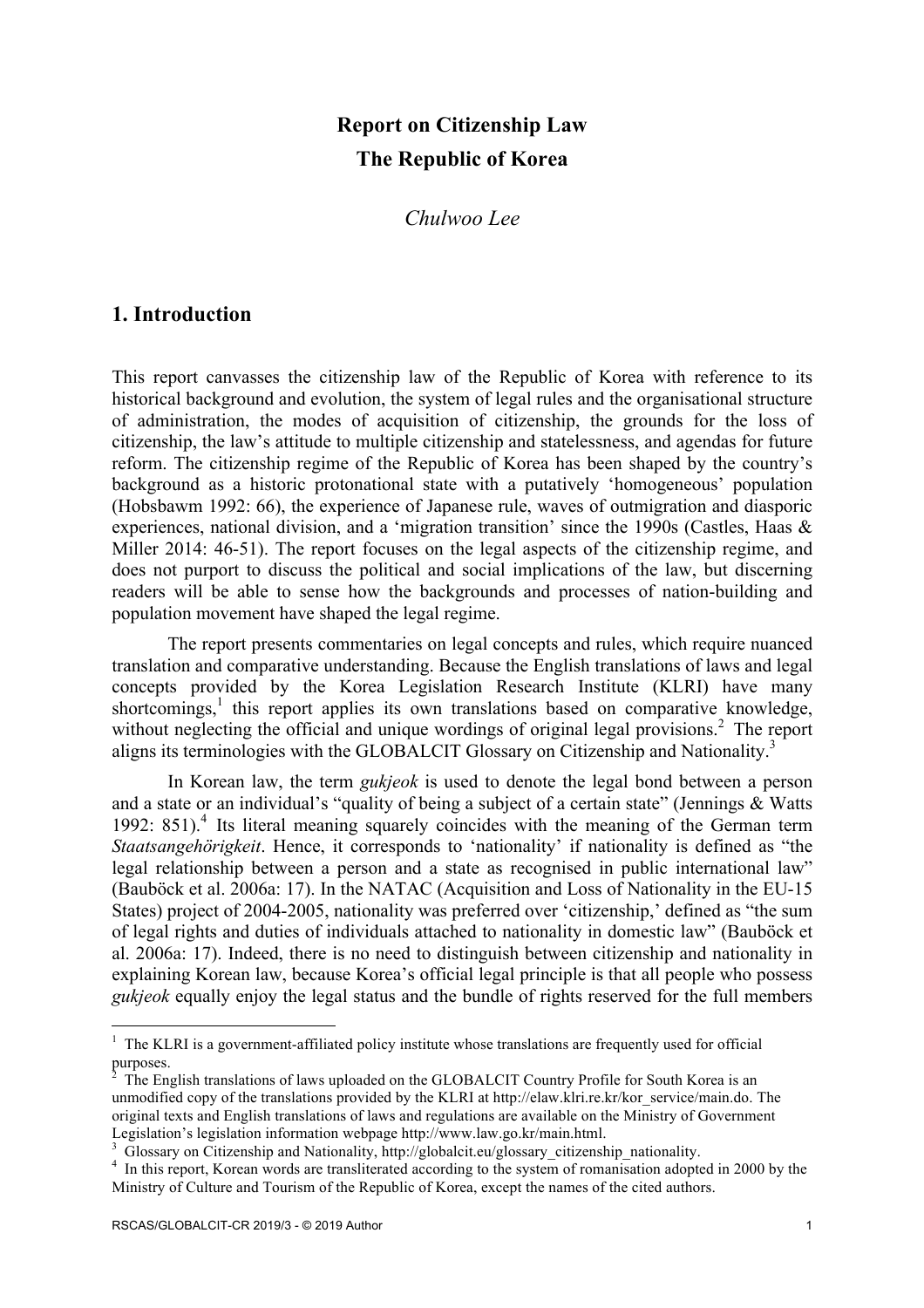of the state.5 This report, however, uses the term 'citizenship' for *gukjeok* in compliance with the GLOBALCIT Country Report template. While the terminological position adopted in the NATAC project conforms to the standard international legal lexicon (Lee 2013a: 1), the GLOBALCIT Country Report template seems to prefer 'citizenship' to 'nationality' in order to minimise confusion, considering the complex developments of, and the differing meanings attached to, the two terms in Europe (see Vonk 2012: chap. 1). Yet this report keeps using 'nationality' when the original legislative terminology in Korea should be respected and also to denote an individual's status of subjection to the personal jurisdiction of a polity that lacks an idealised modern institution of citizenship typified by equal political rights for all members, such as Joseon (the traditional Korean state) and prewar Japan.

# **2. Historical background**

# **2.1. Historical overview**

Two historical background factors complicate the citizenship law and practice of the Republic of Korea. First, Japanese rule (1910-1945) brought a disruption to the sovereign government of a country which had been a recognised member of the Westphalian international system. The citizenship law and administration of the Republic of Korea faces problems arising from the challenging task of establishing links between the citizenship of the Republic of Korea under the Nationality Act of 1948, subjecthood under Japanese rule, and subjecthood under the traditional Korean state until its annexation by Japan in 1910. Second, Korea's division into the Republic of Korea (South Korea, hereinafter ROK) and the Democratic People's Republic of Korea (North Korea, hereinafter DPRK) gives rise to the question of how to treat the citizens of the DPRK. The abstract constitutional principle that the ROK has sovereignty over the whole of the Korean peninsula and adjacent islands does not give sufficient guidance for handling many practical problems that have arisen since the mid-1990s, when 'escapees' from North Korea began to reach South Korea through third countries (art. 3, Constitution of the Republic of Korea 1988).

The traditional Korean state (Joseon 1392-1897, Empire of Korea 1897-1910) did not have legislation on nationality. Neither did the Japanese occupation authorities impose any nationality legislation on Koreans despite annexation, not even Japan's Nationality Act. The first legislation on nationality was the Temporary Provisions Concerning the Law of Nationality (Public Act No. 11) issued in May 1948 by the South Korean Interim Government under the United States Army Military Government in Korea (USAMGIK). This law became a law of the ROK when its first constitution came into force on 17 July 1948, as the Constitution recognised the effect of the existing laws insofar as those laws were not contrary to the Constitution.

The Constitution of 1948 delegated rule-making on citizenship to the National Assembly (art. 3). Accordingly, the Nationality Act was enacted in December 1948. Both the Temporary Provisions Concerning the Law of Nationality and the Nationality Act of 1948

 $\frac{5}{5}$  Considering the reality, however, the Republic of Korea might need a conceptual distinction between citizenship and nationality, given its inability to extend public rights to a large percentage of its population – North Koreans –, who are nationals of the Republic of Korea under its constitution.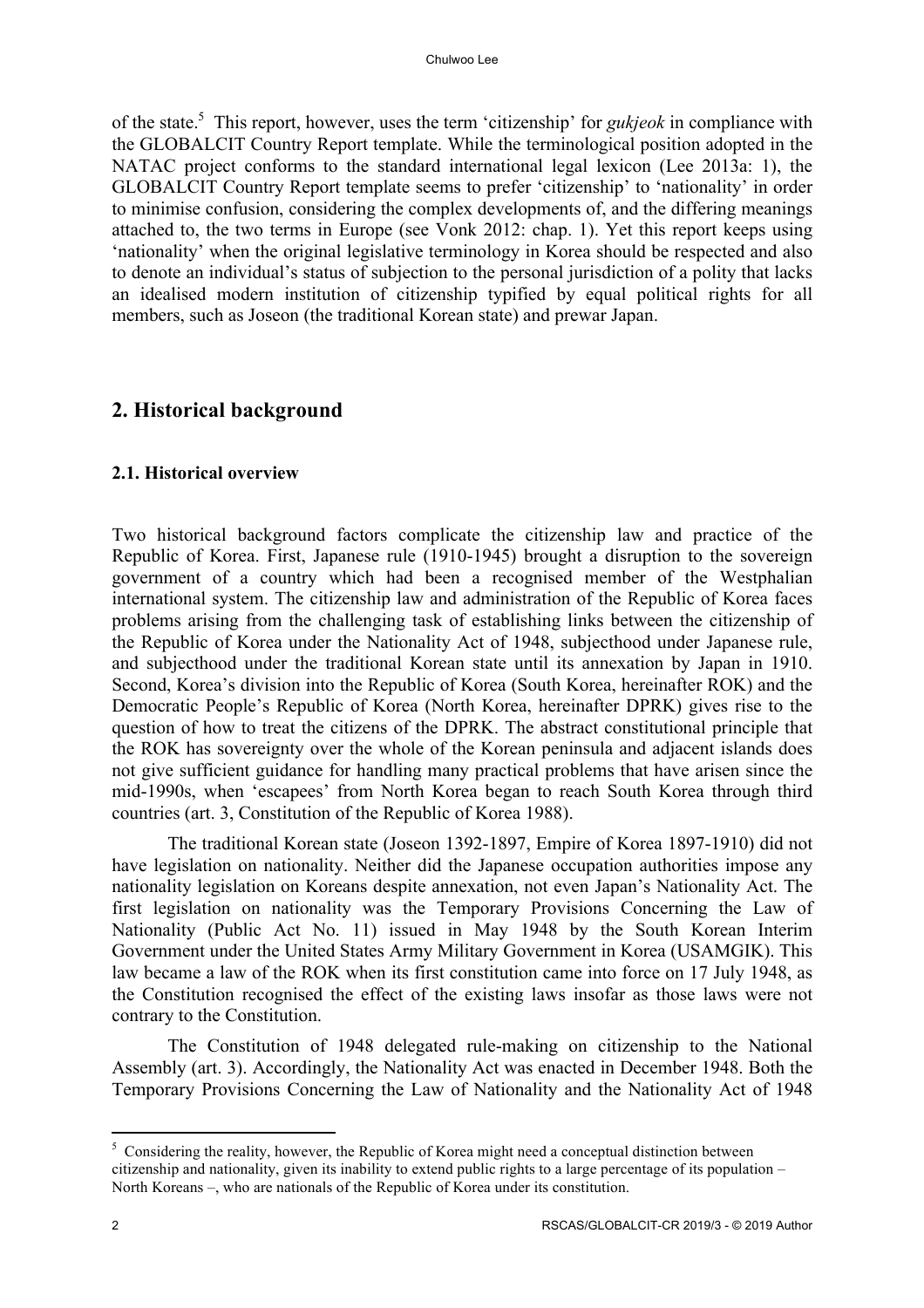provided for ius sanguinis a patre as the main form of acquisition of citizenship at birth.

The Nationality Act has been amended fifteen times (as at 31 December 2018). The following table shows the history of the Nationality Act in a nutshell.

|  | Table 1. The enactment and amendments of the Nationality Act (1948-2018) |  |  |  |
|--|--------------------------------------------------------------------------|--|--|--|
|  |                                                                          |  |  |  |

| Year | <b>Major Changes</b>                                                                                                                                                                        |
|------|---------------------------------------------------------------------------------------------------------------------------------------------------------------------------------------------|
| 1948 | Ius sanguinis a patre<br>$\bullet$                                                                                                                                                          |
|      | Automatic spousal transfer of citizenship for women (acquisition of citizenship<br>$\bullet$<br>by operation of law by the wife of a citizen upon marriage)                                 |
|      | Acquisition by acknowledgment                                                                                                                                                               |
|      | Ordinary naturalisation<br>●                                                                                                                                                                |
|      | Facilitated naturalisation<br>●                                                                                                                                                             |
|      | Special naturalisation                                                                                                                                                                      |
|      | Automatic spousal and filial extension of acquisition of citizenship (concurrent<br>●<br>and automatic acquisition of citizenship by the wife and minor children)                           |
|      | Naturalisation of the wife of a foreigner possible only concurrently with her<br>spouse                                                                                                     |
|      | Public service restrictions against naturalised citizens, including preclusion<br>from eligibility for the presidency of the Republic                                                       |
|      | Loss of citizenship due to acquisition of foreign citizenship by marriage,<br>$\bullet$<br>voluntary acquisition of foreign citizenship, etc.                                               |
|      | Requirement of domicile in Korea for reinstatement of nationality<br>$\bullet$                                                                                                              |
| 1962 | Requirement of loss of the original foreign citizenship within six months from<br>$\bullet$<br>acquisition of Korean citizenship                                                            |
|      | Reinstatement of nationality made possible outside of Korea<br>upon<br>$\bullet$<br>recommendation by the Committee on the Reinstatement of Nationality                                     |
| 1963 | Abolition of public service restrictions against naturalised citizens<br>$\bullet$                                                                                                          |
|      | Loss of citizenship upon the passage of six months of acquisition of Korean<br>$\bullet$<br>citizenship without losing the previous citizenship                                             |
| 1976 | Abolition of the Committee on the Reinstatement of Nationality and the<br>$\bullet$<br>application of the same procedure to reinstatement of nationality inside and<br>outside of the state |
| 1998 | Ius sanguinis a patre et a matre<br>●                                                                                                                                                       |
|      | Abolition of the automatic spousal transfer of citizenship for women and<br>●<br>common facilitated naturalisation rules for the husband and the wife of a<br>citizen                       |
|      | Abolition of the automatic spousal extension of acquisition of citizenship for<br>women                                                                                                     |
|      | Women made eligible for naturalisation separately from their spouse                                                                                                                         |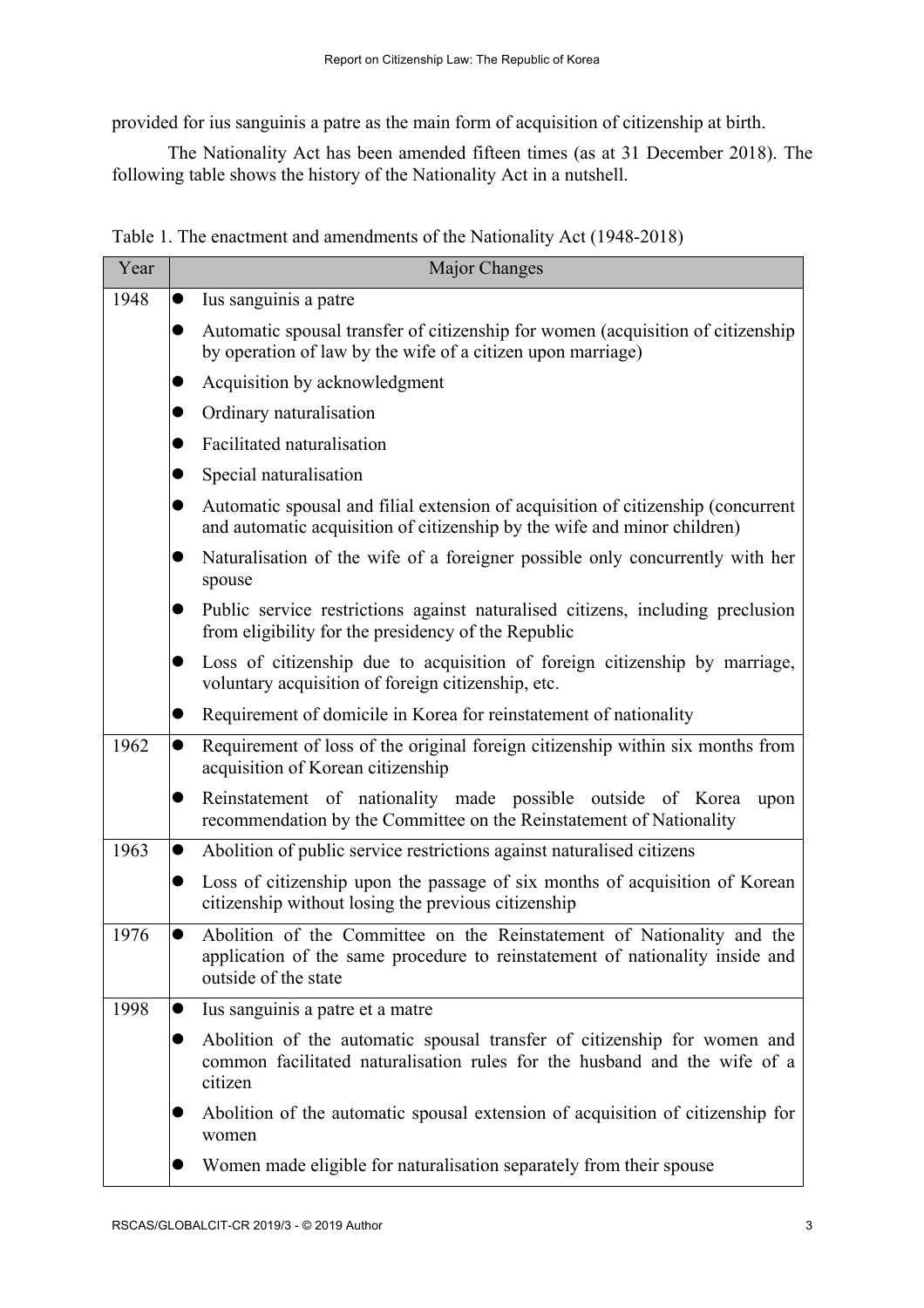|      | $\bullet$ | Abolition of the automatic filial extension of acquisition of citizenship for<br>minor children                                                                                                                                                                                                                                                                                                                                                                                                                                                                                                                                                                                 |
|------|-----------|---------------------------------------------------------------------------------------------------------------------------------------------------------------------------------------------------------------------------------------------------------------------------------------------------------------------------------------------------------------------------------------------------------------------------------------------------------------------------------------------------------------------------------------------------------------------------------------------------------------------------------------------------------------------------------|
|      | $\bullet$ | Express enumeration of circumstances barring reinstatement of nationality                                                                                                                                                                                                                                                                                                                                                                                                                                                                                                                                                                                                       |
|      | $\bullet$ | Option requirement for dual citizens                                                                                                                                                                                                                                                                                                                                                                                                                                                                                                                                                                                                                                            |
| 2001 | $\bullet$ | Extension of the period for the acquisition of citizenship iure sanguinis by<br>persons born to Korean mothers from ten years to twenty years prior to the<br>1998 amendment                                                                                                                                                                                                                                                                                                                                                                                                                                                                                                    |
| 2004 | $\bullet$ | Facilitated naturalisation for spouses unable to fulfil the in-marriage period<br>requirement for certain reasons not attributable to them                                                                                                                                                                                                                                                                                                                                                                                                                                                                                                                                      |
| 2005 | $\bullet$ | Restriction of renunciation of citizenship by dual citizens before release from<br>the military obligation                                                                                                                                                                                                                                                                                                                                                                                                                                                                                                                                                                      |
| 2008 | $\bullet$ | Technical changes due to the amendment of the family registration law                                                                                                                                                                                                                                                                                                                                                                                                                                                                                                                                                                                                           |
| 2008 | $\bullet$ | Nullification of naturalisation, reinstatement of nationality or nationality<br>determination on account of deceit or other illegitimate acts                                                                                                                                                                                                                                                                                                                                                                                                                                                                                                                                   |
|      | ●         | Replacement of old-fashioned terms and expressions                                                                                                                                                                                                                                                                                                                                                                                                                                                                                                                                                                                                                              |
| 2010 | $\bullet$ | Special naturalisation for talented foreigners                                                                                                                                                                                                                                                                                                                                                                                                                                                                                                                                                                                                                                  |
| 2011 | $\bullet$ | Extension of the period for renunciation of the previous citizenship after<br>acquisition of Korean citizenship from six months to one year                                                                                                                                                                                                                                                                                                                                                                                                                                                                                                                                     |
|      | $\bullet$ | Toleration of permanent multiple citizenship (by allowing for a pledge not to<br>exercise foreign citizenship in Korea as an alternative to the actual<br>renunciation of the previous citizenship) for persons acquiring citizenship<br>through certain categories of special naturalisation / reinstatement of<br>nationality or facilitated naturalisation on the ground of marriage, returning<br>adoptees who acquire Korean citizenship by reinstatement of nationality,<br>permanent returnees of 65 years of age or above who acquire Korean<br>citizenship by reinstatement of nationality, and persons who have difficulty in<br>renouncing their foreign citizenship |
|      |           | Toleration of permanent multiple citizenship (by allowing for a pledge not to<br>exercise foreign citizenship in Korea as an alternative to the actual<br>renunciation of the other citizenship) for persons who have the obligation of<br>option of citizenship                                                                                                                                                                                                                                                                                                                                                                                                                |
|      | $\bullet$ | Order to choose citizenship upon failure to fulfil the obligation of option<br>within the designated period or conduct contrary to the pledge not to exercise<br>foreign citizenship in the Republic of Korea                                                                                                                                                                                                                                                                                                                                                                                                                                                                   |
|      | $\bullet$ | Multiple citizens to be treated only as citizens of the Republic of Korea                                                                                                                                                                                                                                                                                                                                                                                                                                                                                                                                                                                                       |
|      | $\bullet$ | Renunciation of Korean citizenship allowed only at diplomatic missions<br>abroad and on condition of domicile abroad                                                                                                                                                                                                                                                                                                                                                                                                                                                                                                                                                            |
|      | ●         | Renunciation of foreign citizenship as a condition for appointment to public<br>service positions barred to foreigners                                                                                                                                                                                                                                                                                                                                                                                                                                                                                                                                                          |
|      | $\bullet$ | Decision of loss of citizenship made possible against multiple citizens after<br>birth on account of conduct prejudicial to the national interest etc.                                                                                                                                                                                                                                                                                                                                                                                                                                                                                                                          |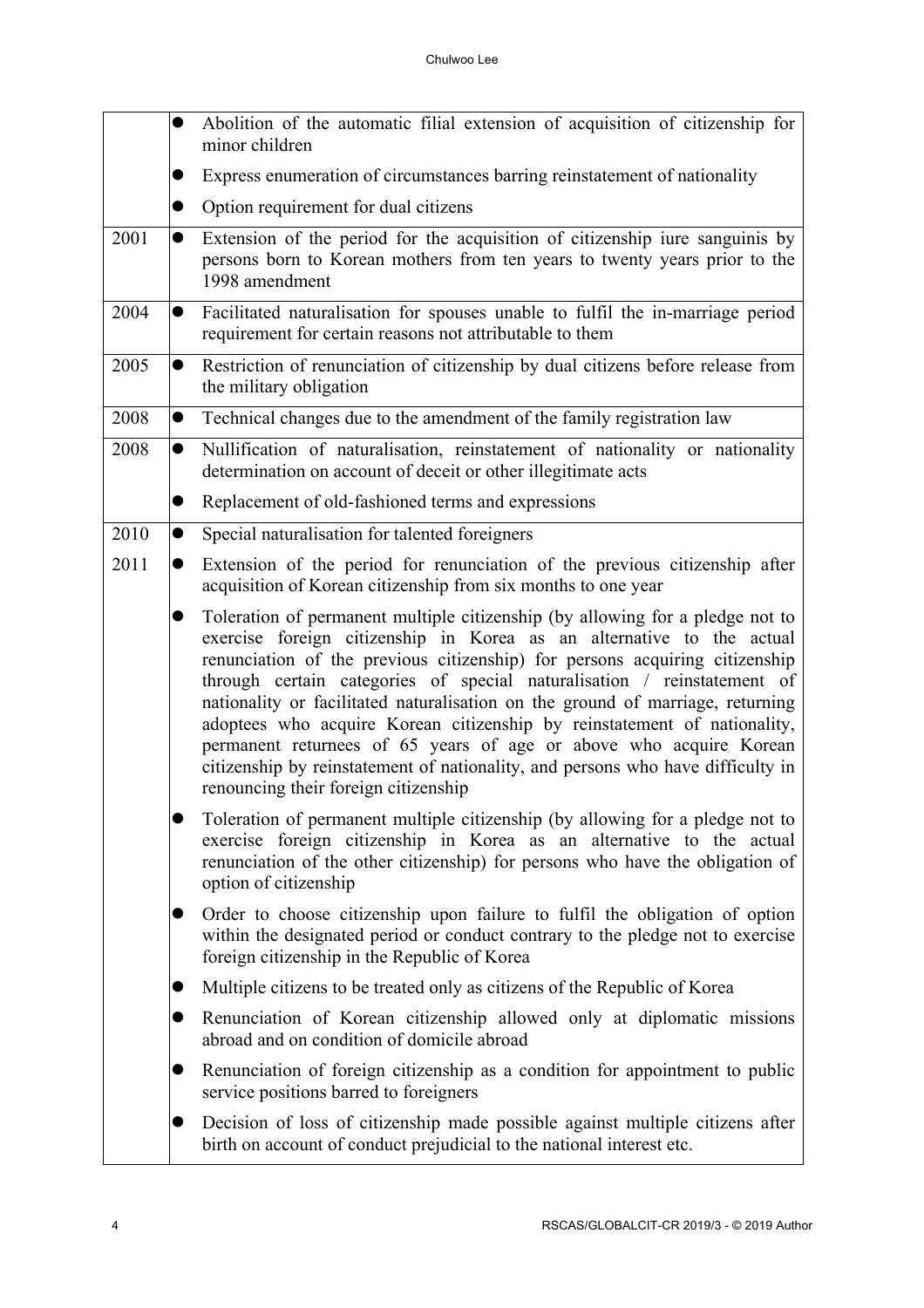| 2014 | Terminological changes due to changes to the names of certain administrative<br>positions                                        |
|------|----------------------------------------------------------------------------------------------------------------------------------|
| 2016 | Terminological changes due to the amendment of the Military Service Act                                                          |
| 2016 | A statutory ground for a presidential decree to define the multiple citizen and<br>provide for the modes of multiple citizenship |
| 2018 | A statutory ground for charging commissions for certain services                                                                 |
| 2018 | The introduction of a citizenship oath and certificate of naturalisation or<br>reinstatement of nationality                      |
|      | Permanent residency requirement for ordinary naturalisation                                                                      |
|      | Delegation of rule-making to a ministerial decree for criteria for judging good<br>conduct as a requirement for naturalisation   |
|      | National security, maintenance of order, and public welfare considerations for<br>naturalisation                                 |
|      | Cooperation with other organs of government                                                                                      |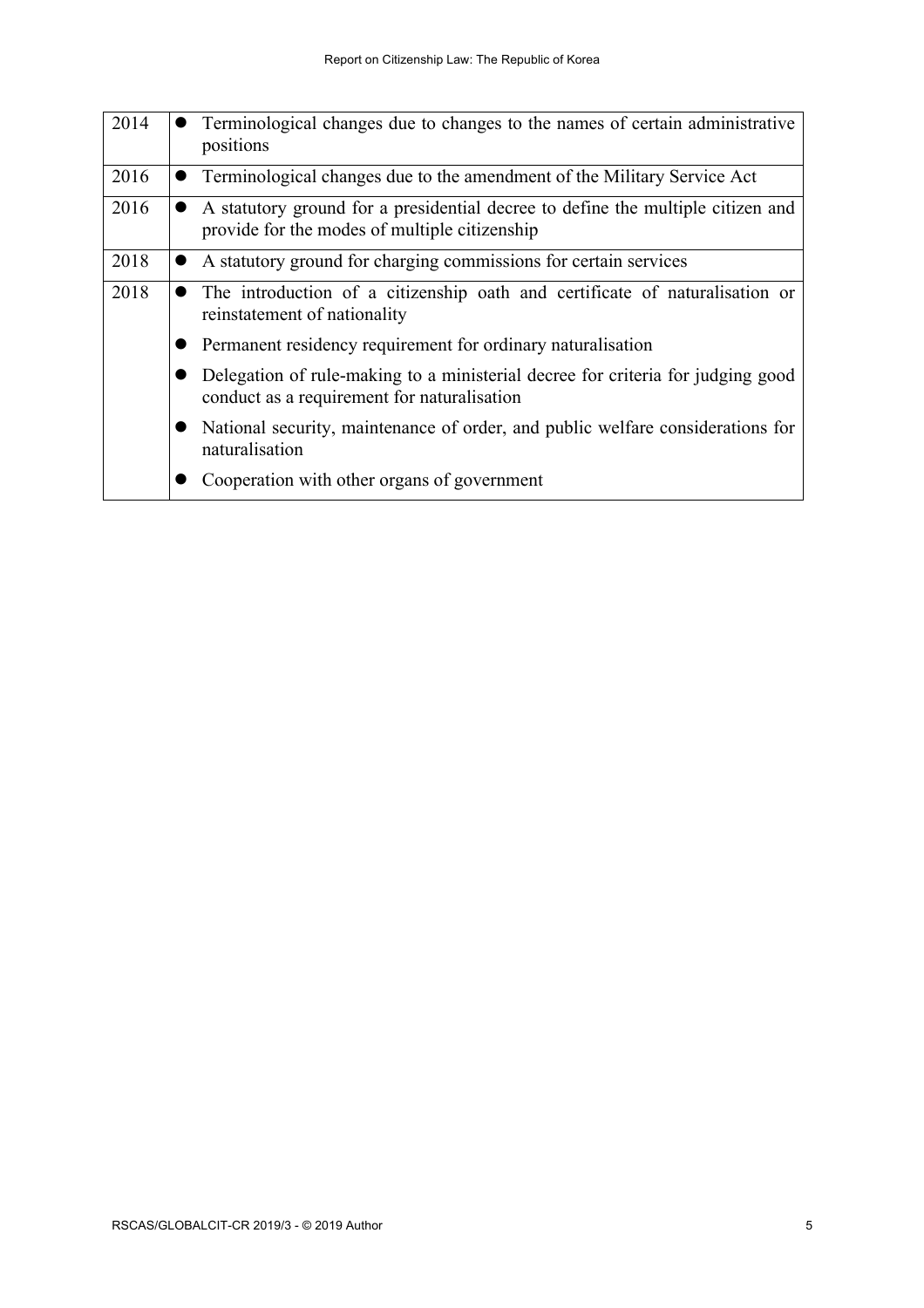# **2.2 Nationality prior to the birth of the republic**

The treatment of castaways and the naturalisation of Jurchens and other aliens suggest that the historic Korean state had a more or less clear conception of its personal boundary. When the kingdom was subjected to unequal treaties in the late nineteenth century and faced an expanded scale of movement of people across the borders, it felt a strong urge to define and institutionalise the personal boundary of its subjects. In 1900, it issued a law to prohibit and punish expatriation without permission, in reaction to Koreans asserting extraterritorial rights after acquiring Russian nationality. Yet Korea failed to make a nationality law, unlike its neighbours Japan and Qing China, which enacted a nationality law in 1899 and 1909 respectively. After annexing Korea in 1910, Japan treated Koreans as Japanese nationals, but it did not apply its Nationality Act, and ambiguously explained that Koreans had become Japanese nationals as a result of annexation and in accordance with custom and reason (Chung 1988: 652-654; Lee 2015: 10). This differed from the way Japan treated Taiwanese, another people that came under Japanese rule, to whom the Nationality Act of 1899 was retroactively applied (Chen 1984: 245-246). Japan feared Koreans slipping out of its personal jurisdiction by acquiring foreign nationality, which would result in the automatic loss of nationality had the Nationality Act been applied (Chung 1988: 653; Kondo 2016: 3). Japan did not recognise expatriation by Koreans, although many Koreans outside of the Korean peninsula, those in Russia and later the Soviet Union in particular, acquired the nationality of their country of residence.

In August 1945, Japanese occupation came to an end, and the Korean peninsula was divided by the United States and the Soviet Union. The United States Army Military Government in Korea (USAMGIK) felt the need to enact a nationality law for the repatriation of Japanese nationals, the confiscation of assets owned by Japanese nationals, and the determination of electors for forming a constituent assembly. The Temporary Provisions Concerning the Law of Nationality (Public Act No. 11) was issued too late to be used for those purposes, while different criteria had been adopted for the three tasks respectively (Chung 1988: 663-667; An 2015: 26-29).

The Temporary Provisions Concerning the Law of Nationality provided for a Korean (Joseon) nationality and defined a person possessing Korean nationality *inter alia* as a person i) whose father was 'Korean' (*joseonin*), ii) whose mother was Korean and whose father was unknown or stateless, or iii) who was born in Korea and whose father and mother were unknown or stateless (sect. 2). The law, however, did not define who the Koreans (*joseonin*) were. The law provided for the restoration of the Korean nationality of persons who had acquired foreign nationality upon the renunciation of the foreign nationality and of those who had been entered on the Japanese family register upon the cancellation of the Japanese family registration (sect. 5). The restoration of nationality retroactively took effect on 9 August 1945. Hence, unlike the previous Korean law or the law under Japanese rule, the Temporary Provisions recognised the loss of Korean nationality by acquiring foreign nationality or by being entered on the Japanese family register.

Under the Nationality Act of 1948, a person acquired the 'citizenship of the Republic of Korea' iure sanguinis provided that i) his or her father was a citizen of the ROK, ii) his father had been a citizen of the ROK at the time of death if the father died before the birth of the person, iii) his or her mother was a citizen of the ROK if his or her father was unknown or was stateless, or iii) he or she was born in the ROK if his or her father and mother were unknown or stateless (art. 2). The act, however, was silent on who the initial citizens of the ROK were (An 2015). If the Republic of Korea were the Republic of Korea whose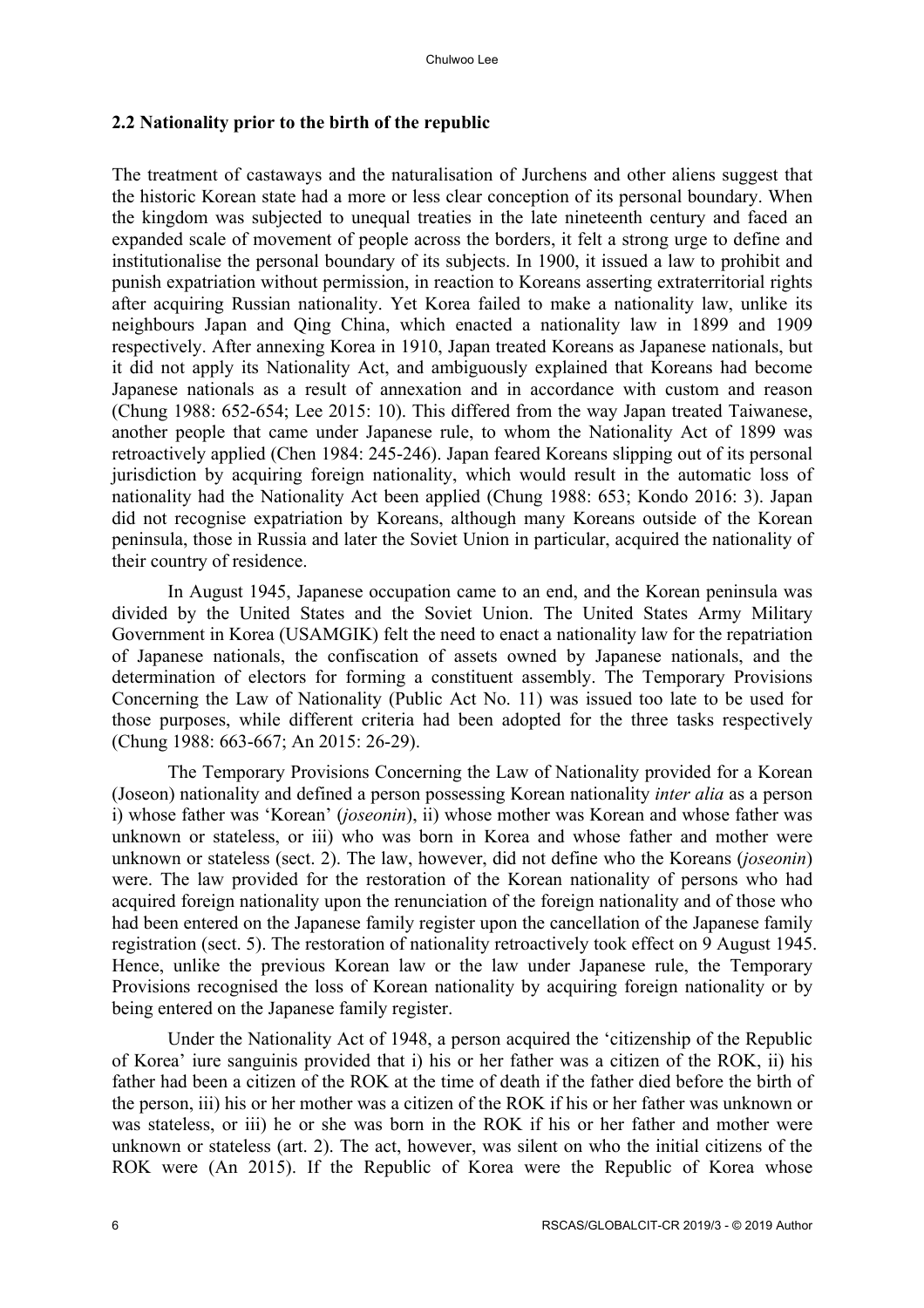government was established in 1948, the vast majority of people would be excluded from the citizenry because their fathers were born earlier. It was obvious that the drafters did not intend to create such a situation. They deliberately omitted an extra provision defining the initial citizens because they believed that the Korean state had never ceased to exist despite Japanese occupation and meant by the 'citizens of the Republic of Korea' the subjects of the Korean state whatever name the polity had (Chung 1998: 236-37). The initial citizens of the ROK would be the same as *joseonin* (Koreans) under the Temporary Provisions on the Law of Nationality, but the Nationality Act was silent on the effect of the Temporary Provisions. The drafters ignored the Temporary Provisions, and envisaged the application of the category 'citizens of the Republic of Korea' to all members of the historic Korean state, who had been subsumed under the term *joseonin* in the Temporary Provisions.

The ROK judiciary, however, uses the Temporary Provisions as a bridge to ROK citizenship. The Yi Yeongsun case of 1994-1996 was the first in which the Korean judiciary expressly declared a North Korean an ROK citizen.<sup>6</sup> In judging on the citizenship status of the North Korean, the Seoul High Court and the Supreme Court explained how Koreans in general had become ROK citizens. The courts ruled that Koreans (*joseonin*) possessed Joseon nationality under the Temporary Provisions Concerning the Law of Nationality, and acquired ROK citizenship when the Constitution came into force on 17 July 1948 (Supreme Court 1996. 11. 12. 96Nu1221). The ruling has been criticised for using the term 'acquired' as if Koreans newly obtained the citizenship of the ROK, a country which had already existed (Kim 1997).

## **2.3 Major changes after the enactment of the Nationality Act 1948**

Apart from the principle of ius sanguinis a patre, the Nationality Act 1948 had the following characteristic features.

- l Automatic spousal transfer of citizenship: a foreign woman married to a citizen man automatically acquired ROK citizenship upon marriage, while a foreign man married to a citizen woman had to apply for facilitated naturalisation if he wished to acquire ROK citizenship (arts.  $3(i)$  &  $6(ii)$ ).
- $\bullet$  Automatic spousal and filial extension of acquisition of citizenship: when a foreign man acquired ROK citizenship by naturalisation, his wife and minor children acquired ROK citizenship by operation of law and concurrently with the reference person (art. 8).
- l A foreign woman could not be naturalised separately from her foreigner husband (art. 9).
- Naturalised citizens, persons who automatically acquired citizenship by marriage, and persons who acquired citizenship concurrently with a naturalised citizen were not eligible for the positions of the President of the Republic, the Vice-President of the Republic, a member of the State Council, an ambassador extraordinary and plenipotentiary, a minister of a diplomatic mission, the Chief Commander of the Military Forces, and the Chief of Staff of the Army, Navy or Air Force (art. 10).

<sup>6</sup> This does not mean that North Koreans had not been treated as ROK citizens before the decision. North Koreans had been treated as ROK citizens through administrative practice and tacitly recognised as citizens by courts in cases involving espionage and national security offences.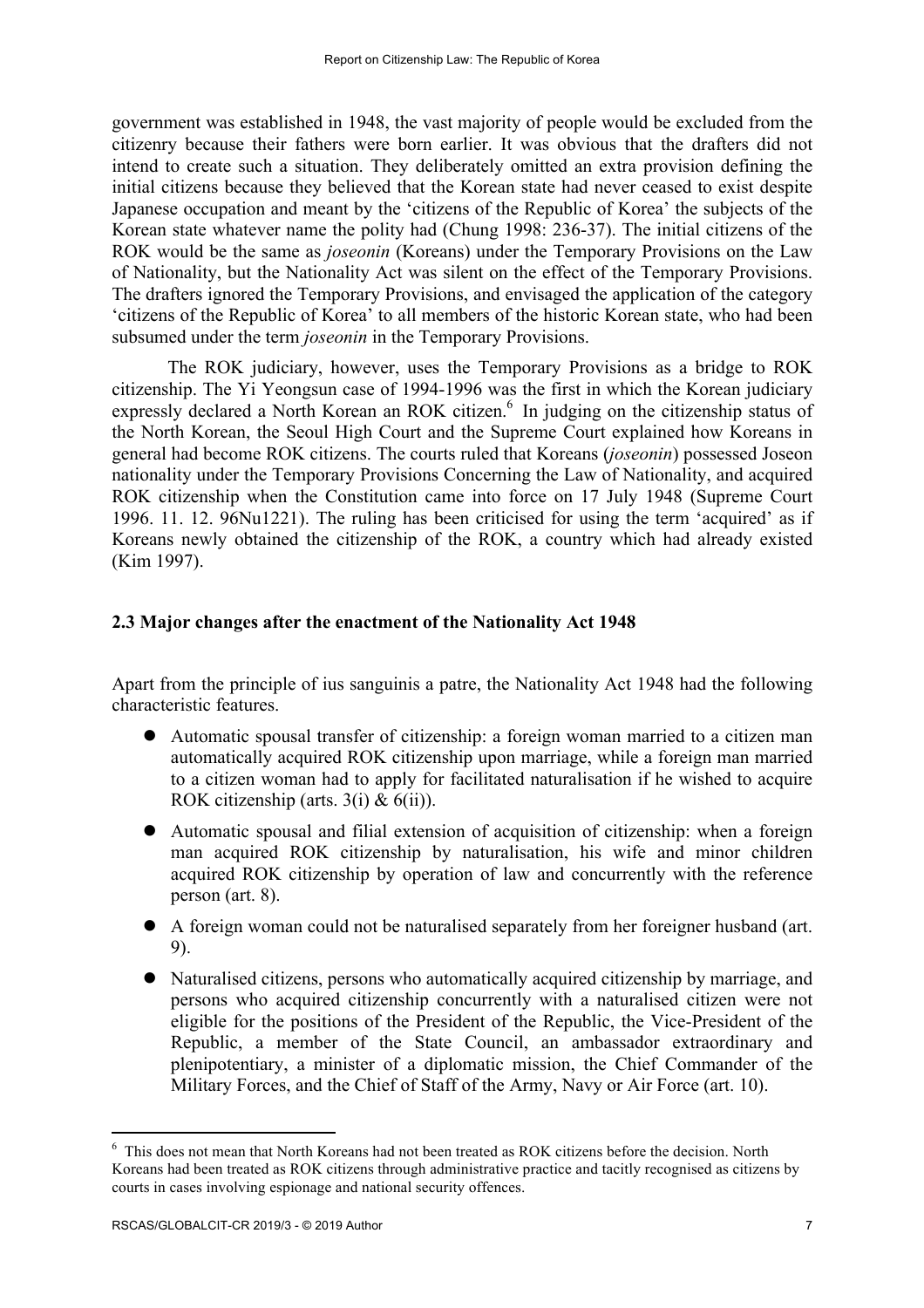• Former citizens could acquire ROK citizenship by reinstatement of nationality if they were domiciled in the country (art. 14).<sup>7</sup>

The Nationality Act was first amended in 1962. Former citizens domiciled abroad could now recover their citizenship by reinstatement of nationality upon recommendation by the Committee on the Reinstatement of Nationality. One could acquire citizenship (by naturalisation, marriage or acknowledgment) only on condition that the person should lose his or her previous citizenship within six months (art. 3). This provision was revised in 1963 to the effect that a person who acquired ROK citizenship would lose the citizenship after the passage of six months if he or she had not lost his or her previous citizenship by that time (art.  $12(7)$ ).

The 1963 amendment lifted the public service restrictions against naturalised citizens, persons who automatically acquired citizenship by marriage, and persons who acquired citizenship concurrently with a naturalised citizen. In 1976, the Committee on the Reinstatement of Nationality was abolished, and former citizens domiciled abroad could apply for reinstatement of nationality in the same way as former citizens domiciled in Korea.

The 1997 revision was one of the two largest-scale reforms to the Nationality Act. The amendments were mainly to promote gender equality and to protect the right of the child in line with the international human rights conventions to which Korea had acceded (see 3.2 below). Now a child born to a Korean woman and a foreign man could acquire ROK citizenship iure sanguinis (art. 2). By way of an addendum, the law gave chances for children born to Korean mothers and foreigner fathers since ten years prior to the entry into force of the amendment (14 June 1998) to acquire ROK citizenship. A person born within that period whose mother was still a ROK citizen or, if she had passed away, was a ROK citizen at the time of her death could acquire ROK citizenship by notification within three months from the date of the law's entry into force (Addenda art. 7). Later, the Constitutional Court ruled that the limiting of acquisition by notification to ten years prior to the amendment was too restrictive and therefore not in conformity with the Constitution (Constitutional Court 2000. 8. 31. 97HeonGa12). In response, an amendment in 2001 lengthened the period to twenty years. Accordingly, persons born to Korean mothers and foreigner fathers between 14 June 1978 and 13 June 1998 could acquire citizenship by notification no later than the end of 2004.

Among other changes was the repeal of the automatic spousal transfer of citizenship to the wife of a citizen upon marriage. Now the spouses of citizens should go through facilitated naturalisation regardless of gender (art. 6(2)). Also repealed were the restriction of the naturalisation of women separately from their husbands and the automatic spousal extension of acquisition of citizenship to women. These changes, made out of respect for women's autonomy in acquisition of citizenship, went hand in hand with the abolition of the automatic filial extension of acquisition of citizenship. Now minor children have to apply for naturalisation, although they can acquire citizenship concurrently with their parents, instead of acquiring citizenship by operation of law upon their parents' acquisition of citizenship (art. 8).

The 1997 reform, which will be termed hereinafter the 1998 amendment because it came into force in 1998, tightened restrictions on dual citizenship. An option requirement was introduced so that a dual citizen had to choose citizenship before reaching the age of 22

<sup>&</sup>lt;sup>7</sup> The GLOBALCIT Glossary on Citizenship and Nationality suggests the term 'reacquisition of nationality' for the acquisition of nationality by a former national. The official translation of the main form of acquisition of nationality by a former national in Korean law is 'reinstatement of nationality,' while the translation 'reacquisition of nationality' is applied to another, minor form of acquisition of nationality (see *infra* 4.4 and 4.6).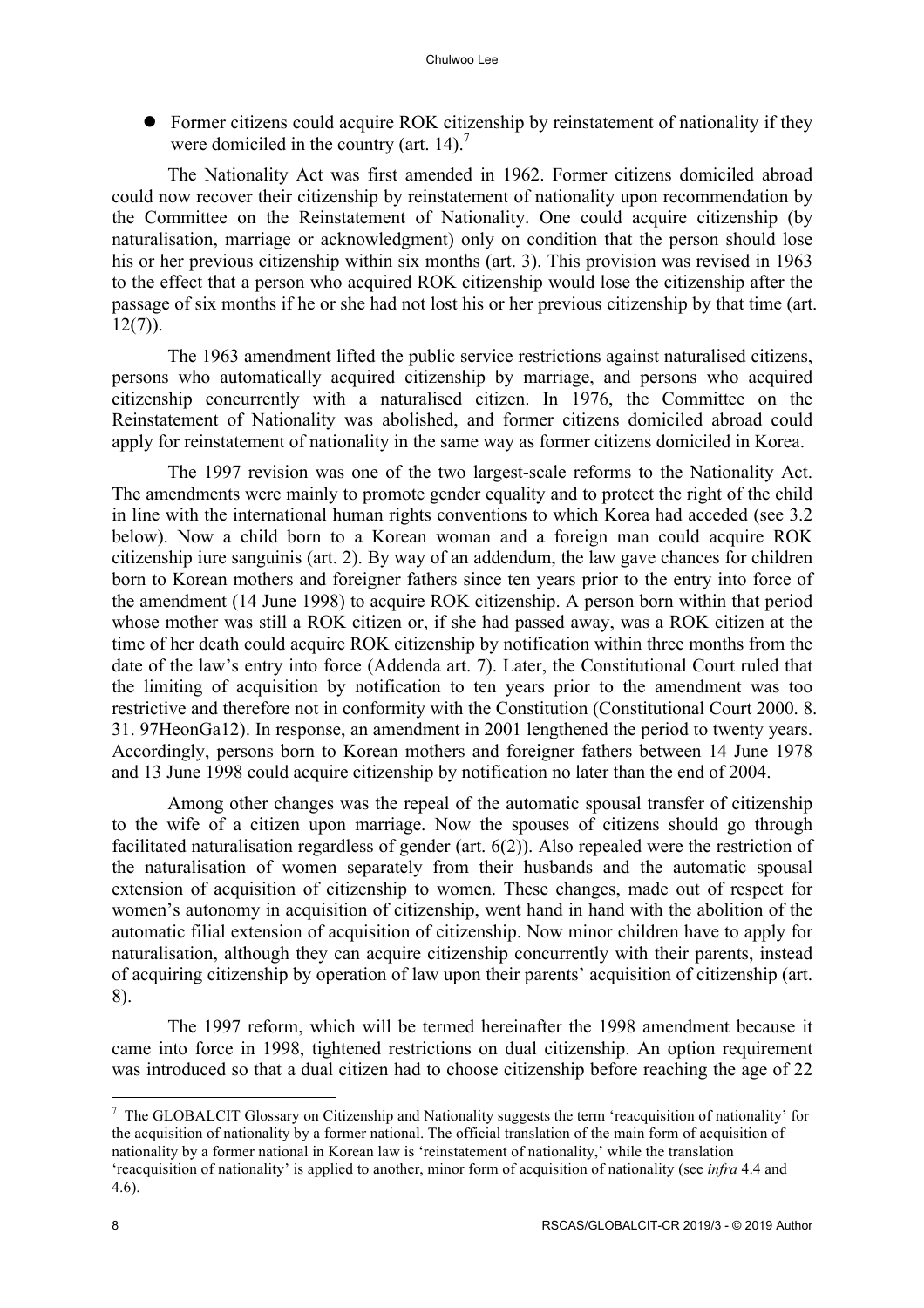if he or she had become a dual citizen before the age of twenty or within two years of becoming a dual citizen if he or she had become a dual citizen after reaching the age of twenty. Failure to fulfil the option requirement would result in the loss of the person's ROK citizenship (art. 12).

One of the backgrounds of the 1998 amendment was the soaring of marriage migrations. Apart from respect for the autonomy of women in citizenship acquisition, the abrogation of the automatic spousal transfer of citizenship to women upon marriage was driven by the demand for controlling marriage migrants obtaining ROK citizenship, particularly in reaction to the putative increase of marriage fraud. However, as marriage migrant women had to go through naturalisation in order to acquire citizenship, the conditions for naturalisation became barriers, since marriage migrant women faced various kinds of abusive treatment. Many foreign spouses of Korean men found themselves unable to continue their marriage for the two years (if domiciled in Korea for two consecutive years) or three years (with one year of domicile in Korea) required for facilitated naturalisation because of the death of the husband, divorce due to abusive treatment by the husband, or other reasons not imputable to them. An amendment in 2004 made such spouses of citizens eligible to apply for naturalisation with the passage of the required period (two or three years). Those who failed to fulfil the in-marriage period requirement but were fostering a child born from the marriage became eligible to apply for facilitated naturalisation with the passage of that period (art. 6(2)).

The 2005 amendment was designed to restrict the loss of citizenship as a means of evading military service. Since dual citizens could freely renounce their ROK citizenship, many male citizens born in the United States renounced their ROK citizenship and thereby avoided conscription even though they lived in Korea. The amendment disallows renunciation by male citizens who were born abroad to parents who had no intention of permanent residence abroad unless they have completed their military service, are exempt or disqualified from military service, or released from the military obligation for other reasons  $(art. 12(3)).$ 

The 2008 amendment made deceit or other illegitimate means in acquiring citizenship a ground for nullifying naturalisation, reinstatement of nationality or nationality determination (art. 21). The nullification of acquisition of citizenship had been practised before the amendment, but without a statutory ground.

The change in 2010, a part of which came into force in 2011, turned out to be as huge in scale and fundamental in character as the 1998 amendment. A special naturalisation route was made available for talented people (art.  $7(1)(iii)$ ). The statutory term 'dual nationality' was replaced by 'multiple nationality,' and the strict restriction of multiple citizenship since the 1998 amendment gave way to the toleration of multiple citizenship arising from certain backgrounds. The amendment provided for the exemption of renunciation of the previous citizenship for persons acquiring citizenship through certain categories of special naturalisation or reinstatement of nationality, persons acquiring citizenship through facilitated naturalisation on the ground of marriage, returning adoptees acquiring citizenship by reinstatement of nationality, permanent returnees of 65 years of age or above who acquire ROK citizenship by reinstatement of nationality, and persons who have difficulty in renouncing their previous citizenship. For the other groups of people who acquire ROK citizenship, the period for renouncing their previous citizenship was lengthened from six months to one year (art. 10). Multiple citizens from birth, who had the obligation to choose citizenship before reaching a certain age, also have chances to permanently retain their multiple citizenship. They can now substitute a pledge not to exercise their foreign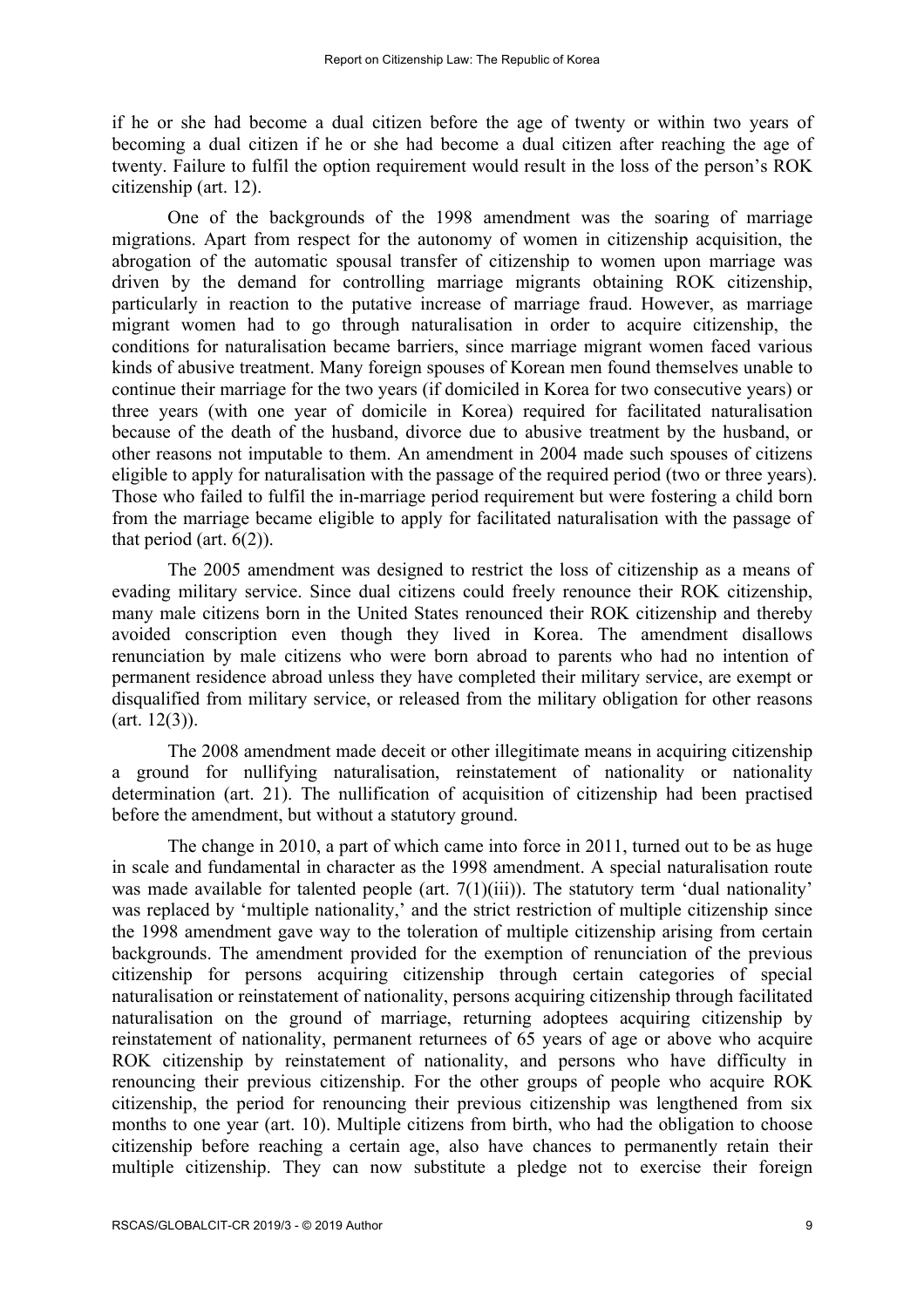citizenship in Korea for the actual renunciation of the foreign citizenship (art. 12(1)). With this change was introduced the order to choose citizenship. An order to choose citizenship should be issued to a person who has failed to fulfil the obligation of option within the designated period or who has conducted an act contrary to the pledge not to exercise foreign citizenship. Before the amendment, one who failed to choose citizenship within the designated period lost his or her ROK citizenship by operation of law upon the passage of that period.

The toleration of multiple citizenship has much to do with a change in the conception of multiple citizenship. Instead of enforcing mono-citizenship and driving multiple citizens to become foreigners as a result, the state chose to revalorise ROK citizenship simultaneously with tolerating multiple citizenship. Multiple citizens should be treated only as citizens of the ROK when Korean laws are applied (art. 11-2(1)). If a law or regulation bars foreign citizens from taking a public service position, multiple citizens should renounce their foreign citizenship in order to work in that position (art. 11-2(2)). Moreover, a multiple citizen can now renounce ROK citizenship only when he or she is domiciled outside of Korea and by a notification communicated through the head of an ROK diplomatic or consular mission (art. 14). The decision of the loss of citizenship, which was in essence the deprivation of citizenship, was also made possible thanks to the toleration of permanent multiple citizenship. The Minister of Justice may now make a decision to withdraw the ROK citizenship of a person on account of his or her conduct prejudicial to a vital national interest or harmful to the maintenance of social order if that person is a multiple citizen who has acquired ROK citizenship after birth (art. 14-3).

Amendments were made in 2014 and 2016 to incorporate changes to statutory terms and wordings including the new names of some government organisations. The 2016 amendment provided a statutory ground for the Enforcement Decree to clarify the definition of the multiple citizen and modes of multiple citizenship (art. 11-2(1), Nationality Act; art. 16(1), Enforcement Decree for the Act).

The first of the two amendments in 2018 was a minor one to give a statutory ground for levying commissions for nationality administration services. The second one brought a few significant changes. It introduced a citizenship oath for persons who acquire ROK citizenship by naturalisation or reinstatement of nationality, who would now receive certificates of naturalisation or reinstatement of nationality. This ceremony is a requirement for the acquisition of citizenship to take effect (art. 4(3), Nationality Act). A more practical change was the introduction of a permanent residency requirement for ordinary naturalisation (art. 5(i-2)). Now persons who seek ordinary naturalisation after residing in the country for five years or more should hold permanent residency when applying for naturalisation. The amendment also gave a statutory ground for a ministerial decree to provide for criteria for judging good conduct, a requirement for naturalisation (art. 5(iii), Nationality Act; art. 5-2, Enforcement Rules for the Nationality Act). Most of the criteria are defined in terms of objective criminal records, while some room is left for discretion. At the same time, national security, maintenance of order, and public welfare considerations were introduced for naturalisation decision. Now the Minister of Justice should recognise that the naturalisation of the applicant would not impair national security, order, or public welfare before approving naturalisation (art. 5(vi), Nationality Act). Lastly, an article was added to empower the Minister of Justice to request assistance and information from other organs of government.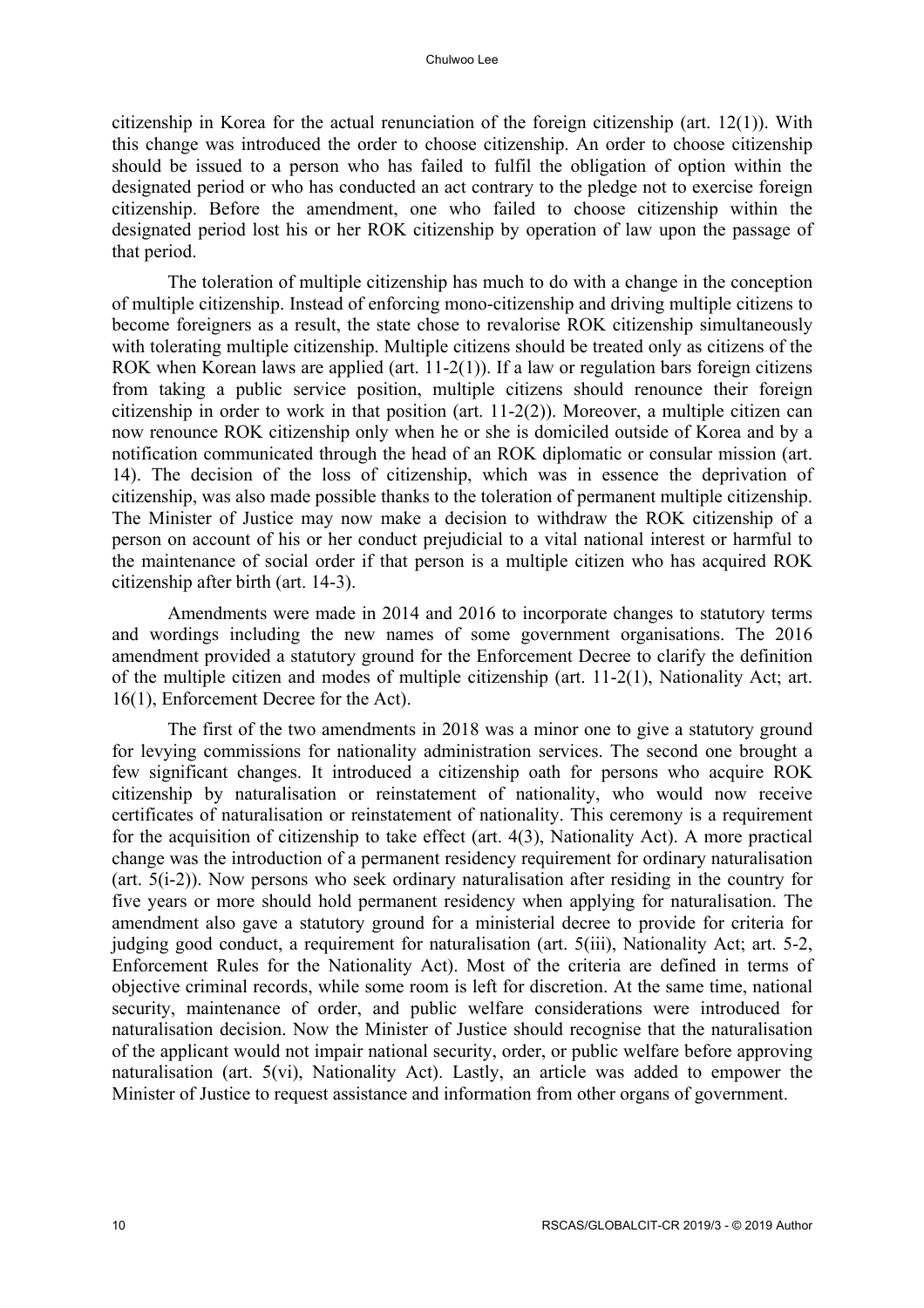# **3. The system of citizenship law and administration**

## **3.1 Legislation on citizenship**

Art. 2(1) of the ROK Constitution provides that "the conditions for becoming a citizen of the Republic of Korea shall be prescribed by a statute". The Nationality Act was enacted accordingly. In the Republic of Korea, the executive may also introduce legislative bills in the National Assembly, and most of the changes to the Nationality Act have been led by the executive. Statutory rules on citizenship can be reviewed by the Constitutional Court upon referral by a court or a constitutional complaint.

More specific rules are laid down by way of a presidential decree – the Enforcement Decree for the Nationality Act – and a ministerial decree of the Ministry of Justice – the Enforcement Rules for the Nationality Act. This delegated legislation may provide for rights and obligations within the scope of mandate.

Much of administration is governed by guidelines internal to the ministry. Examples are the Guidelines on Nationality Administration and Guidelines on the Reinstatement of Nationality and Other Affairs for Coethnics of Foreign Nationality. The courts do not recognise these rules as legal rules, and hence leave those rules outside of judicial review (e.g., Constitutional Court 2006. 03. 30. 2003HeonMa806). Yet some such rules complement legal rules and are so regularly used by administrative authorities in making discretionary decisions that consistent administrative practices are formed accordingly. The rule of law requires that such rules be treated in the same way as legal rules subject to judicial review (Lee 2017: 256-257).

### **3.2 International law**

International treaties help to shape the content of citizenship-related laws by becoming part of Korean law or, even if not ratified or acceded to, function as standards for evaluating legislation and administrative practices. International treaties can be broken down into two kinds – treaties specifically to govern nationality-related affairs and more general humanrights conventions.

### *International treaties on nationality*

Among the few multilateral treaties on nationality, the Convention Relating to the Status of Stateless Persons is the only one to which the ROK is a state party. The ROK acceded to the Convention in 1962. On the other hand, the ROK is not a party to the Convention on the Reduction of Statelessness. Neither is the ROK a state party to the 1930 Hague Convention on Certain Questions Relating to the Conflict of Nationality Laws, which continued to attract ratifications and accessions in the postwar period.

The recovery of sovereignty from Japanese rule and the existence of diaspora groups in neighbouring states must have given the ROK ample reason to work towards bilateral treaties to clarify the nationality status of coethnics in those countries, which would have recursively helped to refine its legal concept of national membership. In fact, however, the ROK has made no bilateral treaty for determining the boundary of its citizenry. Even the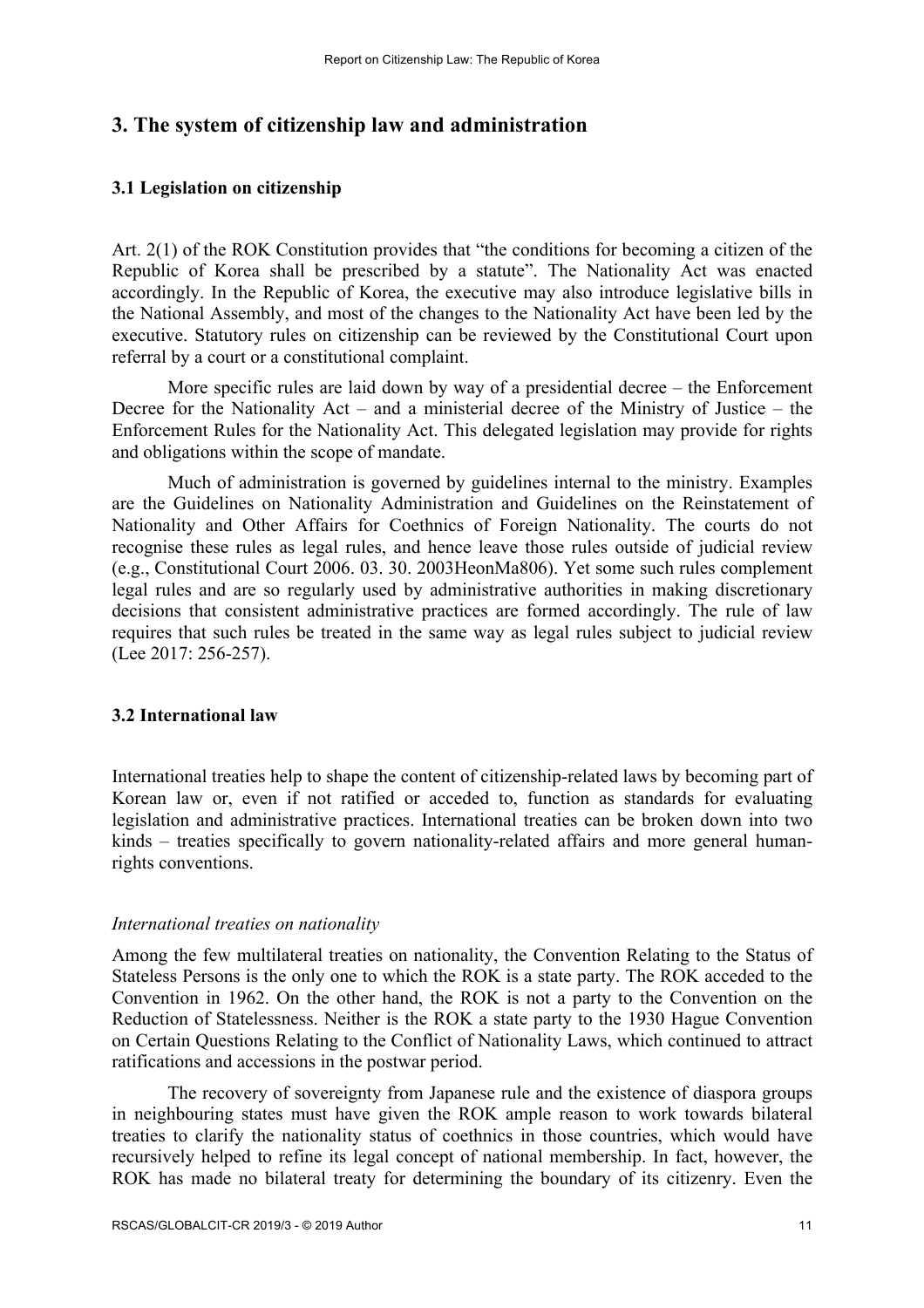undoing of the Japanese rule of Korea did not entail an express agreement on nationality.

When the ROK government was established in 1948, the Supreme Commander of Allied Powers (SCAP) in Japan observed that Koreans in Japan were in dual national status and that their status should be determined by a treaty (Chung 1996: 25). Indeed, SCAP's position as to the status of Koreans was inconsistent and contradictory. Its initial policy was to repatriate Koreans in Japan, which turned out to be less than successful. As many Koreans remained, SCAP conferred authority over the treatment of Koreans on the Japanese government. While the Japanese government treated Koreans as Japanese nationals, it excluded Koreans from voting in elections and subjected them to alien registration (Chung 1996: 31-38; Chung 2010: 72-76). Neither was any chance to choose nationality given to Koreans in Japan. After the conclusion of the San Francisco Peace Treaty in September 1951, Japan's justice ministry issued a circular (Circular No. 438) declaring that Koreans and Taiwanese would lose their Japanese nationality upon the entry into force of the peace treaty, even though the peace treaty, to which Korea was not a party, made no reference to the citizenship issue. The Japanese courts endorsed the position set forth in the circular and held that all Koreans lost their Japanese nationality on 28 April 1952, the day when the peace treaty came into force (Chung 1996: 89-110; Kondo 2016: 11).<sup>8</sup> While the Korean government made issue with Japan's treatment of Koreans in Japan, it did not contest the Japanese position on the nationality question, because Korea disputed the validity of the annexation in the first place and, therefore, avoided any recognition that Koreans had been Japanese nationals. This explains why there has been no formal agreement between the ROK and Japan on nationality. The only potential instrument was a Draft Agreement on the Nationality and Treatment of Koreans in Japan prepared in 1952, where the ROK confirmed that Koreans in Japan were nationals of the Republic of Korea (Chung 1996: 41). The ROK-Japan negotiations on diplomatic normalisation faltered, however, and it was only in 1965 that the two countries signed the Treaty on Basic Relations between Japan and the Republic of Korea (583 U.N.T.S. 33). The treaty was accompanied, among others, by an Agreement between Japan and the Republic of Korea Concerning the Legal Status and Treatment of the People of the Republic of Korea Residing in Japan. Unlike the Draft Agreement of 1952, this agreement contained no reference to nationality; it took for granted that the Koreans in Japan were ROK citizens and focused on the issue of their residency in Japan.

The ROK had no opportunity to enter into any treaty concerning nationality with the People's Republic of China or the Soviet Union despite the existence of ethnic Korean populations in those countries.<sup>9</sup> The ROK and the countries of residence of the Korean diaspora groups treat those populations according to their own citizenship law. The ROK treats ethnic Koreans in China and the former USSR as having lost their Korean citizenship. Some ethnic Koreans from China brought a constitutional complaint against the government for its failure to enter into a treaty with China on the nationality of ethnic Koreans in China, but the Constitutional Court ruled that the government had no obligation to make such a treaty (Constitutional Court 2006. 03. 30. 2003HeonMa806).

 $8$  Art. 2(a) of the treaty provides that "Japan, recognising the independence of Korea, renounces all right, title and claim to Korea, including the islands of Quelpart, Port Hamilton and Dagelet". As for Taiwan, art. 2(b) provides that "Japan renounces all right, title and claim to Formosa and Pescadores". Treaty of Peace with Japan, 1951, 136 U.N.T.S. 45. In the meantime, Japan entered into a peace treaty with the Republic of China, and the Japanese Supreme Court later ruled that Taiwanese lost their Japanese citizenship on 5 August 1952, when the peace treaty with China came into force (Chung 1996: 103-104).

North Korea made a treaty with the USSR to deal with problems arising from dual citizenship (Ginsburgs). 1983: chap. 5).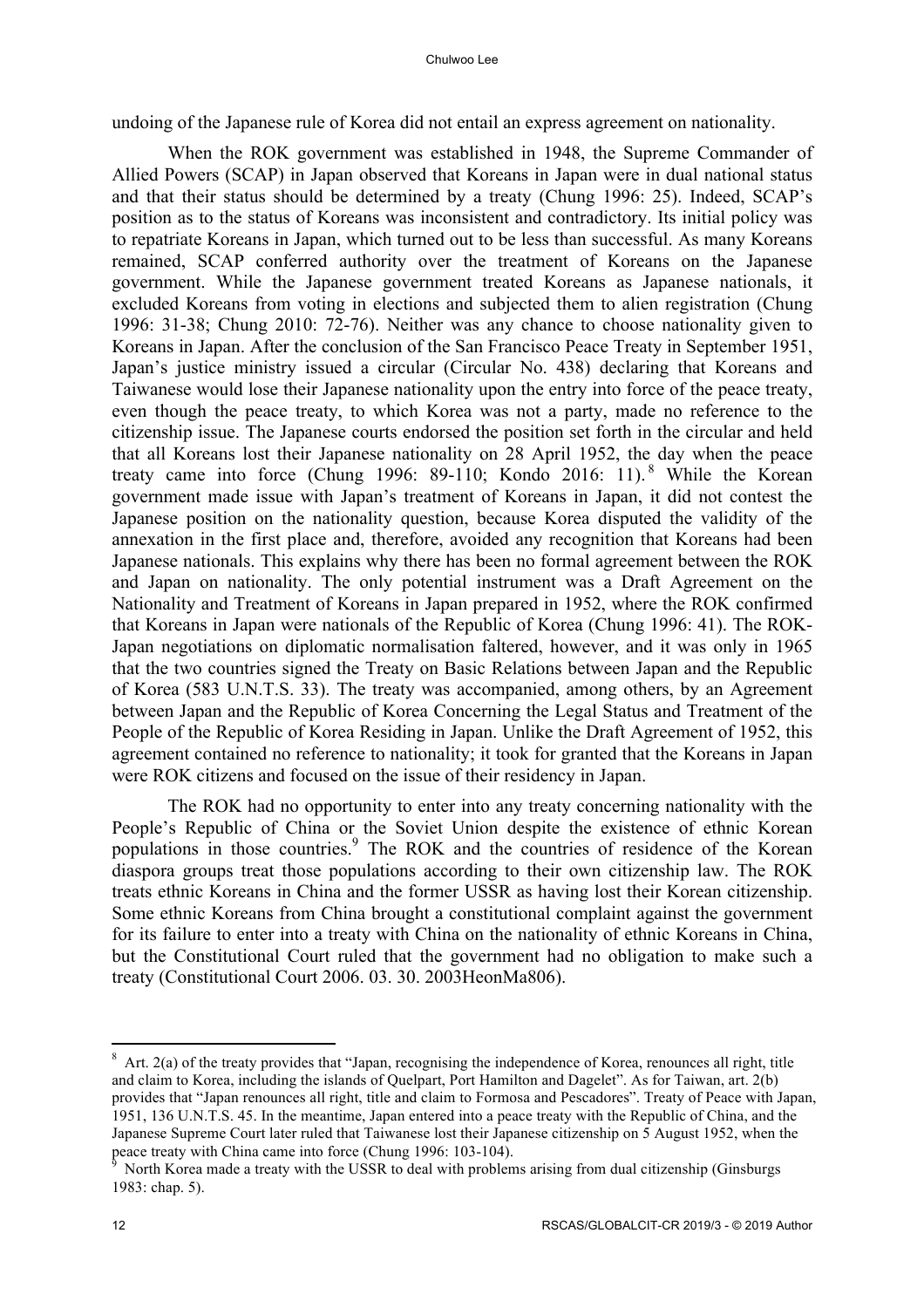### *International human rights treaties*

General international human rights instruments have had some significant influence on ROK citizenship law. The ROK's belated efforts to accomplish gender equality in citizenship law were impelled by pressures from international human rights law. The ROK was a state party to the Convention on the Elimination of All Forms of Discrimination against Women since 1985. When it acceded, it made a reservation to art. 9 of the convention to protect its ius sanguinis a patre in the Nationality Act.<sup>10</sup> The ROK acceded to the International Covenant on Civil and Political Rights (ICCPR) in 1990. The Nationality Act was contrary to art. 3 of the ICCPR, which provided for the equal right of men and women in the enjoyment of civil and political rights. The ROK was a signatory to the Convention on the Rights of the Child and became a state party in 1991. The Nationality Act was at variance with art. 7(2) of the convention, which obligates states parties to ensure the right of the child to acquire nationality where the child would otherwise be stateless. Children born to a Korean mother and foreigner father had the danger of becoming stateless depending on the position taken by the laws of their father's state of citizenship. The revision of the Nationality Act in 1997 was to align the law with the international human rights principles. The law moved from patrilineal (a patre) to bilineal ius sanguinis (a patre et a matre), removed the bar against the naturalisation of women separately from their husband, and did away with the spousal transfer and extension of acquisition of citizenship to the wife and the automatic filial extension of acquisition of citizenship.

The International Convention on the Elimination of All Forms of Racial Discrimination (ICERD), to which the ROK acceded in 1979, prohibits racial discrimination in the enjoyment of the right to nationality (art.  $5(d)(iii)$ ), but at the same time precludes legal provisions concerning nationality, citizenship and naturalisation from the scope of the convention as long as such provisions do not discriminate against any particular nationality (art. 1(3)). It would be interesting to ask whether the facilitated routes of ROK citizenship acquisition for former citizens and their offspring constitute a scheme of ethnic preference that conflicts with international norms such as the ICERD. It is unlikely, however, that the ROK's rules and practices will be judged as contrary to international law, given that far more manifest ethnic preference rules are permitted under the ICERD (Joppke 2005: 221).

The ROK acceded to the Convention Relating to the Status of Refugees in 1993. The convention provides for a loose obligation to facilitate the naturalisation of refugees (art. 34). Under the Nationality Act, refugees who have obtained lawful status to stay are eligible for ordinary naturalisation.

### **3.3 The organisational structure of citizenship administration**

The Ministry of Justice (hereinafter MOJ) has responsibilities over citizenship and immigration affairs. Most citizenship-related administrative decisions are made under the name of the Minister of Justice. The Korea Immigration Service (KIS) within the MOJ administers citizenship affairs as well as general immigration affairs. The KIS has nine

l

<sup>&</sup>lt;sup>10</sup> "States parties shall grant women equal rights with men to acquire, change or retain their nationality. They shall ensure in particular that neither marriage to an alien nor change of nationality by the husband during marriage shall automatically change the nationality of the wife, render her stateless or force upon her the nationality of the husband" (art. 9(1)). "States parties shall grant women equal rights with men with respect to the nationality of their children" (art. 9(2), Convention on the Elimination of All Forms of Discrimination against Women).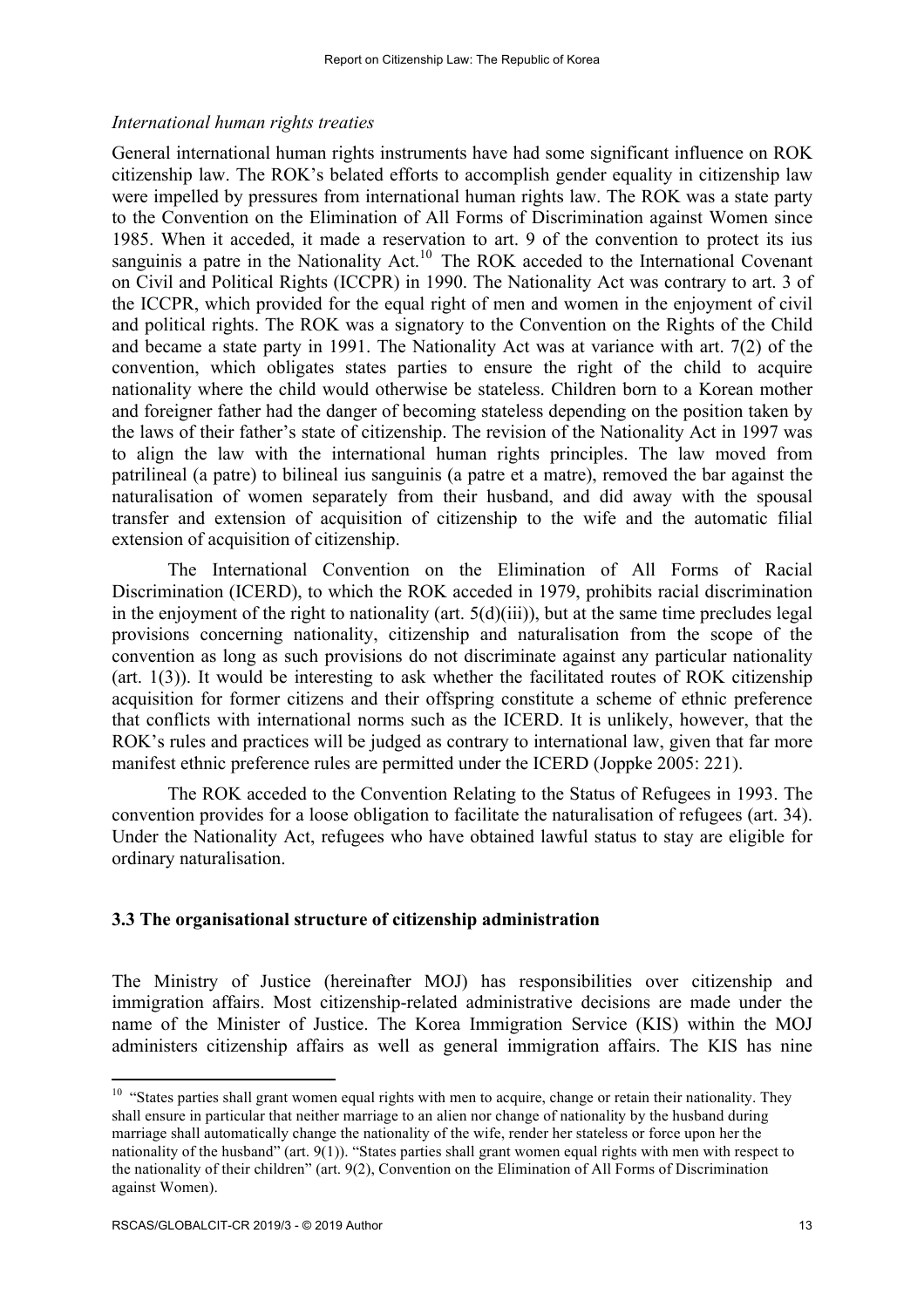divisions, and citizenship affairs are assigned to the Nationality Division.

Citizenship affairs have been within the jurisdictional scope of the justice ministry from the beginning, whereas immigration administration was under the jurisdiction of the Ministry of Foreign Affairs (MOFA) until 1961. Even after immigration administration was brought within the arms of the MOJ, citizenship administration remained in the hands of the Legal Affairs Division in the Office of Legal Affairs separately from immigration affairs, which were administered by the Immigration Bureau. In 2006, citizenship administration came under the Immigration Bureau, which was reorganised into the Korea Immigration Service (KIS) in 2007. The independence of the KIS from the MOJ often comes on the agenda in administrative reform discussions.

Administrative decisions on citizenship can be challenged through an administrative appeal heard by the Central Administrative Appeals Commission in the Anti-Corruption and Civil Rights Commission and/or a legal action in court for the annulment of the decision. The Seoul Administrative Court is the major forum that hears such lawsuits in the first instance, and plays a significant part in developing citizenship jurisprudence. Appeals from that court are dealt with by the Seoul High Court and the Supreme Court. One may also file a constitutional complaint against an administrative decision, and the Constitutional Court sets aside the decision if it finds the decision to be "an unconstitutional exercise of public power".

# **4. Acquisition of citizenship**

# **4.1 Acquisition of citizenship by birth**

In the ROK, the primary mode of acquisition of citizenship at birth is ius sanguinis. Persons acquire citizenship iure soli only in exceptional circumstances.

# *Ius sanguinis*

Art. 2(1) of the Nationality Act provides that the following person acquires ROK citizenship at birth.

- i) a person whose father or mother is a ROK citizen at the time of his or her birth; or
- ii) a person whose father was a ROK citizen at the time of his death if the father died before the birth of the person acquires ROK citizenship at birth

Before this bilineal ius sanguinis rule came into force in 1998, a court hearing the case of a person born to a North Korean woman and a Chinese man referred the question on the constitutionality of the existing patrilineal ius sanguinis rule to the Constitutional Court. The Constitutional Court observed that the rule violated the constitutional principle of equality  $(\text{art. } 11(1))$ , although it had to dismiss the complaint on that count because the law had already been amended before the decision (Constitutional Court 2000. 8. 31. 97HeonGa12).

As in the laws of many countries, persons born out of wedlock may face difficulty in acquiring citizenship iure sanguinis. In usual circumstances where ius sanguinis a patre et a matre is the rule, a person born to a citizen mother and a foreigner father out of wedlock acquires citizenship, as the maternal relationship is recognised by pregnancy and childbirth. On the other hand, a person born to a citizen father and a foreigner mother out of wedlock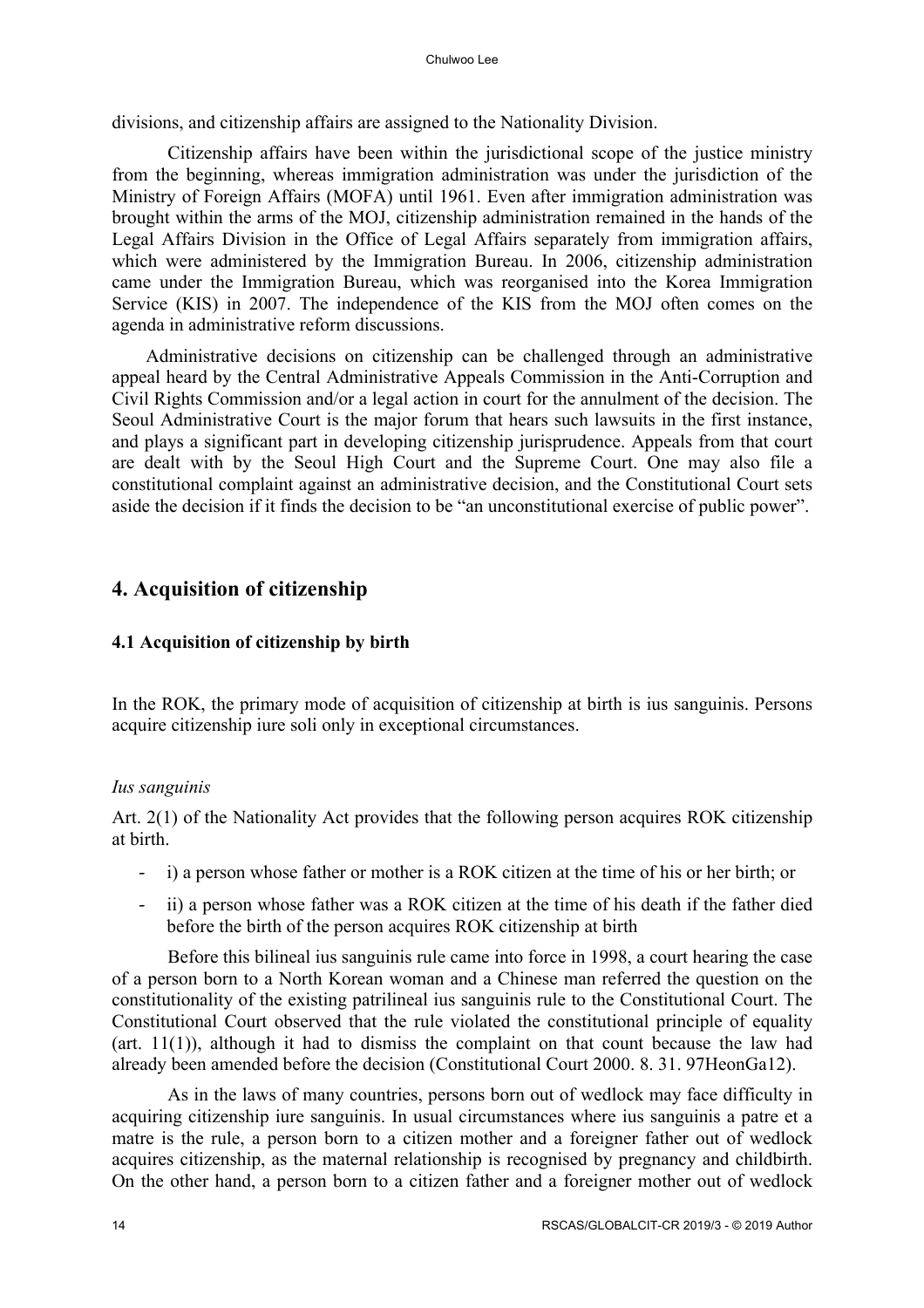does not acquire citizenship by operation of law, but needs the father's acknowledgment, because paternity out of wedlock can only be recognised by acknowledgment.<sup>11</sup>

Persons born abroad acquire citizenship iure sanguinis without restriction. A draft amendment in 1992 stipulated for a notification requirement for the retention of citizenship for persons born abroad, but strong objection from non-resident citizens, particularly Koreans in Japan, thwarted the amendment (Chung 1997).

### *Ius soli*

One acquires citizenship iure soli only in exceptional circumstances. Only persons whose parents are unknown or are stateless can acquire citizenship iure soli (art. 2(1)(iii)). A foundling is presumed to have been born in the ROK and acquires citizenship iure soli (art.  $2(2)$ ).<sup>12</sup>

This exceptional ius soli rule is under-inclusive in that children whose parents are not stateless can nevertheless become stateless depending on the laws of their parents' states of citizenship. Art. 1(1) of the Convention on the Reduction of Statelessness and art. 6(2) of the European Convention on Nationality provide that nationality should be given to a person born in its territory who would otherwise be stateless. This will give guidance for future legislation.

## **4.2 Acquisition of citizenship by acknowledgment**

By acknowledgment one recognises a person born out of wedlock as his or her offspring. For one to acquire citizenship by acknowledgment, the following conditions should be met (art. 3(1), Nationality Act).

- The person should be a minor under the Civil Act, that is, eighteen years of age or younger, at the time of the acknowledgment.
- The acknowledging parent should be a citizen at the time of the person's birth.
- The acknowledging parent should be a citizen at the time of the acknowledgment.

The person acquires citizenship when the acknowledgment is notified to the Minister of Justice (art. 2(2)). Acknowledgment can be conducted according to foreign laws, depending on circumstances prescribed by the Act on Private International Law. Under Korea's Civil Act, one can be acknowledged before birth and acquire citizenship at birth if the acknowledgment is notified before birth (art. 858, Civil Act; art. 56, Act on Family Registration and Other Affairs).

Many children born to Philippine women and Korean men (so-called Kofinos) or to Vietnamese women and Korean men (so-called Lai Đai Hàn) out of wedlock fail to acquire ROK citizenship because their fathers refuse acknowledgement. Acknowledgement can be enforced through legal action, however, and there have been some cases of success.

 $11$  The private international law issue of which country's law governs the legality of a particular marriage and the maternal or paternal relationship is not discussed here.<br><sup>12</sup> Compare this with sect. 4(2) of Germany's Nationality Act, according to which "a child found on Germany

territory (foundling) shall be deemed to be the child of a German until otherwise proven".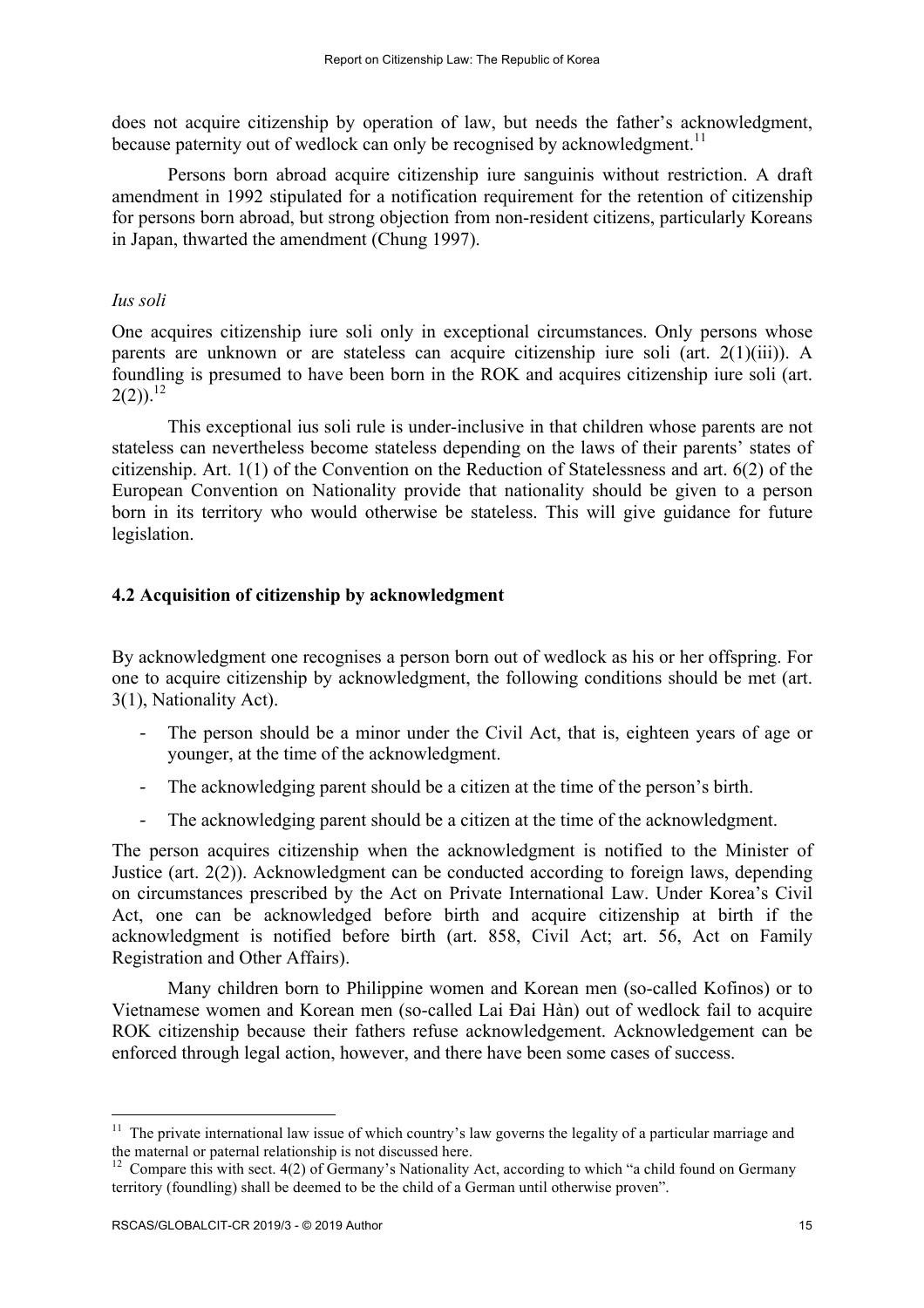### **4.3 Acquisition of citizenship by naturalisation**

Naturalisation (*gwihwa*) is the principal mode of acquisition of citizenship after birth. Cases of naturalisation did not exceed one hundred per year until the mid-1990s. The frequency has spectacularly increased since the beginning of the new millennium. Now over 10,000 persons are naturalised each year (see Table 2 and Figure 1 in 4.8).

There are three types of naturalisation – ordinary, facilitated, and special naturalisation. Facilitated naturalisations make up the largest percentage of all naturalisation cases (see Table 4), and many rules of case law on facilitated naturalisation apply to the other types of naturalisation and to reinstatement of nationality.

### *Ordinary naturalisation*

A foreigner who does not qualify for other types of naturalisation or reinstatement of nationality may acquire citizenship by satisfying the following conditions (art. 5, Nationality Act).

- The person has been domiciled in the ROK for five consecutive years or more and holds permanent residency (F-5 status).
- The person has reached majority according to the Civil Act.
- The person has good conduct including observance of law.
- The person can maintain livelihood by his or her own assets or ability or by depending on his or her family.
- The person has basic knowledge required of a ROK citizen including Korean language proficiency and an understanding of Korean customs.
- The Minister of Justice recognises that the naturalisation will not cause harm to national security, maintenance of order or public welfare.

The permanent residency requirement was introduced by the 2018 amendment. It is sufficient for the applicant to hold permanent residency (F-5 status) at the time of application and until the naturalisation decision. The applicant should have been domiciled in the ROK for five consecutive years or more, including his or her period in permanent residency. The Enforcement Rules for the Nationality Act supplements it by requiring lawful entry, alien registration, and lawful stay for five years or more. Departure and re-entry within a month for the purpose of obtaining a new visa or similar circumstances recognised by the Minister of Justice does not constitute a break in continuity of domicile. In such a case, the periods before and after the intervening departure and re-entry can be added to satisfy the five-year threshold (art. 5, Enforcement Rules for the Nationality Act).

Before the 2018 amendment, there were frequent naturalisation applications from foreigners who held immigration statuses that were not designed to allow for residence beyond a limited number of years, such as E-9 (guestworkers admitted through the Employment Permit system), H-2 (coethnic guestworkers admitted through the Working Visit scheme) and G-1 (persons permitted to stay temporarily for asylum application, legal proceedings or for treating infirmity). In many of those cases, the applicant switched his or her status from E-9 or H-2, which allows for a maximum stay of four years and ten months, to G-1 before application in order to extend his or her stay over the five-year threshold.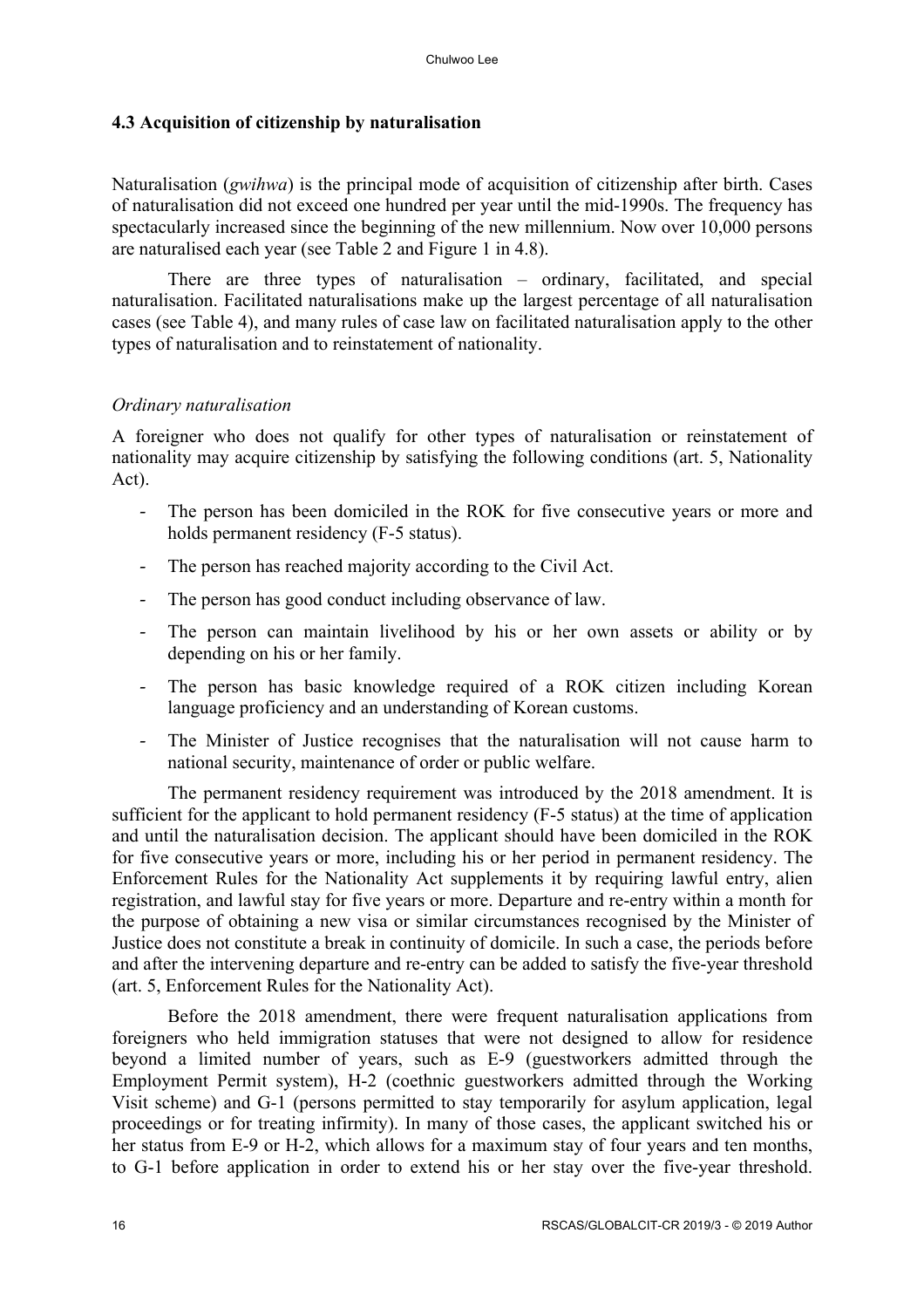Against the administrative practice of disqualifying such people from applying for naturalisation, the courts made it clear that no particular status was precluded when judging whether the minimum domicile period requirement had been fulfilled. On the other hand, the courts held that it was within the scope of lawful discretion to refuse naturalisation in consideration of the nature of the status held by the applicant (Supreme Court 2010. 7. 15. 2009Du19069; 2010. 10. 28. 2010Du6496). The introduction of the permanent residency requirement has alleviated this problem, since one's residential base and attachment to the country have already been recognised when granting permanent residency.

Until the 2018 amendment, the 'good conduct' test had clear criteria neither in the Nationality Act nor in the Enforcement Decree and Rules, and case law had been accumulated in a piecemeal manner.<sup>13</sup> Now the Nationality Act refers to 'observance of law' as the primary feature of good conduct, and the Enforcement Rules for the Nationality Act lays down a set of criteria most of which are defined by reference to criminal, immigration offence, or tax default records. A prison sentence is a bar to naturalisation unless ten years have passed since the completion of the sentence. A sentence to pay a fine is a bar until the passage of five years. A suspended prosecution as well as a suspended sentence is a ground for refusal for two years. The passage of ten years is needed for lifting the bar by reason of a deportation record and five years for the bar following an order of departure. Despite the existence of such objective criteria, the MOJ may judge a certain act as a violation of law on its own standards and refuse naturalisation, according to a literal reading of the rule. While the Rules gives discretion to the Minister of Justice by allowing him or her to refuse naturalisation on account of circumstances which it deems as commensurate with the objectively defined ones, the new rule has reduced the room for moral judgment. It also allows for discretion to mitigate the standards for decision, as the Minister of Justice may determine an applicant as having good conduct in view of his or her contribution to the national interest, humanitarian reasons, the magnitude of the harm against the public interest and so forth even if the person has an objective record of violating the law (art. 5-2, Enforcement Rules for the Nationality Act). The legislative intent is to reduce the scope of discretion, but many of the MOJ practices and court decisions before the introduction of the new rules will continue to provide guidance.<sup>14</sup> Yet the good conduct test in ordinary naturalisation is expected to be more straightforward, since it is now a second round of screening after the first one conducted when granting permanent residency.

Details of the livelihood requirement are prescribed in the Enforcement Rules for the Nationality Act in the form of a list of documents to be submitted (art.  $3(2)(ii)$ ). The applicant should submit a certificate of an income in excess of the GNI per capita, a financial certificate of 60 million Korean won or more, or a real property registration record for an asset of 60 million won or more or a real property tenancy contract document proving a rent deposit of 60 million won or more. Such a document can be substituted for by a certificate of employment or other types of document recognised by the Minister of Justice as equivalent to

<sup>&</sup>lt;sup>13</sup> Whereas the Constitutional Court held the lack of clear criteria in legislation constitutional (2016. 7. 28. 2014HeonBa421), the National Human Rights Commission issued a recommendation that concrete criteria

 $14$  In one case, the court pointed to repetitive filings of complaints, the recording of an interview, refusal to submit a certificate of clean criminal record, and refusal to sing the national anthem during interview as legitimate reasons for refusing naturalisation (Seoul Administrative Court 2010. 7. 2. 2009GuHap21567). The administration has been strict against drunk driving or driving without licence. While violations of immigration law were strictly judged, a record of overstaying or staying without a proper visa did not necessarily result in refusal decision. Using a passport with a different name is regarded as one of the most serious violations of immigration law and grounds of refusal (Seoul Administrative Court 2010. 7. 23. 2009GuHap50422; 2010. 9. 2. 2009GuHap17618; 2011. 12. 8. 2011GuHap19079; Seoul High Court 2012. 7. 18. 2012Nu1206).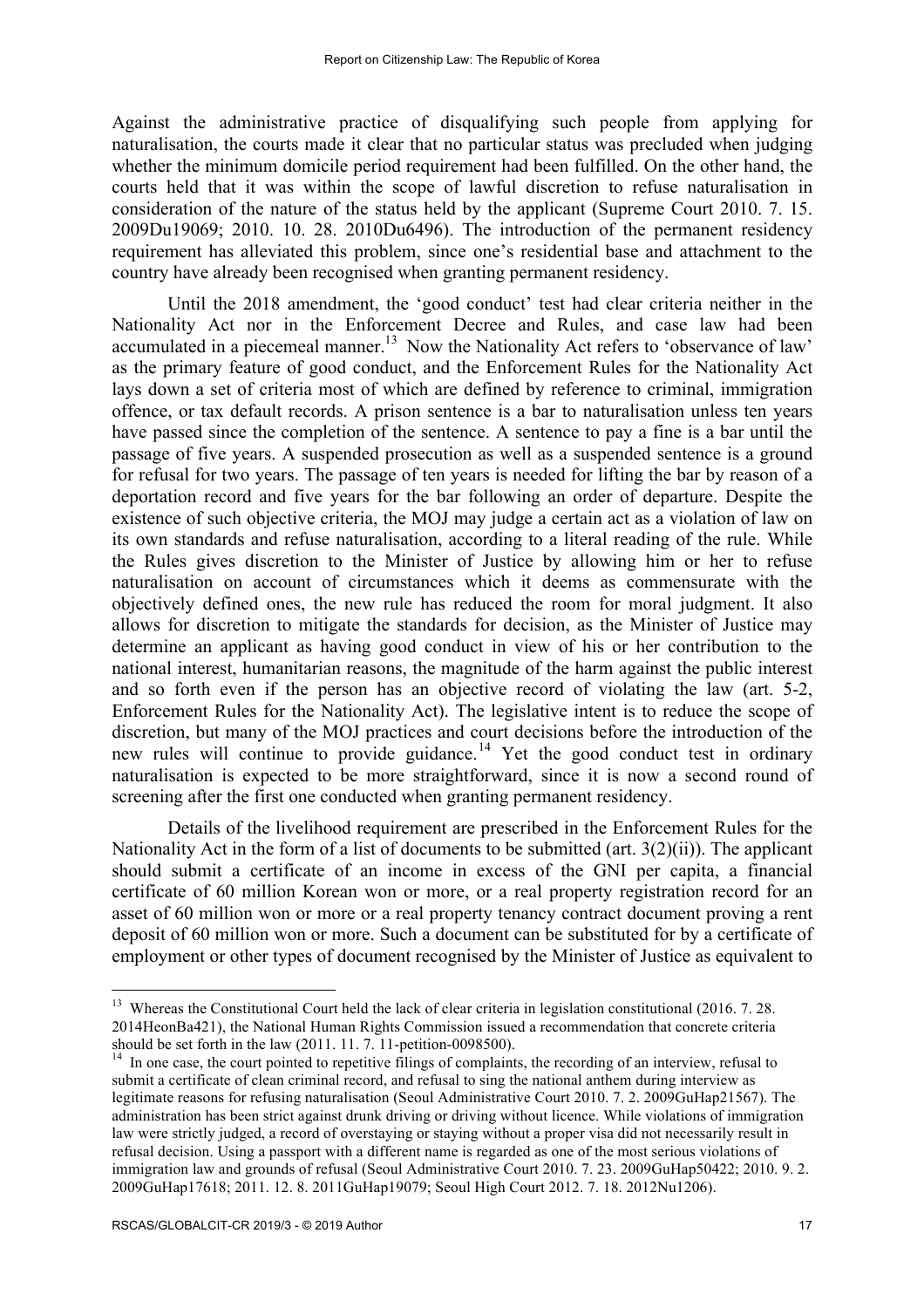the above three types of document. Unlike the article in the Enforcement Rules that gives detailed criteria for good conduct (art. 5-2), the livelihood document provision (art.  $3(2)(ii)$ ) has no clear mandate from the Nationality Act. Hence, the courts have regarded the provision as a technical rule that does not bind the administration vis-à-vis the applicant (Seoul Administrative Court 2012. 5. 3. 2011GuHap35873, Seoul High Court 2012. 12. 5. 2012Nu15588; Seoul Administrative Court 2012. 4. 13. 2011GuHap35040; 2012. 5. 31. 2011GuHap42598; 2013. 10. 17. 2013GuHap52841).

The applicant should also submit letters of recommendation. A new rule introduced at the end of 2018 requires recommendations from two or more persons who are in continuous relations with the applicant such as work colleagues or the head of the residential community, instead of persons who fall in certain job or position categories as in the past.

The applicant's basic knowledge for citizenship, namely language proficiency and the understanding of Korean culture and society, is examined through a test, which will be explored shortly.

The requirement that the Minister of Justice should recognise that the naturalisation will not cause harm to national security, maintenance of order or public welfare was added in December 2018. The same considerations were already included among the negative conditions debarring reinstatement of nationality (art. 9, Nationality Act). It remains to be seen whether the MOJ uses this provision for expanding the scope of discretion or limits its application to exceptional circumstances. As will be seen, in reinstatement of nationality, the administration has recourse to the national security, maintenance of order and public welfare considerations in combination with the good conduct test in exercising discretion.

# *Facilitated naturalisation*

Four categories of persons are eligible for facilitated naturalisation. The following three categories are eligible to apply after being domiciled in the ROK for three consecutive years or more (art. 6(1), Nationality Act).

- a person whose father or mother was a ROK citizen
- a person born in the ROK whose father or mother was born in the ROK
- a person adopted by a ROK citizen who had reached majority under the Civil Act of the ROK by the time he or she was adopted

Facilitated naturalisation for offspring of former ROK citizens is used as a route of acquiring citizenship by ethnic return migrants from China.

The last but the most significant category is the spouses of citizens. As mentioned, until 1998 the wife of a citizen did not need to be naturalised, because she acquired citizenship by operation of law. The 1998 amendment made this route of naturalisation available to both sexes and repealed the automatic acquisition of citizenship upon marriage (automatic spousal transfer of citizenship). Women still account for a larger percentage of people who acquire citizenship through this route. Spousal naturalisations make up a great majority of all naturalisation cases (see Table 5 in *infra* 4.8). The ROK's rules on spousal naturalisation may be less restrictive than those of many European countries (Lee 2014).

According to art. 6(2)(i) and (ii) of the Nationality Act, a person whose spouse is a ROK citizen may acquire citizenship by naturalisation provided that

the person has been domiciled in the ROK for two consecutive years or more while in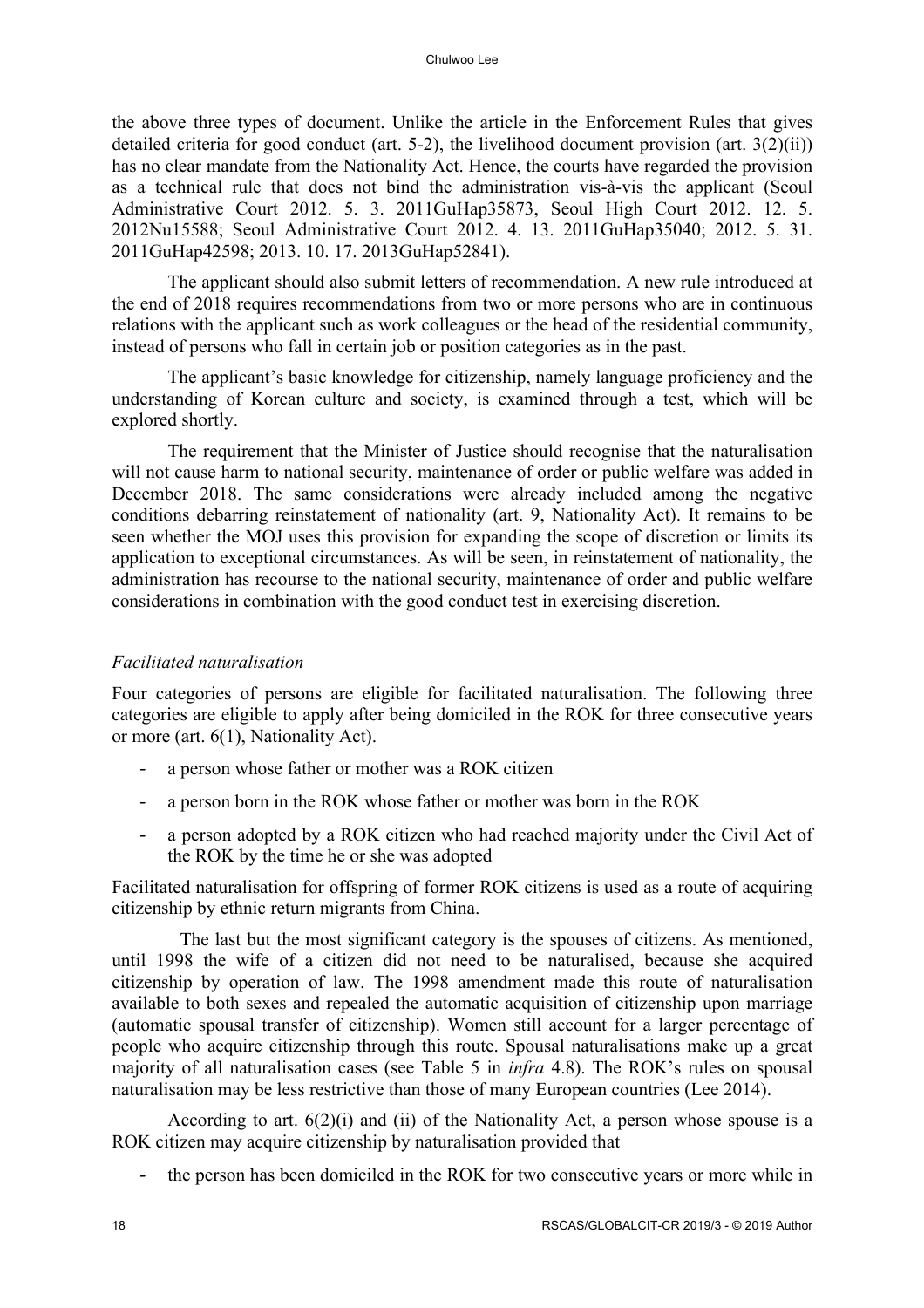marriage with the said spouse, or

the person has been in marriage with the said spouse for three years or more and has been domiciled in the ROK for a year or more while in marriage with that spouse.

An academic commentary has it that the law requires only certain duration of marriage before application and not the continuation of marriage until the time of application (Seok 2011: 149-150). This is at variance with the MOJ's practice of requiring the presence of the couple in the interview. The MOJ (2010b: 32) takes the view that the applicant should be in marriage with the reference person at the time of application for naturalisation. There are conflicting court decisions as to whether the applicant should be in marriage with the reference person until the naturalisation decision (Seoul Administrative Court 2008. 9. 2. 2008GuHap22716; 2010. 7. 23. 2009GuHap50442). The problem with the view that the marriage should continue until the decision is that the pace of administration becomes a determining factor. It is also difficult to check the marriage status after the completion of the vetting procedure.

As mentioned in 2.3, many foreign women married to Korean men, particularly wives from Southeast Asia, found themselves unable to continue their marriage throughout the required period because of the death of the husband, divorce due to abusive treatment by the husband, or other reasons for which they were not responsible. Hence, in 2004 two subparagraphs (iii and iv) were inserted in art. 6(2) to make the following two categories of persons eligible for naturalisation.

- a person who has failed to fulfil the in-marriage period requirement in subparagraph (i) or (ii) – two years (if domiciled in Korea) or three years (with one year of marriage and domicile in Korea) – because of the spouse's death, missing or a reason for which the person is not responsible, but has been domiciled in the ROK for the required period
- a person who has failed to fulfil the in-marriage period requirement in subparagraph (i) or (ii), but is fostering, or should foster, a minor child born from that marriage and has been domiciled in the ROK for the required period

Such a person is not automatically eligible, but needs to have his or her circumstance recognised by the Minister of Justice.

Facilitated naturalisation applicants should also fulfil the requirements of age (majority), lawful entry and residence, good conduct, livelihood, and basic knowledge for citizenship. Applications from holders of temporary (G-2) or guestworker status (H-2 or E-9) are frequent. Such applications are particularly frequent from among persons whose parents are former citizens. As mentioned, the courts take the position that no particular immigration statuses are precluded, but do not find fault with refusal decisions based on the consideration of the nature of the status. The guiding principles formulated through administrative practices and court decisions will continue to govern, as permanent residency is not required, unlike in ordinary naturalisation.

In facilitated naturalisation for marriage migrants, the genuineness of marriage is the most important element of good conduct. Marriage fraud may constitute a crime, namely the crime of causing the entry of false information on the original deed of a public document or a public electronic record (art. 228, Criminal Act), and is a frequent ground for refusing naturalisation. Yet the courts take a more generous approach if an originally fake marriage develops into a substantive marital relationship. In such a case, the criminal court may withhold sentence and the administrative court may be generous when judging whether the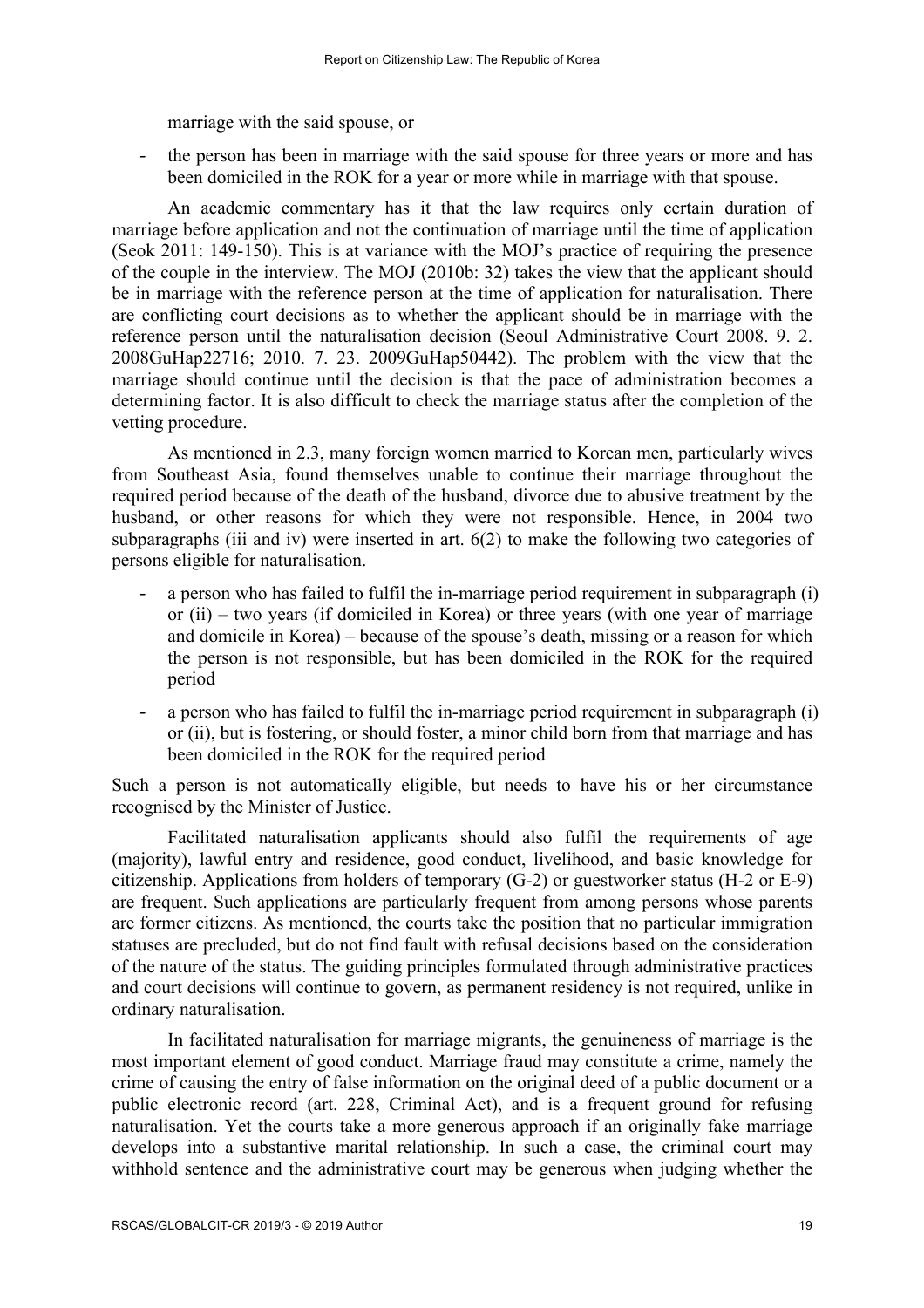good conduct requirement has been satisfied (Seoul Administrative Court 2013. 1. 31. 2012GuHap16237; 2013. 5. 9. 2012GuHap35641).15

Marriage-migrant applicants for facilitated naturalisation are treated with greater leniency when immigration offences are concerned. The Guidelines on Nationality Administration (art. 12) provide for 'humanitarian' considerations and apply somewhat relaxed procedural requirements to the spouses of citizens applying for facilitated naturalisation who have failed to fulfil the domicile requirement because of reasons not attributable to them (art. 6(2)(iii) and (iv), Nationality Act). Such spouses are more likely to have understandable reasons when they violate immigration rules such as overstaying their visas.

The livelihood requirement for facilitated naturalisation is lower than that for ordinary naturalisation. The threshold is 30 million Korean won, instead of 60 million won, worth of financial asset, the same amount of real property or rent deposit, a commensurate employment status, or any other economic status recognised by the Minister of Justice as commensurate (art. 3(2)(ii), Enforcement Rules for the Nationality Act).

The national security, maintenance of order and public welfare considerations also apply to facilitated naturalisation.

## *Special naturalisation*

The following three categories of persons are eligible for special naturalisation, which does not require a minimum period of domicile, a minimum age (majority) and the ability to maintain livelihood (art. 7, Nationality Act).

- a person whose father or mother is a ROK citizen and who has not been adopted after reaching majority under the Civil Act of the ROK
- a person who has made a special contribution to the ROK
- a person who has excellent ability in a specific field, such as science, the economy, culture and sport, and who is expected to contribute to the national interest of the ROK

Special naturalisation for offspring of citizens is now used for the chain migration and naturalisation of original family members of immigrants who have acquired citizenship. Hence, while this route of naturalisation is for people having blood ties with citizens, it functions as a route for people of non-Korean ethnic origins to acquire ROK citizenship.

The law requires that the citizen parent should possess citizenship at the time of naturalisation application. The court went even further in one case in which the administration refused to approve the naturalisation of a person whose citizen parent had passed away before the decision. It held that the citizen parent's existence up to the time of decision was requisite for special naturalisation (Seoul Administrative Court 2013. 8. 30. 2013GuHap4132).

l

<sup>&</sup>lt;sup>15</sup> See Kim (2016: 1545-1546) for examples showing the judiciary's view of how to distinguish genuine from fraudulent marriages. The test of genuineness of marriage causes arbitrary judicial intervention in marital relationships with stereotypes of marriage entertained by judges and even public prosecutors. Criticizing the practice, Dongjin Lee (2014) calls for the decoupling of immigration law and family law when treating marriage migrants and decriminalisation of simulated marriages in exchange for more formalised and stricter conditions for immigration and naturalisation including a longer period requirement and a more thorough vetting procedure.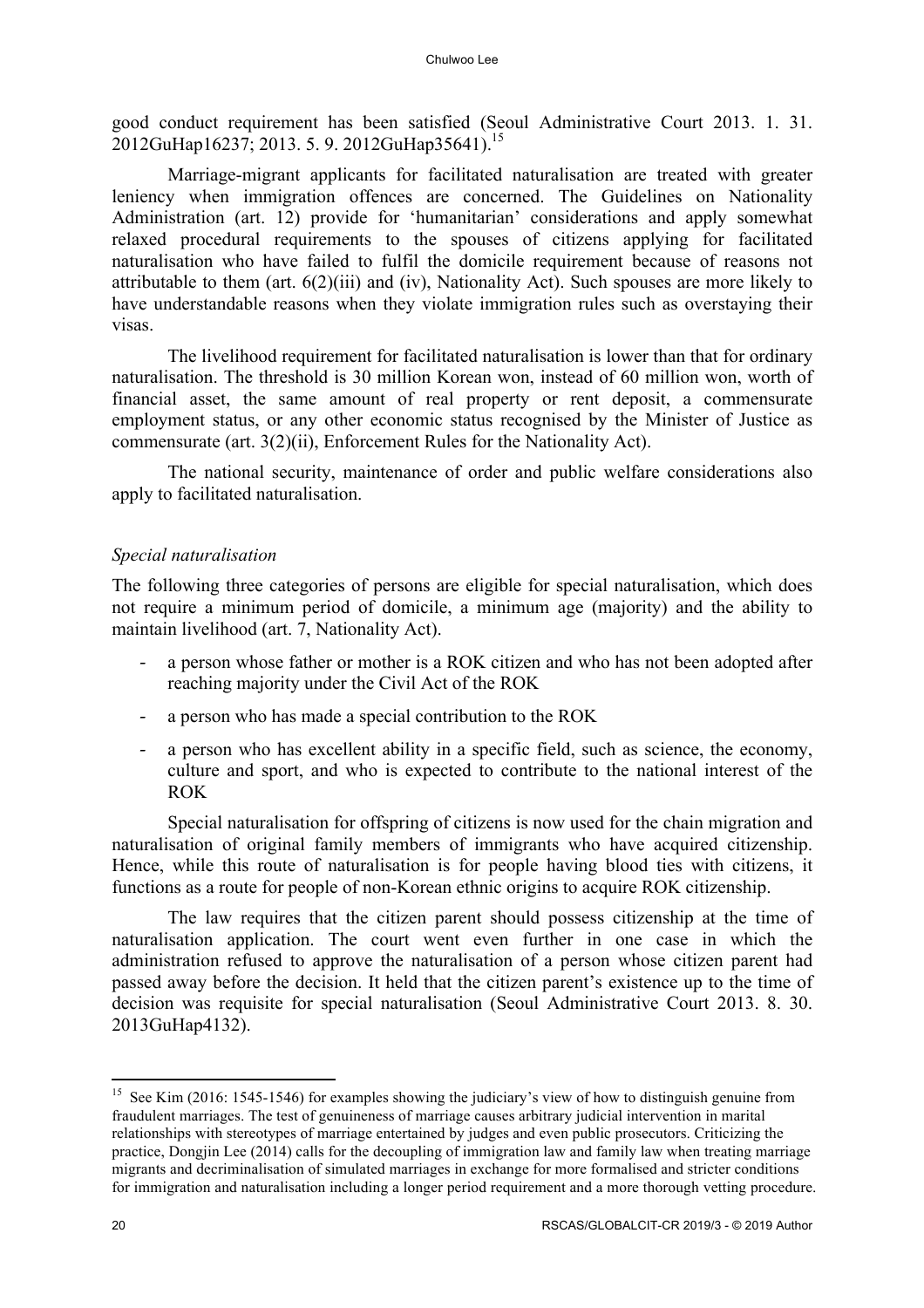A person who has made a special contribution to the country is a person who falls under any of the following categories (art. 6(1), Enforcement Decree for the Nationality Act).

- A person who himself or herself, whose spouse, or any of whose direct ascendants or direct descendants has rendered a distinguished service to national independence as prescribed by art. 4 of the Act on the Honourable Treatment of Persons of Distinguished Services to Independence
- A person who himself or herself, whose spouse, or any of whose direct ascendants or direct descendants has rendered a distinguished service to the country as prescribed by art. 4 of the Act on the Honourable Treatment and Support of Persons of Distinguished Services to the State and has been awarded for that service
- A person who has made a contribution to the national interest of the ROK in any of such various fields as national security, society, the economy, education and culture
- A person who has made a contribution recognised by the Minister of Justice as equivalent to the above

Many descendants of patriots who had taken asylum in other countries and fought for Korean independence have returned to Korea through this route. Since there is no generation cut-off, great-great-grandchildren of patriots benefit from this privileged access to citizenship. While the Nationality Act and its Enforcement Decree give this privilege only to the patriot himself or herself, his or her spouse, and direct ascendants and descendants, the Guidelines on the Reinstatement of Nationality and Other Affairs for Coethnics of Foreign Nationality extends the benefit to daughters-in-law.

The talent privilege provision got into the law through the 2010 amendment. "A person who has excellent ability in a specific field, such as science, the economy, culture and sport, and who is expected to contribute to the national interest of the ROK" may apply for citizenship with a recommendation from a certain kind of person prescribed in the Enforcement Decree and specified in a notice issued by the Minister of Justice, such as the head of a central or local government organisation and a university president. The Minister of Justice may also refer a talented person to deliberation on the ground of an internationally recognised award, research outcome, or a career in such various fields as science, the economy, culture and sport.<sup>16</sup> The Minister of Justice makes the decision following deliberation and a resolution by the Nationality Deliberation Committee (art. 6(2), Enforcement Decree for the Nationality Act).

Special naturalisation does not require a minimum period of domicile, a minimum age (majority), and the ability to maintain livelihood. Yet good conduct remains a requirement. False information about contribution to national independence often results in refusal of naturalisation because of failure to satisfy the good conduct requirement (Seoul Administrative Court 2012. 12. 14. 2012GuHap22423). Yet the actual criteria for evaluating conduct are more relaxed than in other types of naturalisation. In the special naturalisation of

<sup>&</sup>lt;sup>16</sup> The MOJ lays down a list of potential recommenders and detailed criteria for referral for deliberation and resolution by way of this notice, which is revised from time to time. The latest notice is Notice 2016-276 issued on 12 September 2016. By October 2018, a total of 138 persons had acquired ROK citizenship through the special naturalisation scheme for talent – eleven in advanced technologies, 72 in natural sciences and engineering, fourteen in humanities and social sciences, five in management and trade, eight in culture and arts, and 28 in sports (Lee, Lee, Kwon and Kang 2018: ) Many of the 28 sports talent were naturalised in the build-up to the Pyeongchang Winter Olympic Games in early 2018. The ROK is now one of the most prominent examples of Olympic citizenship (Shachar 2011). It not only 'imports' talent, but is a major source country of nationality-crossing sportspersons.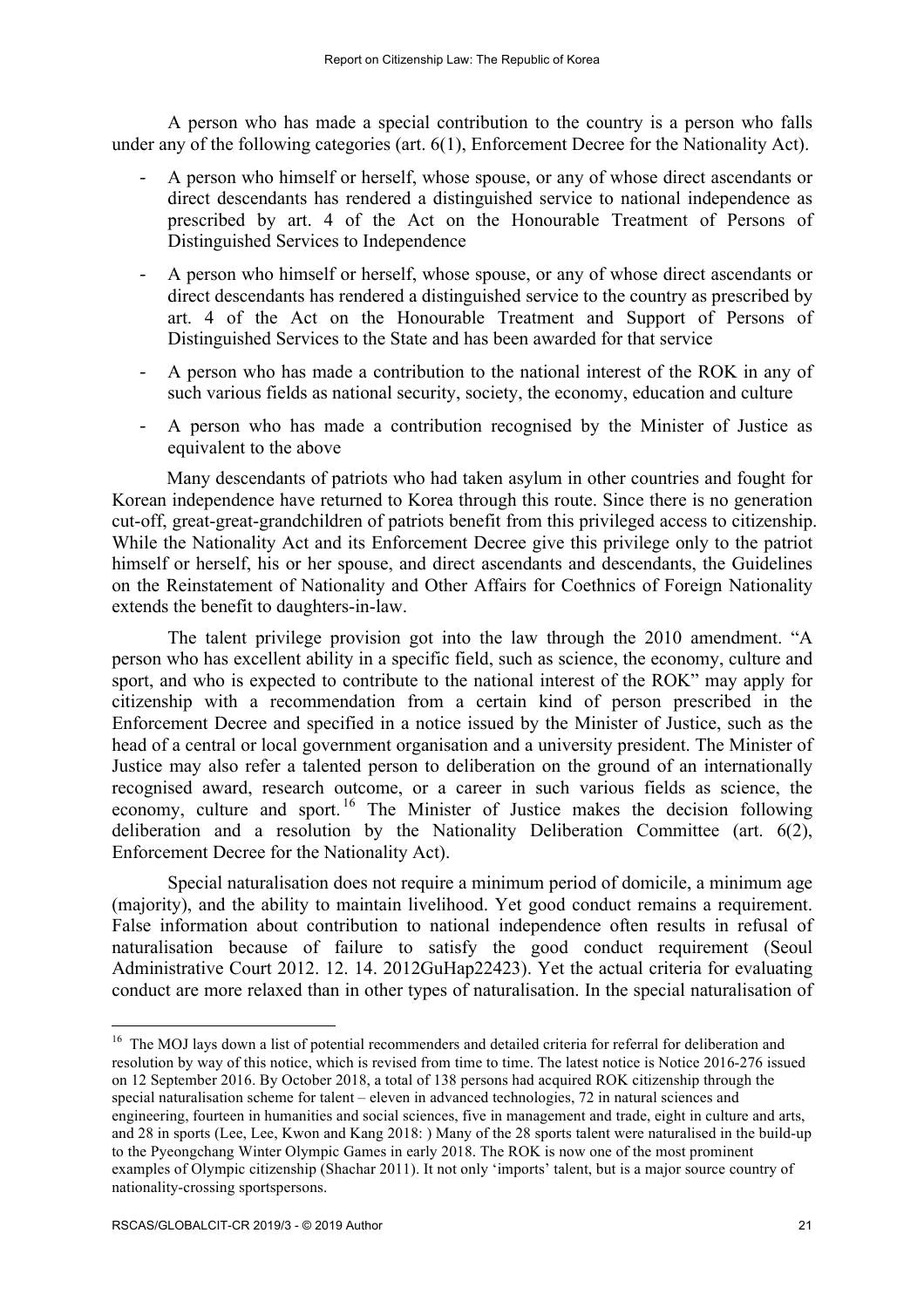those whose parents are citizens, a record contrary to good conduct could be offset by the fact of having the base of family life in the ROK (Lee 2017: 283).

The Nationality Act does not exempt special naturalisation applicants from the basic knowledge requirement. Yet applicants for special naturalisation on account of special contributions to the ROK or parents' citizenship (if the applicant lives with the citizen parent) can be given waiver of the written test and possibly the interview as well (art. 4(3), Enforcement Rules for the Nationality Act; art. 8(1), Guidelines on Nationality Administration).

Applicants for special naturalisation are also subject to the national security, maintenance of order and public welfare considerations.

### *The vetting procedure and the naturalisation test*

The necessary documentations for naturalisation application are stipulated by the Enforcement Decree and the Enforcement Rules for the Nationality Act, Guidelines on the Reinstatement of Nationality and Other Affairs for Coethnics of Foreign Nationality, and the Guidelines on Nationality Administration.

The administration may refuse to accept an application because of failure to comply with procedural rules. The administration was criticised for refusing to accept applications by reference to such substantive matters as whether the applicant satisfied the domicile or livelihood requirement. Court decisions put an end to that practice (Seoul Administrative Court 2006. 12. 26. 2006GuHap28482; Seoul High Court 2007. 11. 29. 2007Nu15928). While substantive matters should be examined through the main vetting procedure, the administration often "returns" the application to the applicant, which the courts examine in the same way as a refusal decision (Seoul Administrative Court 2009. 6. 5. 2009GuHap2069).

Various screening methods are employed, including personal identity examination, criminal record examination, the checking of residence and activities. Amidst a biological turn in immigration and citizenship administration, DNA testing results are often used as evidence of family ties (Lee 2012; Kim 2011). Any finding of failure to satisfy a substantive requirement may result in a refusal decision prior to the basic knowledge test.

Within a year after application, the applicant should take the Korea Immigration and Naturalisation Aptitude Test (KINAT), which is a part of the Social Integration Programme for immigrants. The test is designed to assess Korean language proficiency and the understanding of Korean culture and society. The test can be waived for minors, persons of 60 years of age or older, applicants for special naturalisation on account of contributions to national independence or to other benefits of the country, talented people applying for special naturalisation, persons who have completed the Social Integration Programme, and persons whose special circumstances have been recognised by the Minister of Justice (art. 4(1), Enforcement Rules for the Nationality Act).

The interview is to test language proficiency, the attitude as a citizen, and commitment to the free democratic basic order. The interview can be waived for the spouses of persons whose citizenship has been reinstated and who are 60 years of age or older, children under the age of fifteen at the time of application, persons who have completed the Social Integration Programme and scored 60/100 or higher in KINAT, and persons whose special circumstances are recognised by the Minister of Justice (art. 4(3), Enforcement Rules for the Nationality Act). Persons recognised as being in special circumstances include persons who made contributions to national independence or to other benefits of the country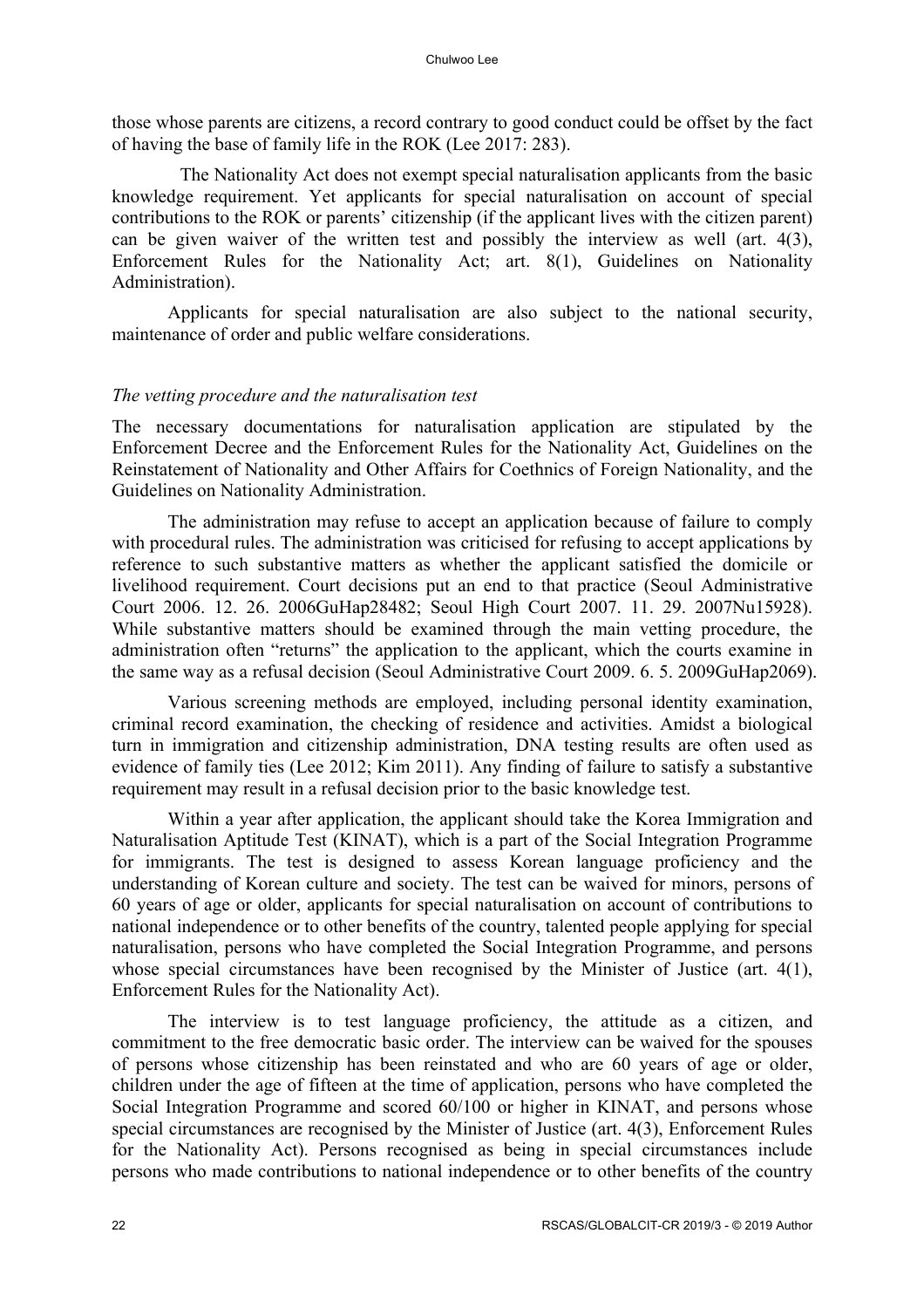and the spouses of Koreans from Sakhalin who have had their Korean nationality ascertained and are 60 years of age or older (art. 8(1), Guidelines on Nationality Administration).

The categories of people who can enjoy waiver of the written test or interview change from time to time. Before 2010, the interview was waived for the spouses of citizens seeking facilitated naturalisation. Now they can still enjoy waiver by completing the Social Integration Programme and obtaining a certain level of score in KINAT.

There is no limit on the number of applications. Hence, one can reapply any number of times after a refusal decision.

### *Naturalisation decision*

Art. 4(1) of the Nationality Act provides that "a foreigner who has never acquired the nationality of the Republic of Korea may acquire the nationality of the Republic of Korea by obtaining the approval of naturalisation from the Minister of Justice". Art. 4(2) stipulates that "where the Minister of Justice receives an application for the approval of naturalisation, the Minister of Justice shall examine whether the requirements for naturalisation under arts. 5 through 7 have been fulfilled and approve naturalisation only if the person has fulfilled those requirements". What is described here as 'approval' of naturalisation is literally close to 'permission' of naturalisation in the Korean lexicon. <sup>17</sup> Naturalisation is granted by the state rather than obtained as of right. Yet that the Minister of Justice should examine whether the applicant has fulfilled the requirements prescribed by the law and approve naturalisation if the person has fulfilled the requirements makes one wonder whether the Minister of Justice should approve naturalisation if the applicant has fulfilled the requirements – the minimum period of domicile, permanent residency (for ordinary naturalisation), livelihood, good conduct and basic knowledge. A few lower court decisions held as if the Minister of Justice was bound to approve naturalisation as long as the requirements had been satisfied (Seoul Administrative Court 2009. 8. 20. 2008GuHap51400, Seoul High Court 2010. 3. 25. 2009Nu27512; Seoul High Court 2009. 10. 6. 2009Nu11135). Yet the established case law is that the Minister of Justice has 'broad discretion' in deciding whether to approve naturalisation.<sup>18</sup> Indeed, the very question of whether the requirements have been satisfied necessitates discretion because many of the requirements are couched in vague terms. Good conduct is a case in point. Even livelihood is assessed with much discretion, as the criteria set forth in the Enforcement Rules for the Nationality Act are regarded as no more than a list of documents to be submitted. As mentioned, the administration cannot arbitrarily preclude a certain immigration status when judging whether the applicant has fulfilled the minimum period of domicile, but may consider the nature of the person's status in deciding whether to admit the person (Supreme Court 2010, 7, 15, 2009Du19069; 2010, 10, 28, 2010Du6496). As pointed out, the room for discretion in this regard has, however, practically narrowed in ordinary naturalisation, as permanent residency is now a formal requirement and having permanent residency is an indication that the applicant has a firm base of living in the ROK.

When the administration exercises discretion, it may do so within limits. The courts

<sup>&</sup>lt;sup>17</sup> The KLRI has adopted the translation 'naturalisation permission' for the term *gwihwa heoga* in the

Nationality Act. *Heoga* in this context corresponds to the German term *Genehmigung*, for which 'authorisation' may be a better translation than both 'approval' and 'permission.' But this report uses the translation 'approval,'

<sup>&</sup>lt;sup>18</sup> Whether to distinguish between discretion (*Ermessen*) and a margin of appreciation (*Beurteilungsspielraum*) is an issue of debate in the Korean administrative law scholarship. Yet this report is not a suitable place to discuss it.

<sup>&</sup>lt;sup>19</sup> The above lower court decisions were reversed by these Supreme Court decisions.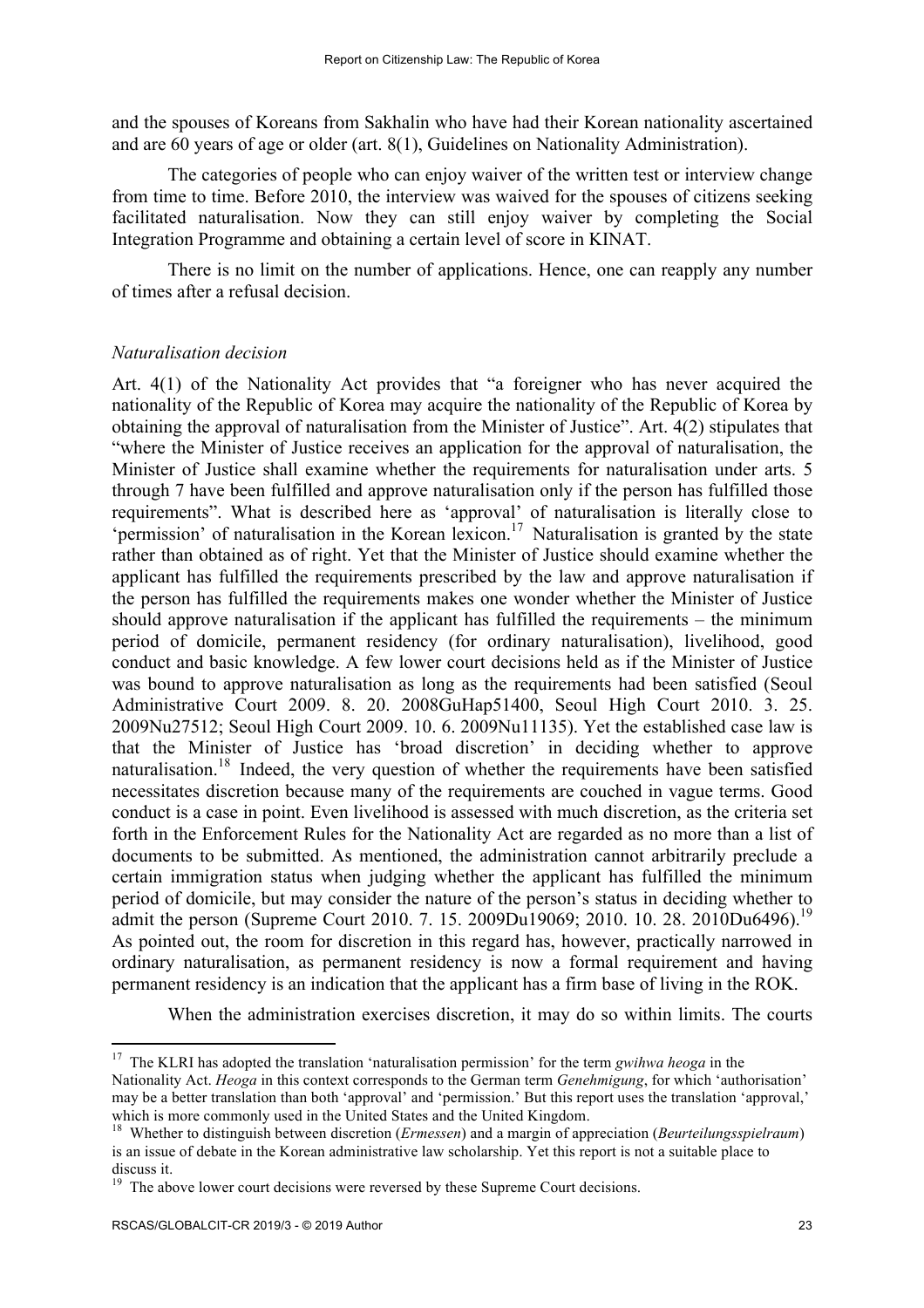are of the position that "whether discretion has been exercised within the bounds of reasonableness should be examined individually and concretely in respect of each issue in question" (Supreme Court 2013. 10. 31. 2013Du16784). Thus the courts may annul a refusal decision made by the justice minister "if there is no special reason why the applicant should not be admitted as a member of the [Korean] society" (Seoul Administrative Court 2013. 10. 24. 2012GuHap33317). When a court annuls a refusal decision, it does so by declaring that the decision constituted a deviation from the permitted scope of discretion or an abuse of discretion.

As Table 6 (*infra* 4.8) shows, approval decisions outnumber refusal decisions, although the percentage of refusal decisions is on the increase. The average ratio of approval decisions to refusal decisions during 2001-2018 was around 100 : 64. The ratio of refusal decisions was far lower in the previous years. Only a very limited proportion of refusal decisions are taken to court. Like the courts of major immigration countries, the ROK courts show deference to the executive's decisions on immigration matters. One study found that, out of 141 cases for contesting naturalisation decisions filed in the Seoul Administrative Court between 2003 and 2015, the court decided in favour of the plaintiff (naturalisation applicant) in only 24 cases (17 percent) (Kim 2016).

### *The citizenship oath and the certificate of naturalisation*

A person who has obtained an approval of naturalisation becomes a citizen of the ROK upon taking the citizenship oath and receiving the certificate of naturalisation (art. 4(3), Nationality Act). This ceremony was introduced in December 2018. The citizenship oath reads "As a proud citizen of the Republic of Korea, I solemnly swear that I will abide by the Constitution and the laws of the Republic of Korea and discharge the responsibilities and duties of a citizen" (art. 4-3(1), Enforcement Decree for the Nationality Act).

# *The legal status of naturalised citizens*

The applicant acquires citizenship at the time when the Minister of Justice makes the decision to approve naturalisation. The naturalised citizen is immediately entered on the Family Register.

As will be seen in detail, a naturalised citizen has the obligation to renounce his or her previous citizenship within one year of acquiring ROK citizenship, which can, for some categories of persons, be substituted for by a pledge not to exercise their foreign citizenship in the ROK. Until the naturalised citizen renounces his or her other citizenship or makes a pledge not to exercise foreign citizenship, the person may enjoy limited treatment as a citizen in entry and departure, stay, resident registration and the issuance of a passport, if laws governing such administration so provide (art. 14, Enforcement Decree for the Nationality Act).

Until the 1963 amendment, a naturalised citizen and the wife and offspring of a naturalised citizen, a person who acquired citizenship by becoming the wife of a citizen, and a person who concurrently and automatically acquired citizenship by spousal or filial extension of acquisition of citizenship were barred from becoming President, Vice-President, a member of the State Council, an ambassador extraordinary and plenipotentiary, the Commander-in-Chief of the ROK Armed Forces, and the Chief of Staff of the Army, Navy or Air-Force. Now naturalised citizens are treated equally except in very limited circumstances. They are exempt from military service unless they choose to perform service in the same way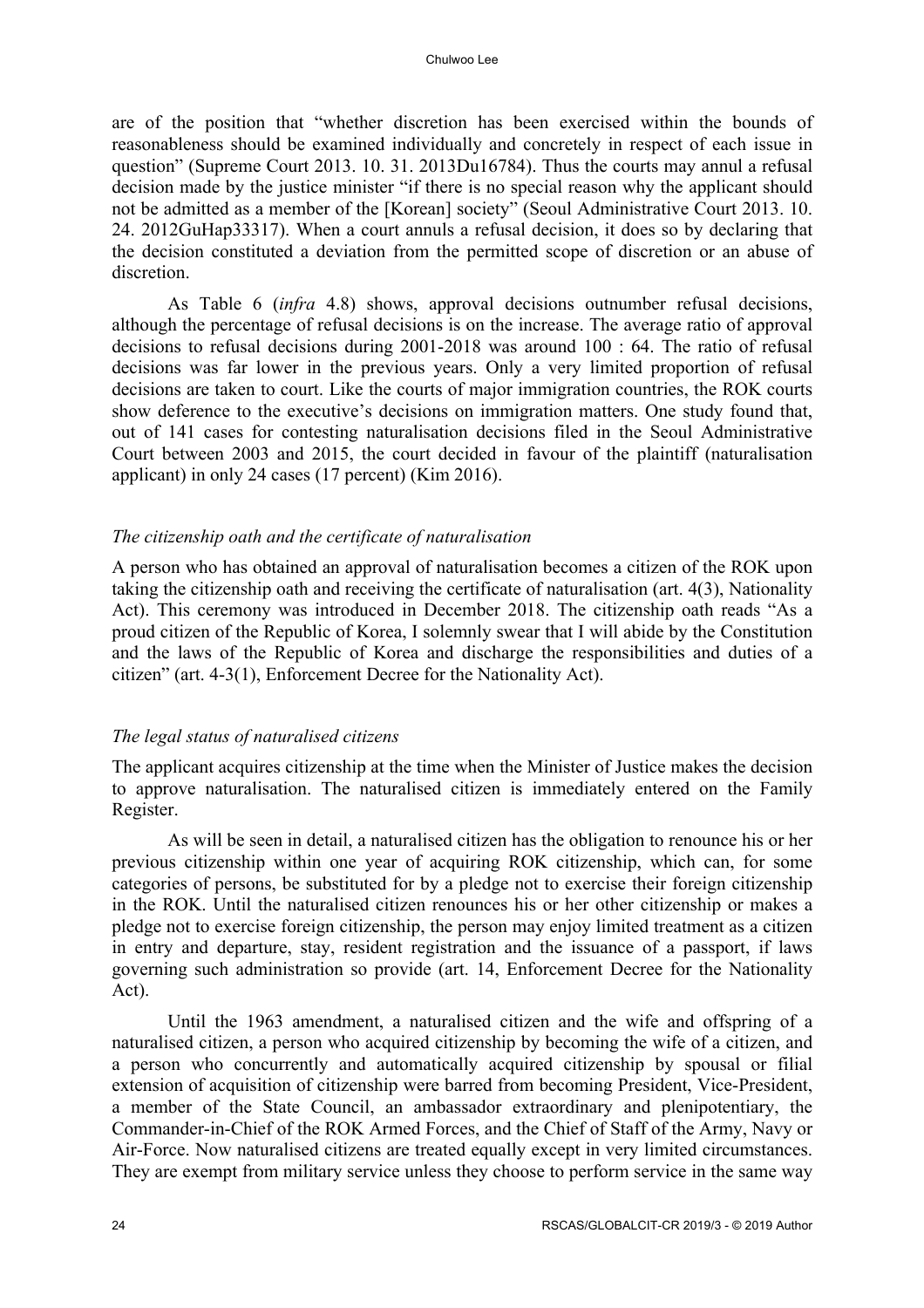as citizens by birth (art. 136(1)(ii), Enforcement Decree for the Military Service Act). One who has acquired citizenship after birth and become a multiple citizen may lose his or her ROK citizenship upon a decision of the government by reason of conduct prejudicial to the national interest or social order.

## **4.4 Acquisition of citizenship by reinstatement of nationality**

The GLOBALCIT Glossary on Citizenship and Nationality recommends the term 'reacquisition of nationality' for the acquisition of citizenship by former citizens. The Nationality Act provides for two modes of such acquisition, and the predominantly more important mode of the two is what is described here as 'reinstatement of nationality.' The Korean term is *gukjeok hoebok*, which literally coincides with 'recovery' of nationality, the terminology adopted in the European Convention on Nationality (art. 9).

The reinstatement of nationality is a procedure and decision through which a former citizen acquires ROK citizenship. The requirements for reinstatement of nationality are prescribed in a negative way. The Minister of Justice shall not approve the reinstatement of nationality

- if the applicant has committed an act harmful to the state or society;
- if the applicant does not have good conduct;
- if the applicant renounced or lost citizenship in order to evade military service; or
- if the Minister of Justice recognises that the approval of the reinstatement of nationality is inappropriate in view of national security, maintenance of social order, or public welfare (art. 9(2), Nationality Act).

Only former citizens are eligible for reinstatement of nationality. Many ethnic Koreans who are citizens of the People's Republic of China acquire ROK citizenship by reinstatement of nationality. Until 1997, the ROK did not openly recognise the Korean minority in China (*chaoxianzu* in Chinese, *joseonjok* in Korean) as having lost Korean citizenship (Lee 2012). In 1997, the MOJ issued the Guidelines on the Nationality Affairs of Coethnics from China, where it regarded the Korean minority in China (hereinafter Korean Chinese) as having lost ROK citizenship on 1 October 1949. This provision was carried over into the 2005 Guidelines on the Reinstatement of Nationality and Other Affairs for Coethnics of Foreign Nationality (art. 3). As a result of this legislative decision on nationality status, Korean Chinese born before 1 October 1949 may apply for reinstatement of nationality, while those born on or after that date need naturalisation in order to acquire ROK citizenship.

There is no residence requirement for reinstatement of nationality. Nor are basic knowledge of the country and language proficiency examined through a written test and interview. Yet the examination of personal identity and the criminal record and the checking of residence and activities are included in the vetting procedure. The examination of the military service record is important, because the renunciation or loss of ROK citizenship as a way of evading military service is a negative factor par excellence. Applicants for reinstatement of nationality should provide evidence showing that they were ROK citizens. The family registry has been an important means of recording one's identity, but many Korean Chinese lack such a record. Official documentations from the country of citizenship are also important means of proof. Biometric information, such as DNA testing results, is widely used for proving family ties with citizens.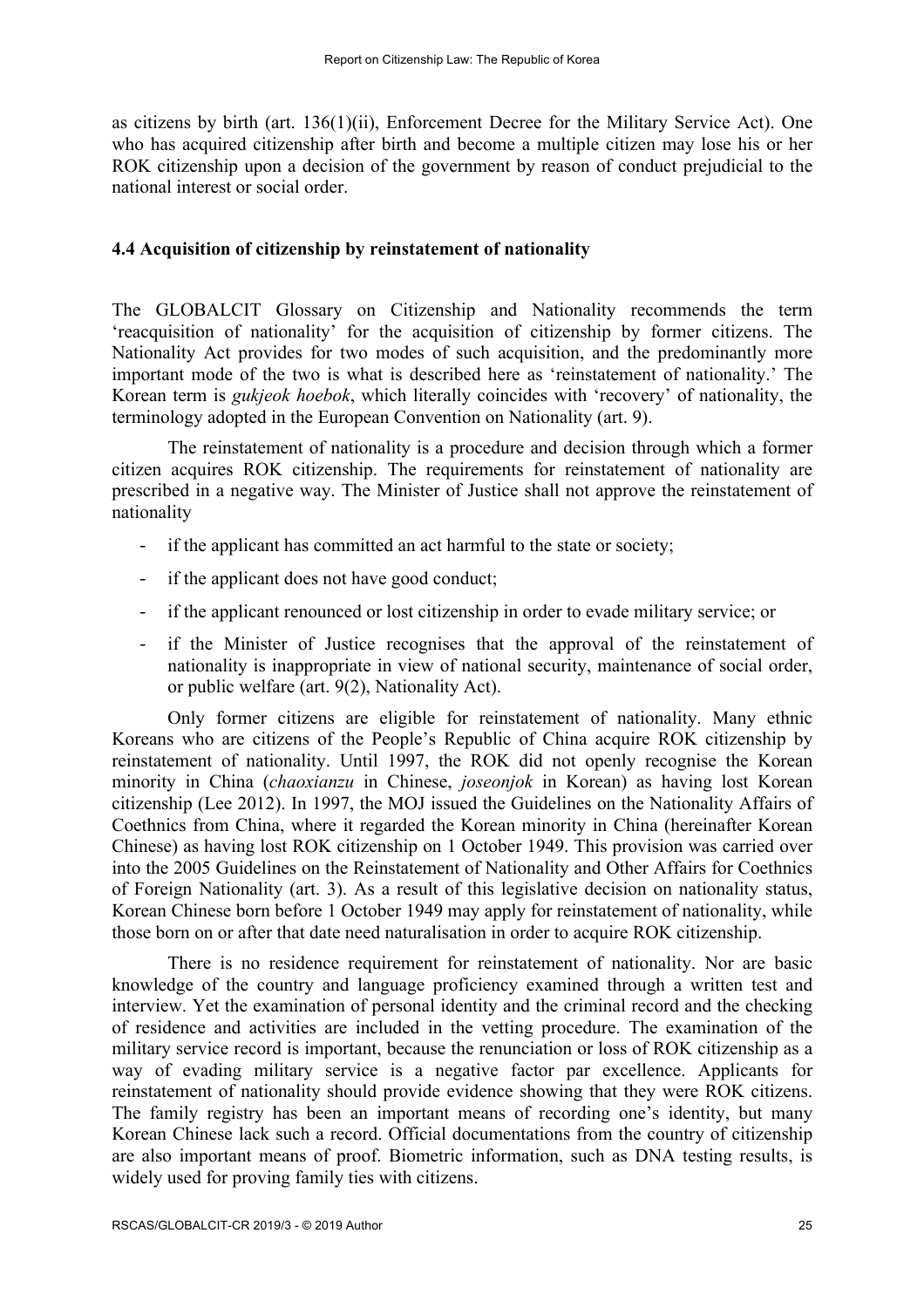The decision to reinstate nationality is also discretionary. Unlike in naturalisation, the good conduct requirement is not accompanied by a detailed definition in delegated legislation. The requirement of good conduct and absence of a record of conduct harmful to the state and society has combined with the maintenance of order consideration to create a broad scope of discretion.<sup>20</sup> Yet lower standards of scrutiny apply to reinstatement of nationality than naturalisation because it is for persons who once were citizens (Seoul High Court 2013: 359; Seoul Administrative Court 2017. 2. 23. 2016GuHap72242, Supreme Court 2017. 12. 22. 2017Du59420). In one case, the court described Korean Chinese as having lost their Korean citizenship against their will and partly because of the ROK's failure to protect them, and annulled the MOJ's refusal decision against a 76 year old Korean Chinese who had used a passport with false information to obtain a visa and overstayed for fifteen years and eight months after a deadline for departure set by the MOJ (Suwon District Court 2015. 9. 24. 2014GuHap6228, Seoul High Court 2016. 3. 17. 2015Nu64277).

Like in naturalisation, one becomes a ROK citizen upon taking the citizenship oath and receiving the certificate of reinstatement of nationality.

A person who recovers his or her citizenship by reinstatement of nationality also has the obligation to renounce his or her previous citizenship, which can be substituted for by a pledge not to exercise foreign citizenship inside the ROK

- if the person qualifies for the talent privilege or the special contribution privilege as in special naturalisation;
- if the person was adopted to a foreign country before reaching majority, acquired foreign citizenship, and has continuously lived abroad; or
- if the person is 65 years of age or above and has permanently returned from a foreign country (art.  $10(2)$ ).

# **4.5 Concurrent acquisition of citizenship**

Until 1998, concurrent acquisition of citizenship in the Nationality Act meant the automatic and involuntary acquisition of citizenship by the wife or minor child of a person who acquired citizenship (spousal and filial extension of acquisition of citizenship). Now the wife's acquisition of citizenship is separate from that of her husband, and only the minor child acquires citizenship concurrently with his or her parent and by application rather than by operation of law. A minor child may make an application for concurrent acquisition of citizenship simultaneously with the naturalisation application of his or her father or mother, and acquires citizenship at the same time that the parent acquires citizenship (art. 8, Nationality Act). The child should be a minor under Korean law and not the law of his or her state of origin as in the pre-1998 law.

# **4.6 Reacquisition of citizenship**

What is literally translated as 'reacquisition of nationality' in the ROK Nationality Act is a limited mode of acquisition of citizenship by former nationals, and should not be identified

l

.

<sup>&</sup>lt;sup>20</sup> Seoul High Court 2005. 10. 12. 2005Nu7930; Seoul Administrative Court 2007. 8. 12. 2007GuHap2258.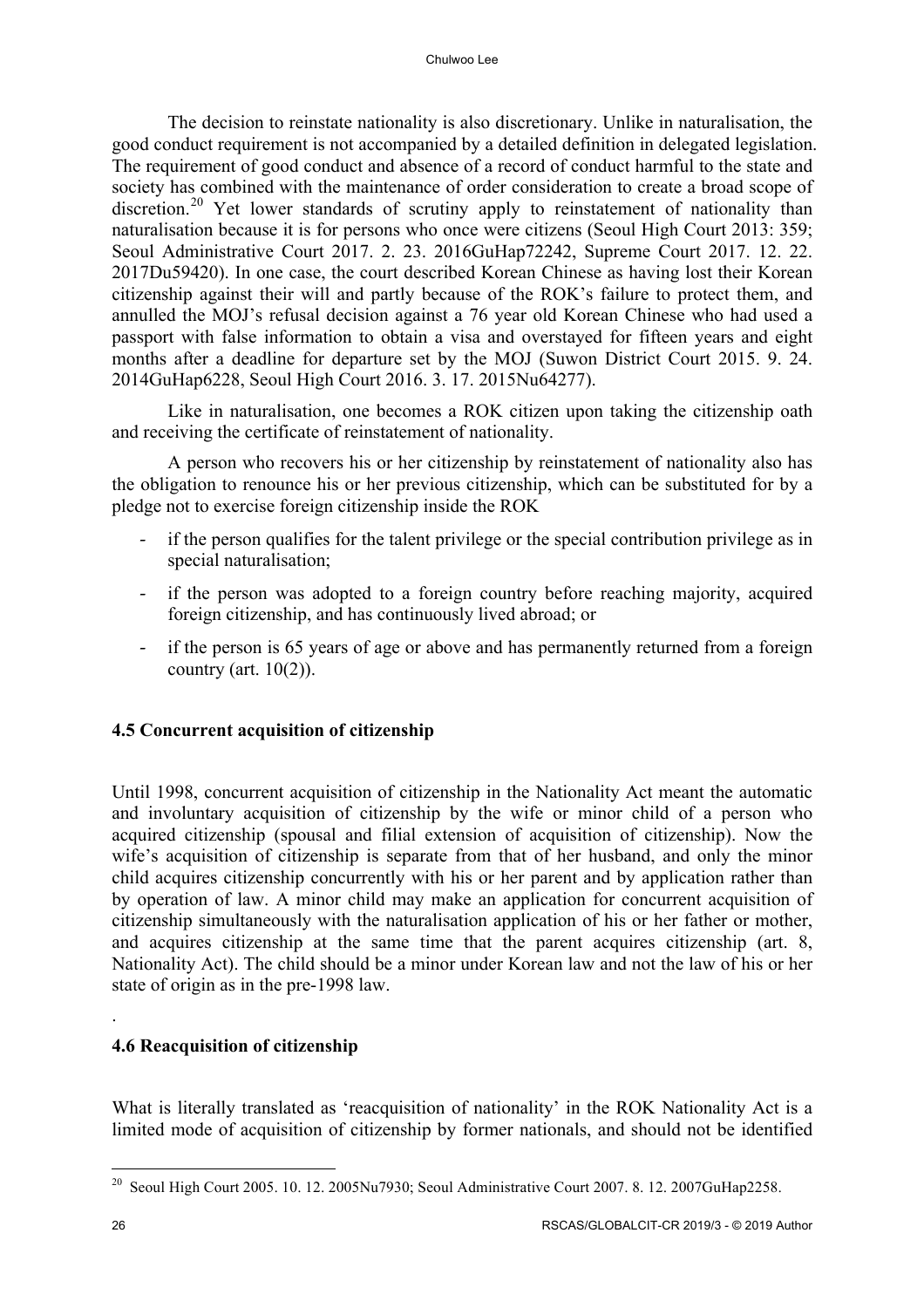with 'reacquisition of nationality' in the GLOBALCIT Glossary on Citizenship and Nationality, which encompasses 'reinstatement of nationality' and 'reacquisition of nationality' in the Korean law.

The reacquisition (*jaechwideuk*) of nationality is a procedure for persons who once acquired ROK citizenship and lost it because of their failure to perform the act required to retain their ROK citizenship – renouncing their other citizenship or making the pledge not to exercise their other citizenship in the ROK within one year after the acquisition of ROK citizenship. Such persons can reacquire ROK citizenship by renouncing their foreign citizenship and reporting it to the Minister of Justice within one year of losing their ROK citizenship (art. 11, Nationality Act).

### **4.7 Nationality determination**

Nationality determination is not a mode of acquiring citizenship.<sup>21</sup> It is to examine and ascertain whether a person possesses ROK citizenship. It was first introduced in the early 1990s, when ethnic Koreans from China began to migrate to the ROK. The government gave lawful status to only a small minority of them and admitted only a very tiny percentage of Korean Chinese as 'permanent returnees.' The permanent returnees were immediately recognised as citizens of the ROK. Most of them were descendants of independence campaigners who had taken asylum in China. Instead of treating them as foreigners and making them eligible to acquire ROK citizenship by naturalisation or reinstatement of nationality, the government ascertained their ROK citizenship through 'nationality determination,' which the MOJ introduced without a statutory ground. It was in 1998 that nationality determination came to have a ground in the Nationality Act (now Art. 20). At the same time, the government abolished the 'permanent return' scheme for Korean Chinese and no longer treated them as possessing ROK citizenship (Lee 2012: 89-92). As mentioned, by way of the Guidelines on the Nationality Affairs of Coethnics from China, the MOJ regarded Korean Chinese as having lost their ROK citizenship on 1 October 1949. Hence, there was no need to use nationality determination for Korean Chinese. Instead, it became a procedure for the following two groups of people.

The first are persons who claim to be citizens of North Korea and therefore citizens of the Republic of Korea. An 'escapee from North Korea' may have his or her North Korean citizenship recognised through 'protection' under Act on the Protection and Settlement Support of Residents Escaping from North Korea. The escapee can enter the ROK if he or she obtains 'temporary protection.' The person then goes through a procedure of identification and, if successful in proving his or her identity, secures a 'protection' decision, which certifies the fact of his or her being an escapee from North Korea and his or her possession of ROK citizenship. Yet many people who claim to be from North Korea cannot avail themselves of 'protection' as escapees. Temporary protection and therefore admission into South Korea can be refused if the applicant has lived in a foreign country for ten years or more, or for various other reasons (Lee 2015: 26-27). Some people who have been admitted into South Korea and subjected to the identification procedure fail to be recognised as ROK citizens because of lack of proof. Such people may apply for nationality determination.

<sup>21</sup> What is translated here as 'nationality determination' (*gukjeok panjeong*) is translated as 'nationality adjudication' in the KLRI translation of the Nationality Act. The translation 'adjudication' is misleading, because the measure taken is not a judicial decision.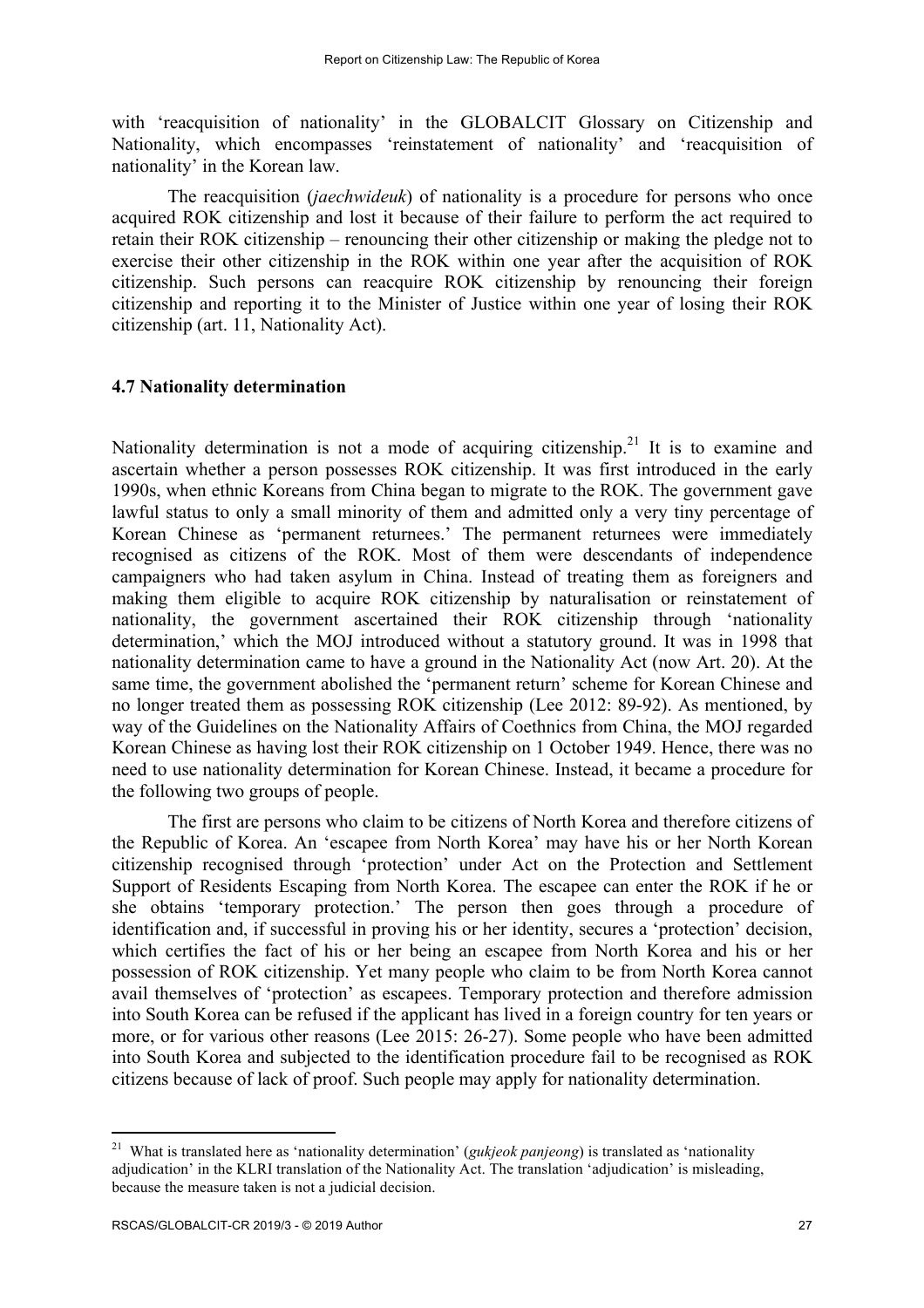The second are Koreans from Sakhalin, who were forcibly taken to the island by Japan for wartime labour or for military reasons and their descendants. After the Second World War, the Soviet authorities treated Sakhalin Koreans as stateless and the Japanese treated them as having lost Japanese nationality as a result of the San Francisco Peace Treaty of 1951. While some Sakhalin Koreans acquired the citizenship of the USSR or North Korea, others remained without any effective citizenship. Regardless of their legal status, the ROK government has introduced uniform criteria in handling their affairs. The government treats those who were forcibly taken to Sakhalin before 15 August 1945 and their descendants who were born before 15 August 1945 as possessing ROK citizenship and let them have their citizenship ascertained by nationality determination. Those who were born on or after 15 August 1945 are assumed to have lost ROK citizenship or have never been ROK citizens, but in one case the court held that even a person who was born after 15 August 1945 possessed ROK citizenship if she had not voluntarily acquired another nationality and that she could have her citizenship ascertained by a declaratory judgment of a court as well as nationality determination (Seoul Administrative Court 2014. 6. 19. 2012GuHap26159).

The nationality determination procedure commences with an application. One can submit the application only in the ROK. The MOJ examines among others the applicant's identity, family ties, emigration background and process, possible possession of the citizenship of another country, criminal record, residence and activities (arts. 23-24, Enforcement Decree for the Nationality Act).

If the MOJ recognises the applicant as an ROK citizen, the person may enter himself or herself on the Family Register and enjoy the rights of a citizen without a further administrative decision. If the ministry is not satisfied that the applicant is an ROK citizen, it makes a 'non-possession of nationality' decision. This decision was not regarded as a justiciable administrative decision (*Verwaltungsverfügung*) that could be contested in court (Seoul Administrative Court 2012. 2. 17. 2011GuHap22051). In other words, the decision was simply to signify that the MOJ could not ascertain that the person was a citizen and not an act of changing the status of the person. However, a subsequent case deviated from this doctrine and subjected a decision of non-possession of nationality to judicial review because nationality determination could affect one's rights and obligations in an individual, concrete and direct way (Seoul Administrative Court 2013. 8. 13. 2012GuHap40261).

# **4.8 Statistical overview of the acquisition of citizenship: Naturalisation and reinstatement of nationality**

The Korea Immigration Service in the Ministry of Justice publishes statistical data monthly and annually. The statistical information in this sub-section comes from some of the Statistical Yearbooks of 2005 through 2017.

The following table shows the number of cases of acquisition of citizenship by naturalisation and reinstatement of nationality between 1991 and 2016. The number of naturalisation cases include the cases of concurrent acquisition.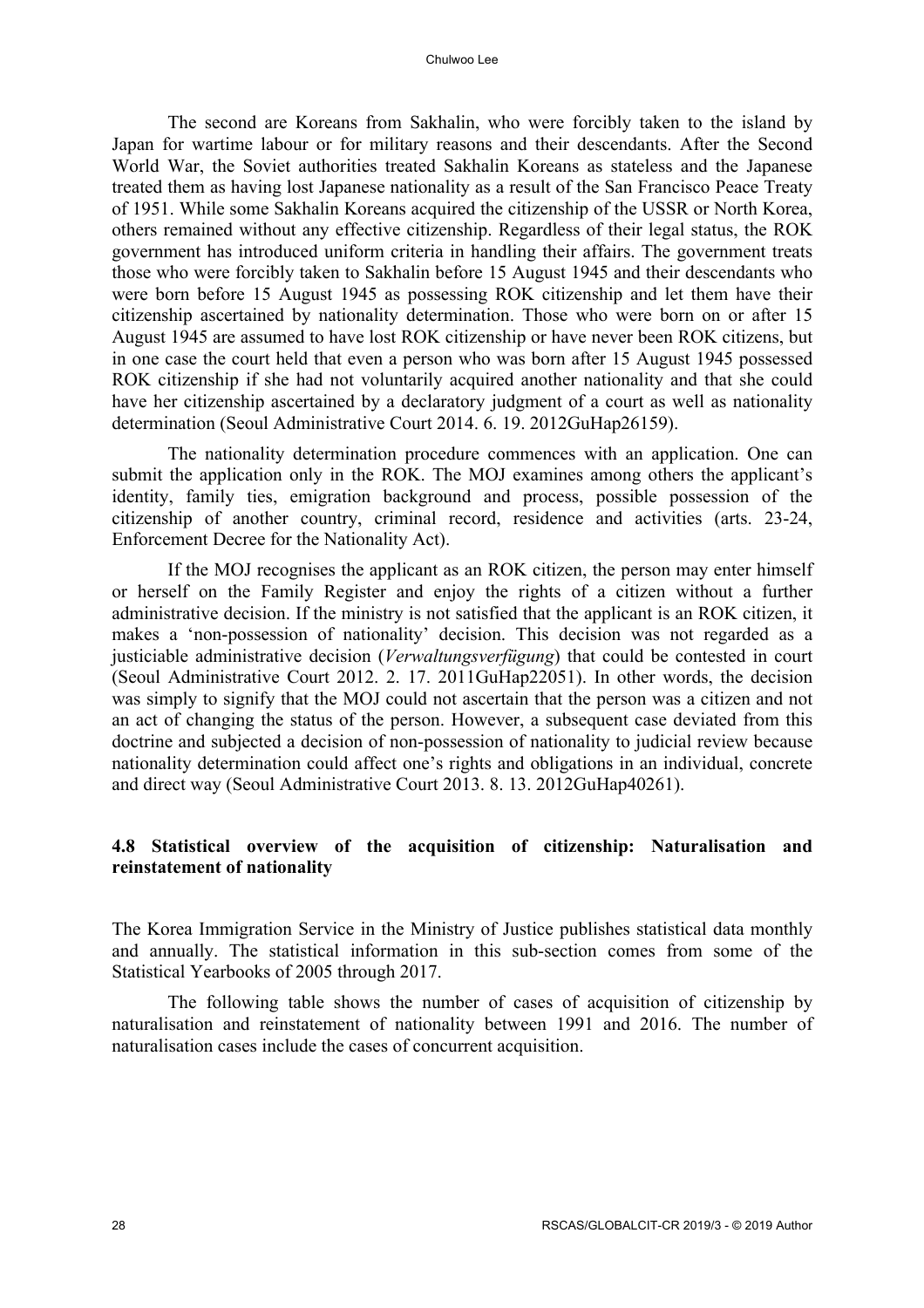| <b>YEAR</b>  | <b>NATURALISATION</b> | REINSTATEMENT OF NATIONALITY |
|--------------|-----------------------|------------------------------|
| 1991         | 49                    | 489                          |
| 1992         | 82                    | 505                          |
| 1993         | 75                    | 608                          |
| 1994         | 108                   | 962                          |
| 1995         | 91                    | 898                          |
| 1996         | 131                   | 1,308                        |
| 1997         | 218                   | 1,851                        |
| 1998         | 169                   | 1,267                        |
| 1999         | 156                   | 920                          |
| 2000         | 199                   | 444                          |
| 2001         | 719                   | 901                          |
| 2002         | 2,807                 | 817                          |
| 2003         | 5,973                 | 1,550                        |
| 2004         | 6,679                 | 1,894                        |
| 2005         | 11,887                | 4,622                        |
| 2006         | 7,100                 | 557                          |
| 2007         | 8,479                 | 1,781                        |
| 2008         | 11,512                | 3,740                        |
| 2009         | 25,030                | 1,708                        |
| 2010         | 16,299                | 1,010                        |
| 2011         | 16,084                | 2,264                        |
| 2012         | 10,538                | 1,987                        |
| 2013         | 11,270                | 2,686                        |
| 2014         | 11,314                | 2,886                        |
| 2015         | 10,924                | 2,609                        |
| 2016         | 10,108                | 2,303                        |
| 2017         | 10,086                | 2,775                        |
| <b>TOTAL</b> | 178,087               | 45,342                       |

Table 2. Acquisition of citizenship by naturalisation and reinstatement of nationality 1991- 

Source: Ministry of Justice (2017: 1000)

The following graph illustrates the change shown in the above table. Figure 1. Trends in naturalisation and reinstatement of nationality 1991-2017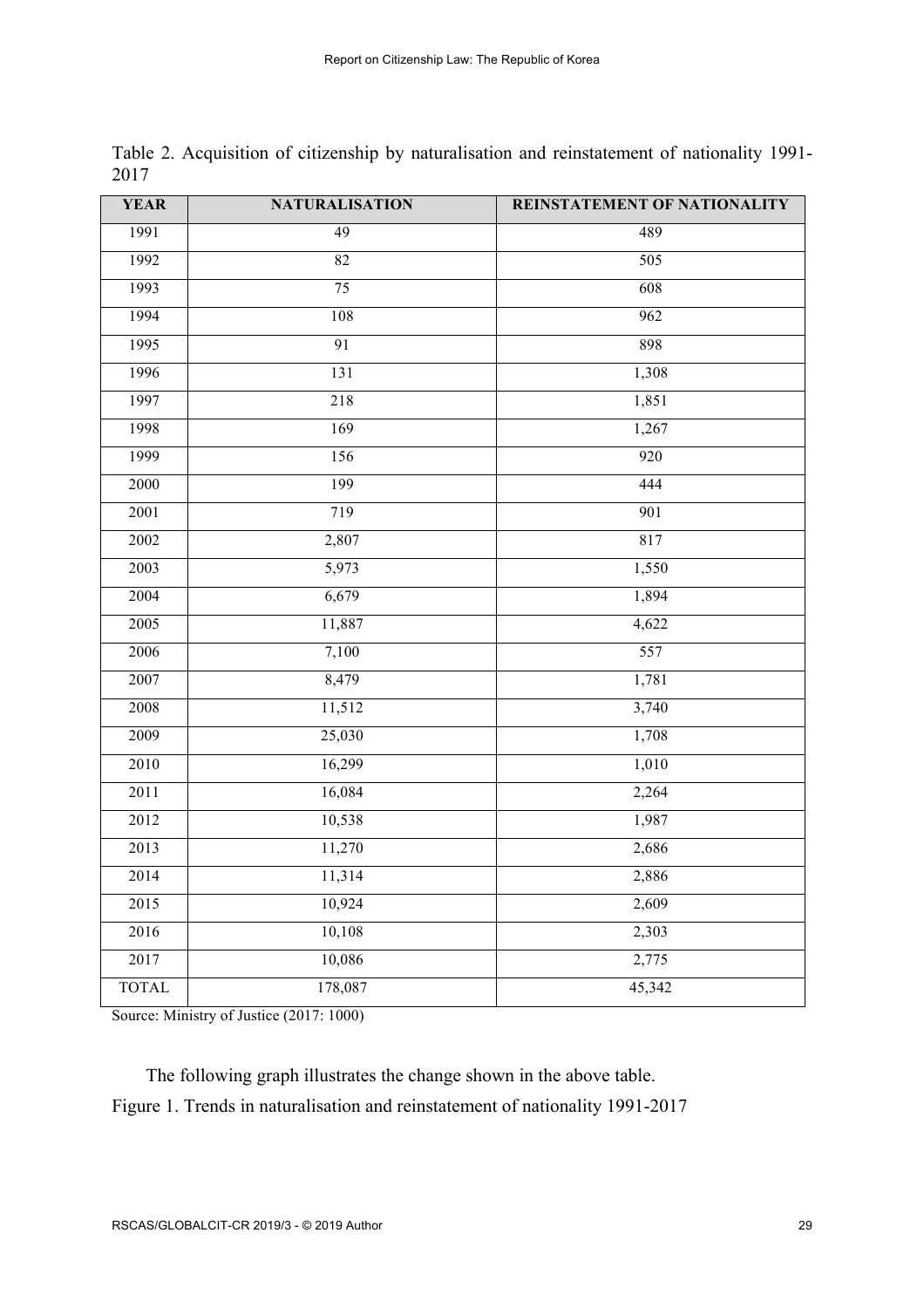Chulwoo Lee



The frequency of naturalisation in the 1990s was very low. The foreign spouses of Korean men did not need naturalisation until early 1998 because they automatically acquired citizenship upon marriage. In that period, ethnic return migration from the former communist countries was restricted. Return migrants from China had greater recourse to reinstatement of nationality than naturalisation because the first-generation Korean Chinese were treated as having once held ROK citizenship. Since 2001, naturalisation cases have increasingly outnumbered cases of reinstatement of nationality.

A great leap in the number of naturalisations in the new millennium was due to an increase of marriage migrations. The sudden increase of naturalisation cases in 2005 is explained by the relaxation of in-marriage requirement for spousal naturalisation effected by the 2004 amendment of the Nationality Act. In that year, the exclusionary Guidelines on the Nationality Affairs of Coethnics from China was replaced by the less restrictive Guidelines on the Reinstatement of Nationality and Other Affairs for Coethnics of Foreign Nationality. This accounted for the increase in the numbers of both naturalisation and reinstatement cases (Ministry of Justice 2005: 557).

The fluctuation between 2005 and 2009 was mainly due to administrative-technical reasons. The reorganisation of the Immigration Bureau into the Korea Immigration Service interrupted citizenship administration in 2006 (Ministry of Justice 2006: 444). Another leap in 2009 was due to extra naturalisation tests for expediting the naturalisation procedure (Ministry of Justice 2009: 708). The number of naturalisation cases showed a sudden drop in 2010-2012. Many coethnics of foreign nationality who were eligible for naturalisation chose to settle on permanent residency, which became available to these return migrants in 2010 (Ministry of Justice 2012: 606; Kim 2016: 1542). Behind the increase of reinstatements of nationality in the current decade is the exemption of actual renunciation of previous citizenship for return migrants of 65 years of age or above effected by the 2010 amendment of the Nationality Act.

Table 3 shows the major source countries of people who acquire ROK citizenship by naturalisation or reinstatement of nationality.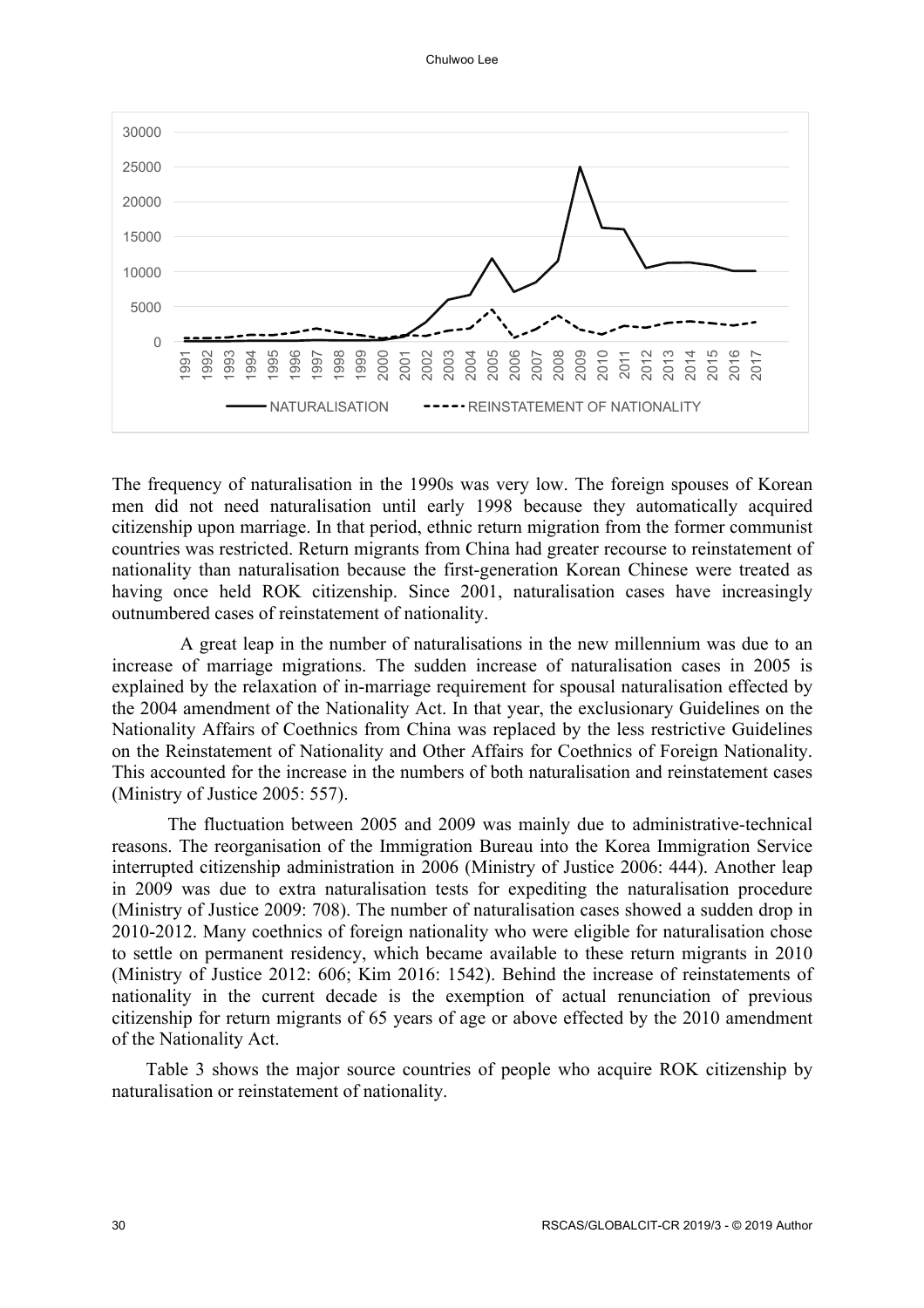| <b>COUNTRIES OF ORIGIN</b> | <b>NATURALISATION</b> | <b>REINSTATEMENT OF</b><br><b>NATIONALITY</b> |
|----------------------------|-----------------------|-----------------------------------------------|
| <b>TOTAL</b>               | 178,087               | 45,342                                        |
| CHINA (KOREAN CHINESE)     | 91,696                | 13,654                                        |
| CHINA (NON-KOREAN)         | 32,730                | 9,108                                         |
| <b>VIETNAM</b>             | 31,902                | 802                                           |
| <b>PHILIPPINES</b>         | 8,141                 | 687                                           |
| <b>TAIWAN</b>              | 3,505                 | 1,131                                         |
| <b>CAMBODIA</b>            | 3,478                 | 57                                            |
| MONGOLIA                   | 1,581                 | 135                                           |
| <b>UZBEKISTAN</b>          | 933                   | 256                                           |
| <b>JAPAN</b>               | 491                   | 915                                           |
| RUSSIA (NON-KOREAN)        | 767                   | 119                                           |
| RUSSIA (KOREAN RUSSIAN)    | 411                   | 110                                           |
| <b>US</b>                  | 86                    | 13,648                                        |
| <b>OTHERS</b>              | 2,366                 | 4,720                                         |

Table 3. Naturalisation and reinstatement of nationality by reference to countries of origin 1991-2017

Sources: Ministry of Justice (2010-2017)

Over 72 percent of the naturalised citizens are from China and 77 percent of them are ethnic Koreans. Vietnam is the second largest source country, and most of the naturalised persons from Vietnam are spouses of Korean citizens, as Table 4 shows. Only a limited number of US citizens have been naturalised to Korea. On the other hand, many Korean Americans have recovered their ROK citizenship by reinstatement of nationality.

Table 4. Naturalisation by types and countries of origin in 2017

| <b>COUNTRIES OF</b><br><b>ORIGIN</b> | <b>TOTAL</b> | <b>ORDINARY</b> | <b>FACILITATED</b> | <b>SPECIAL</b> | <b>CONCUR</b> |
|--------------------------------------|--------------|-----------------|--------------------|----------------|---------------|
| <b>TOTAL</b>                         | 10,086       | 715             | 6,745              | 2,238          | 388           |
| CHINA (KOREAN)                       | 1,521        | 32              | 568                | 728            | 193           |
| CHINA (NON-KOREAN)                   | 3,260        | 551             | 1,425              | 1,146          | 138           |
| <b>VIETNAM</b>                       | 3,742        | 15              | 3,549              | 166            | 12            |
| <b>CAMBODIA</b>                      | 389          | $\theta$        | 386                | 3              | $\theta$      |
| <b>PHILIPPINES</b>                   | 359          | $\theta$        | 328                | 29             | 2             |
| <b>MONGOLIA</b>                      | 93           | 6               | 68                 | 16             | 3             |
| <b>NEPAL</b>                         | 68           | $\overline{4}$  | 61                 | $\overline{2}$ |               |
| <b>UZBEKISTAN</b>                    | 48           | 7               | 30                 | 9              | 2             |
| <b>TAIWAN</b>                        | 211          | 39              | 132                | 37             | 3             |
| <b>JAPAN</b>                         | 29           | 4               | 12                 | 13             | $\theta$      |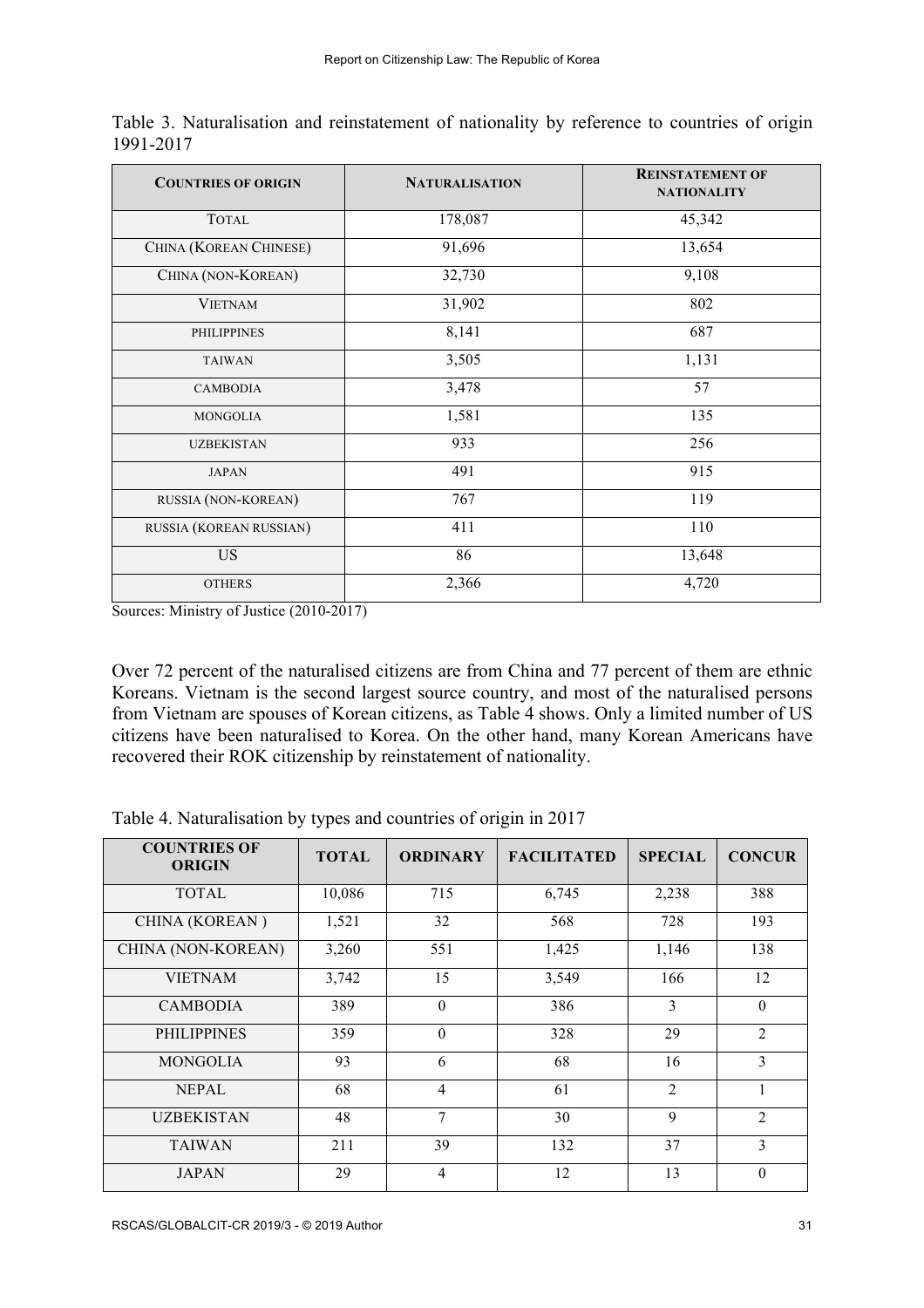| RUSSIA (NON-KOREAN)    | 29  |    | 1 O |    |    |
|------------------------|-----|----|-----|----|----|
| <b>RUSSIA (KOREAN)</b> |     |    | 20  |    |    |
| IJS                    |     |    |     |    |    |
| <b>OTHERS</b>          | 300 | 49 | !46 | 60 | 34 |

CONCUR: concurrent acquisition (filial extension of acquisition of citizenship) Source: Ministry of Justice (2017: 1002, 1004)

Table 4 indicates that, while facilitated naturalisations account for the largest percentage of naturalisations, special naturalisations make up as large as a quarter of all naturalisation cases. The largest source country is again China. Most of their naturalisations are by offspring of persons who acquired ROK citizenship by naturalisation or reinstatement of nationality. Among the facilitated naturalisations are also kinship-based naturalisations – offspring of former citizens.

Table 5 demonstrates the changing percentage of spousal naturalisations among all cases of naturalisation and the major countries of origin for persons who acquire citizenship by spousal naturalisation. While China is the biggest source country in total so far, naturalisations of Vietnamese spouses have increased over the past years and overtaken China recently.

| Year | $\frac{0}{0}$ | <b>Total</b> | China  | Vietnam | Cambodia | <b>Philippines</b> | Mongolia | <b>Uzbekistan</b> |
|------|---------------|--------------|--------|---------|----------|--------------------|----------|-------------------|
| 2005 | 59.5          | 7,075        | 5,572  | 344     | 14       | 728                | 75       | 69                |
| 2006 | 47.0          | 3,344        | 2,644  | 222     | 22       | 302                | 22       | 36                |
| 2007 | 49.4          | 4,190        | 3,109  | 439     | 38       | 314                | 67       | 50                |
| 2008 | 68.8          | 7,916        | 5,812  | 1,115   | 73       | 550                | 110      | 57                |
| 2009 | 68.5          | 17,141       | 11,744 | 3,754   | 178      | 809                | 159      | 96                |
| 2010 | 63.0          | 10,271       | 6,154  | 2,981   | 458      | 436                | 135      | 38                |
| 2011 | 66.7          | 10,733       | 6,023  | 3,056   | 486      | 488                | 113      | 52                |
| 2012 | 73.4          | 7,733        | 3,668  | 2,935   | 357      | 327                | 79       | 61                |
| 2013 | 80.0          | 9,021        | 9,457  | 3,914   | 500      | 513                | 99       | 78                |
| 2014 | 71.4          | 8,082        | 3,817  | 2,904   | 397      | 360                | 79       | 64                |
| 2015 | 63.8          | 6,966        | 3,121  | 2,645   | 405      | 258                | 79       | 64                |
| 2016 | 63.1          | 6,375        | 1,983  | 3,165   | 469      | 317                | 71       | 40                |
| 2017 | 63.8          | 6,438        | 1,769  | 3,549   | 386      | 328                | 68       | 30                |

Table 5. Frequency of spousal naturalisation and countries of origin 2005-2017

Sources: Ministry of Justice (2009; 2010; 2016; 2017)

Total: total number of spousal naturalisations;  $\%$  = percentage of spousal naturalisations among all naturalisations; the figures for Cambodia for 2005-2010 are based on the assumption that all naturalisation cases are spousal naturalization cases.

The following table shows the success and failure rates of applications for naturalisation and reinstatement of nationality since 2001. Until 2006, only a tiny minority of applications were refused. Until 2006, citizenship affairs were under the responsibility of the Office of Legal Affairs and not the immigration service, and until 2005 no citizenship data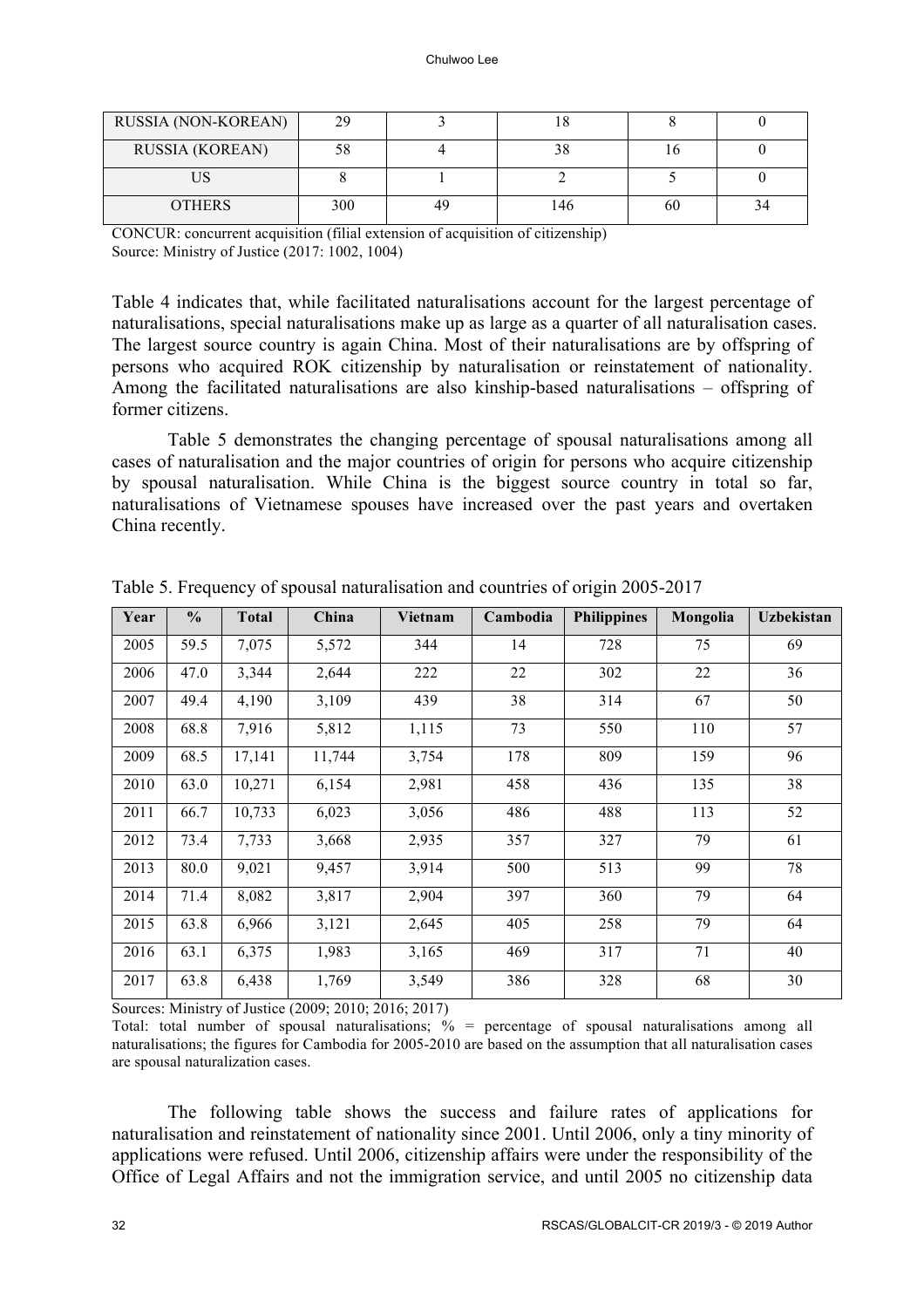were included in statistical yearbooks. In addition to technical differences between the Office of Legal Affairs and the KIS with regard to data management, the ways of handling applications between the two organisations or the two periods of citizenship administration also differed. In the early days, the administration frequently refused to receive applications without full screening when it suspected that some of the requirements were not fulfilled. Even now, applications are often returned to the applicants rather than rejected, when they are found to have failed to fulfil some of the requirements. Such measures are not included among refusal decisions.

| <b>YEAR</b>  | <b>NATURALISATION</b>      |                |          | REINSTATEMENT OF NATIONALITY |                |          |
|--------------|----------------------------|----------------|----------|------------------------------|----------------|----------|
|              | $\mathbf{A}$<br>(approved) | R<br>(refused) | A:R      | A<br>(approved)              | R<br>(refused) | A:R      |
| 2001         | 719                        | 5              | 100:0.7  | 901                          | 24             | 100:2.7  |
| 2002         | 2,807                      | 214            | 100:7.6  | 817                          | 94             | 100:11.5 |
| 2003         | 5,973                      | 148            | 100:2.5  | 1,550                        | 193            | 100:12.5 |
| 2004         | 6,679                      | 384            | 100:5.7  | 1,894                        | 103            | 100:5.4  |
| 2005         | 11,887                     | 436            | 100:3.7  | 4,622                        | 89             | 100:1.9  |
| 2006         | 7,100                      | 368            | 100:5.2  | 557                          | 91             | 100:16.3 |
| 2007         | 8,479                      | 1,379          | 100:16.3 | 1,781                        | 121            | 100:6.8  |
| 2008         | 11,512                     | 2,333          | 100:20.3 | 3,740                        | 689            | 100:18.4 |
| 2009         | 25,030                     | 6,973          | 100:27.9 | 1,708                        | 287            | 100:16.8 |
| 2010         | 16,299                     | 5,898          | 100:36.9 | 1,010                        | 70             | 100:6.9  |
| 2011         | 16,084                     | 6,663          | 100:41.4 | 2,264                        | 86             | 100:3.8  |
| 2012         | 10,538                     | 5,814          | 100:55.2 | 1,987                        | 31             | 100:1.6  |
| 2013         | 11,270                     | 7,240          | 100:64.2 | 2,686                        | 114            | 100:4.2  |
| 2014         | 11,314                     | 7,003          | 100:61.9 | 2,886                        | 112            | 100:3.9  |
| 2015         | 10,924                     | 8,337          | 100:76.3 | 2,609                        | 83             | 100:3.2  |
| 2016         | 10,108                     | 4,894          | 100:48.4 | 2,303                        | 57             | 100:2.5  |
| 2017         | 10,086                     | 4,960          | 100:49.6 | 2,775                        | 57             | 100:2.1  |
| <b>TOTAL</b> | 176,809                    | 63,048         | 100:35.7 | 36,090                       | 2,301          | 100:6.4  |

Table 6. Approval and refusal of naturalisation and reinstatement of nationality 2001-2017

Source: Ministry of Justice (2017: 1010)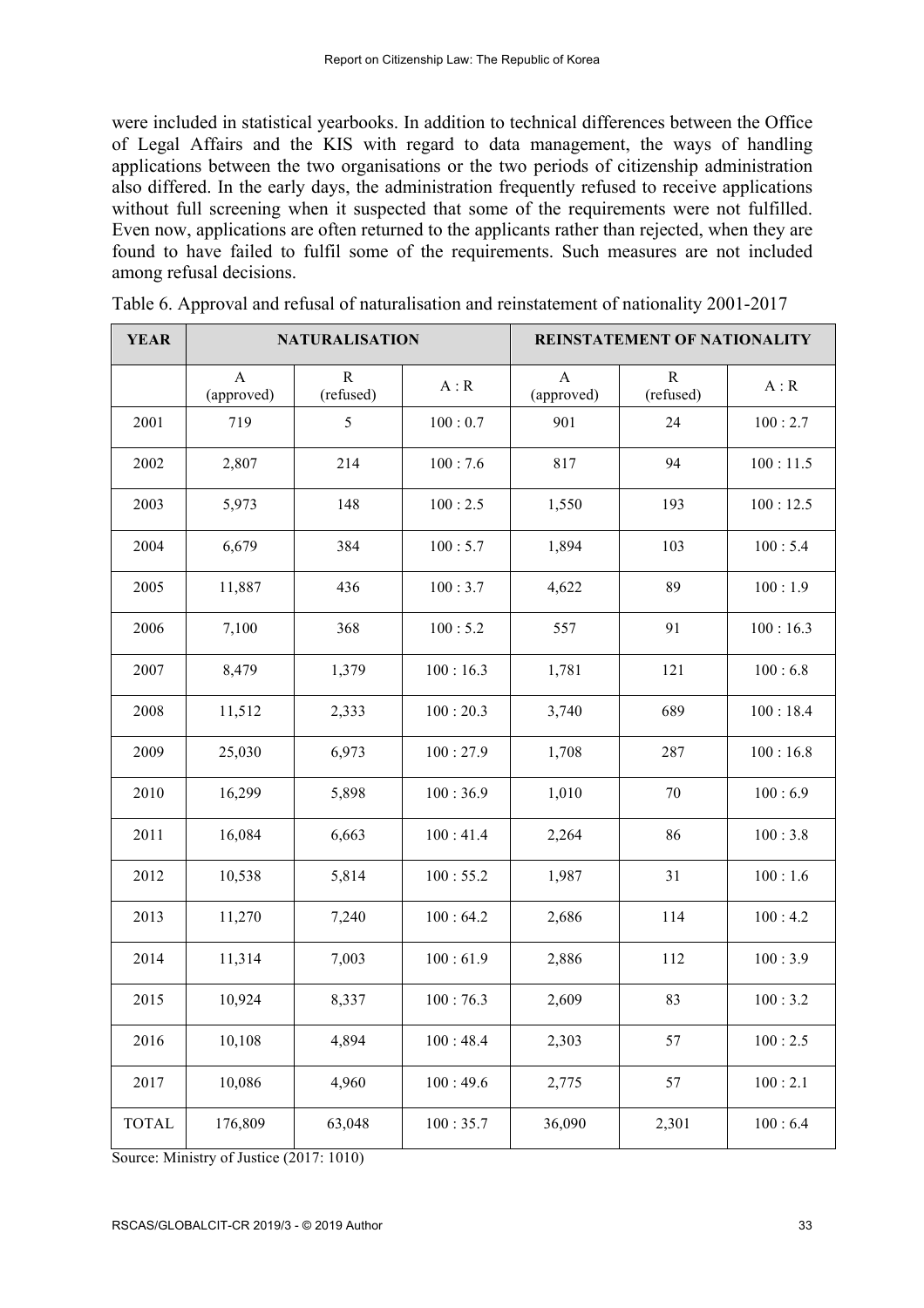The frequency of refusal decisions has substantially increased since the KIS took over citizenship administration, but approval decisions still greatly outnumber refusal decisions. If the ROK has a more generous attitude to naturalisation than other countries of immigration, it must be because the great majority of naturalisation applications are for spousal naturalisation and "it is ethnic Korean men who are bringing in migrant wives" unlike in Western countries "where citizens from immigrant backgrounds bring in spouses from their home countries" (Kim 2016: 1548).

# **5. Loss of citizenship**

# **5.1 Involuntary loss of citizenship**

One loses or may lose citizenship against his or her will by voluntarily acquiring foreign citizenship, by failing to renounce the previous citizenship after acquiring ROK citizenship, by failing to comply with an order to choose citizenship, which is issued in reaction to failure to fulfil the obligation to choose citizenship or to conduct contrary to the pledge not to exercise foreign citizenship, by committing an act prejudicial to the national interest, or as a result of the nullification of naturalisation or other administrative decisions of conferring citizenship.

# *Loss of citizenship upon voluntary acquisition of foreign citizenship*

Art. 15(1) of the Nationality Act is one of the oldest and most changeless provisions in the Nationality Act: "A national of the Republic of Korea who voluntarily acquires the nationality of a foreign state loses his or her nationality of the Republic of Korea at the time when he or she acquires the said foreign nationality".<sup>22</sup> The loss of citizenship under this article occurs only when one 'voluntarily' acquires foreign citizenship, that is, by naturalisation or recovery of citizenship. The background of the acquisition of foreign citizenship is not considered; for example, economic necessity or societal pressure is no excuse. The Constitutional Court declared it constitutional to take away ROK citizenship by reason of acquisition of foreign citizenship (2014. 6. 26. 2011HeonMa502).

Art. 15(2) provides for certain circumstances in which a citizen does not immediately lose his or her citizenship even though he or she acquires foreign citizenship. Those are

- where a person acquires the citizenship of his or her spouse by marriage (spousal transfer of citizenship)
- where a person is adopted by a foreigner and acquires the citizenship of the adoptive parent
- where a person acquires the citizenship of his or her foreigner father or mother by acknowledgment

l

<sup>&</sup>lt;sup>22</sup> In the Nationality Act of 1948, the provision was in art.  $12(iv)$  and phrased in a somewhat different way.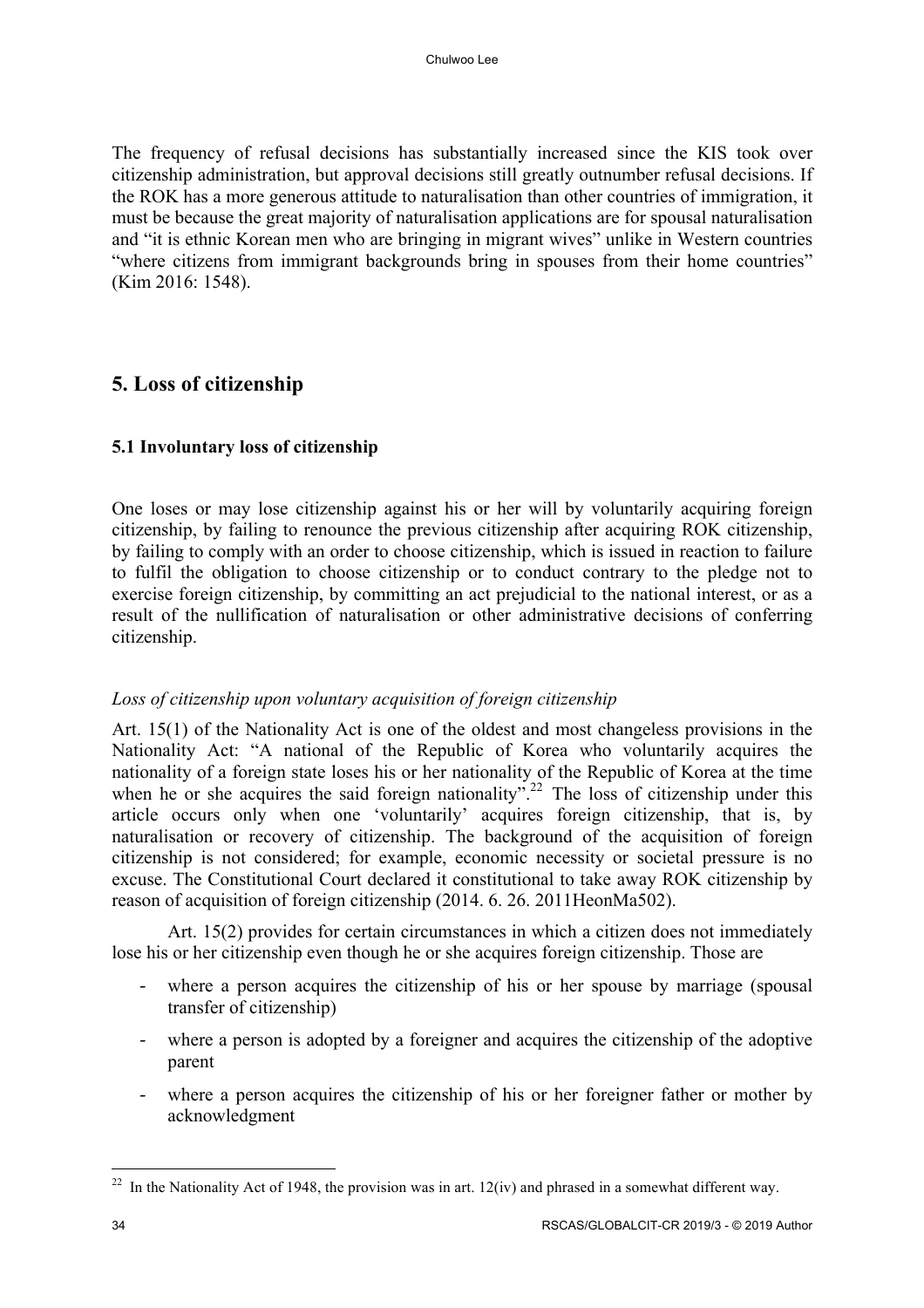- where a person who concurrently acquires the citizenship of a foreign state under the laws of that state as a spouse or a child of a person who acquires the citizenship of that foreign state and thereby loses ROK citizenship (spousal and filial extension of acquisition of citizenship).

Such a person may retain his or her ROK citizenship by notifying the Minister of Justice of his or her intention to retain his or her citizenship within six months of acquiring the foreign citizenship. The person has the obligation to choose citizenship at some point prescribed by the law (art. 12, Nationality Act). If the person fails to make the notification within six months, the person loses his or her ROK citizenship and the loss occurs retroactively from the time when he or she acquired the foreign citizenship.

This safeguard was introduced in 1998. However, the acquisition of foreign citizenship by marriage, adoption, acknowledgment or concurrent acquisition to which this safeguard applies is limited to acquisition by operation of law. Therefore, a person who marries a foreigner and acquires the citizenship of the spouse by naturalisation cannot avoid the simultaneous loss of his or her ROK citizenship. Thus the use of the safeguard is limited because in many countries marriage and adoption do not bring citizenship by operation of law. Yet it is questioned whether a minor child who acquires foreign citizenship by naturalisation should not be given a chance to retain his or her citizenship at least until he or she reaches majority. In practice, children adopted by foreigners have the chance to retain their citizenship by notification even when they acquire the citizenship of the adoptive parent by naturalisation and not by virtue of adoption itself. Nevertheless, the safeguard is hardly used for adopted children because of the ignorance or lack of interest on the part of the adoptive parents.

The retention of citizenship by notification is not permanent. One who retains ROK citizenship by the notification of intention to retain citizenship has the obligation to choose citizenship pursuant to the option rules.

### *Lapse of acquired citizenship due to failure to renounce the previous citizenship*

A person who acquires ROK citizenship by naturalisation or reinstatement of nationality should renounce his or her previous citizenship within one year of acquiring ROK citizenship (art. 10(1), Nationality Act). As has been mentioned, for some categories of persons who acquire ROK citizenship after birth, the actual renunciation of the previous citizenship can be replaced by a pledge not to exercise foreign citizenship inside the ROK (art. 10(2)). Those categories are

- a person who acquires citizenship by facilitated naturalisation as the spouse of a citizen
- a person who acquires citizenship by special naturalisation or reinstatement of nationality by reason of a special contribution to the republic or special talent
- a person who was adopted by a foreigner before reaching majority under the Civil Act, acquired foreign citizenship, has continuously lived abroad, and acquires ROK citizenship by reinstatement of nationality
- a person who has permanently returned from a foreign state at the age of 65 years or above and acquires citizenship by reinstatement of nationality
- a person who has difficulty in renouncing his or her previous citizenship because of reasons consisting in the laws and institutions of that foreign state despite his or her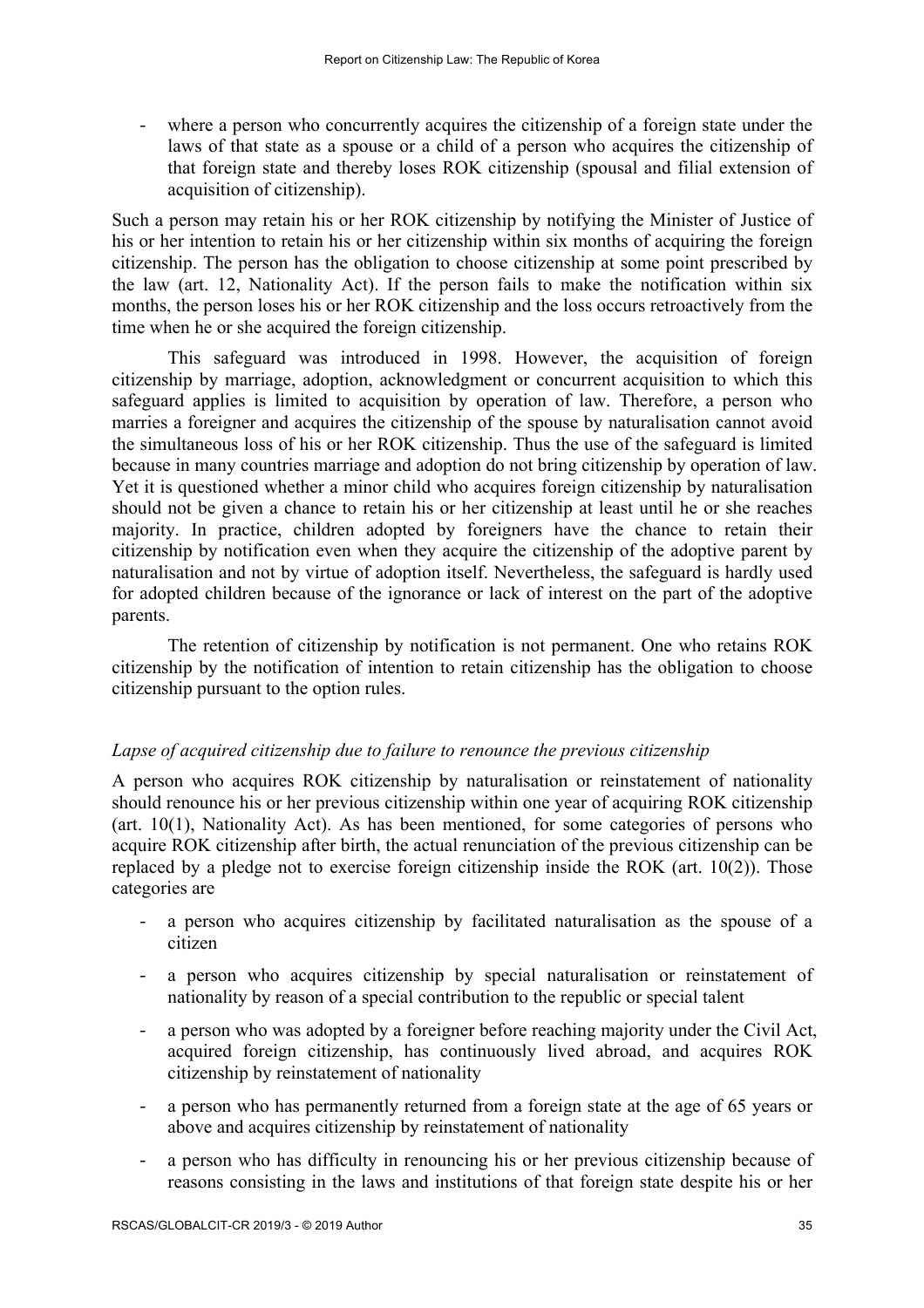## intention to renounce it.

Failure to renounce the previous citizenship or to make a pledge not to exercise foreign citizenship within one year of acquiring ROK citizenship results in the loss of ROK citizenship upon the passage of the one year (art. 10(3), Nationality Act).

# *Lapse of citizenship due to failure to comply with the order to choose citizenship issued because of failure to fulfil the obligation to choose citizenship*

A person who became a multiple citizen before reaching the age of twenty should choose citizenship before reaching the age of 22. A person who became a multiple citizen after reaching the age of twenty should choose citizenship within two years after becoming a multiple citizen (art. 12, Nationality Act). Not all multiple citizens have the obligation to choose citizenship. This article applies only to persons who became multiple citizens at birth and persons who declared the intention to retain citizenship after marriage, adoption, acknowledgment or concurrent acquisition of citizenship. Thanks to the 2010 amendment, such multiple citizens may make a pledge not to exercise foreign citizenship inside the ROK instead of actually choosing citizenship as long as their multiple citizenship is not a product of birth tourism (art. 13).

If a person who has the obligation to choose citizenship or alternatively to make a pledge not to exercise foreign citizenship fails to perform that obligation, the Minister of Justice issues an order that the person should choose citizenship within a year. If the person fails to choose citizenship – more accurately, renounce his or her foreign citizenship –, the person loses his or her ROK citizenship upon the passage of the one year (art. 14-2(1), Nationality Act).

# *Lapse of citizenship due to failure to comply with the order to choose citizenship issued in reaction to conduct contrary to the pledge not to exercise foreign citizenship in the ROK*

If one who has made a pledge not to exercise foreign citizenship in lieu of actually choosing citizenship (renouncing his or her foreign citizenship) commits conduct contrary to the pledge, the Minister of Justice may issue an order that the person should choose citizenship within six months. The person loses his or her ROK citizenship with the passage of the six months, if he or she fails to renounce his or her foreign citizenship (art. 14-2(2)). There are three types of conduct regarded as contrary to the pledge within the meaning of this provision, which are enumerative, not illustrative. Those are

- repetitive use of a foreign passport in entering and departing the country
- alien registration pursuant to the Immigration Control Act or the reporting of the place of residence under the Overseas Koreans Act with the intention of exercising foreign citizenship<sup>23</sup>
- exercising foreign citizenship or attempting to exercise foreign citizenship vis-à-vis the state, a local government, a public agency, a public organisation, or an educational institution by using a foreign passport in the ROK without just cause (art. 18-2(4), Enforcement Decree for the Nationality Act).

 $^{23}$  An 'overseas Korean' may report his or her place of residence in lieu of alien registration in order to enjoy the benefits given to 'overseas Koreans' under the Overseas Koreans Act.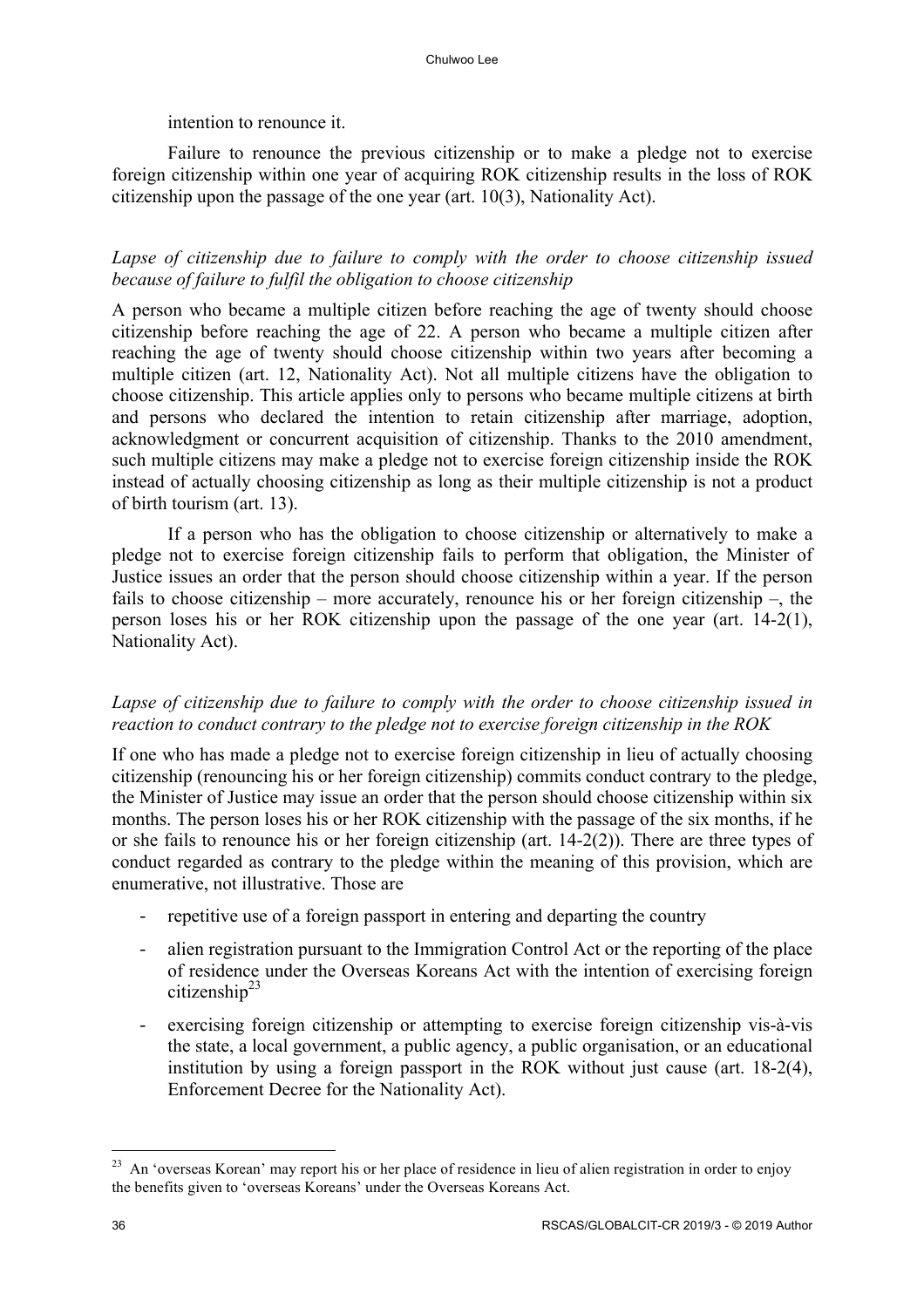# *Loss of citizenship by administrative decision*

A person who became a multiple citizen after birth can have his or her ROK citizenship deprived by a 'decision of loss of nationality' by the Minister of Justice. Such decision can be made if the Minister of Justice recognises that it is inappropriate for the person to possess ROK citizenship because he or she has committed an act prejudicial to the national interest of the ROK in respect of national security, diplomatic relations or the national economy, or an act that substantially impedes the maintenance of social order (art. 14-3, Nationality Act). The types of act regarded as impeding the maintenance of social order are criminal acts upon which prison sentences of seven years or more are meted out (art. 18-3, Enforcement Decree for the Nationality Act). The Enforcement Rules for the Nationality Act gives an enumerative list of crimes against which a decision of loss of nationality can be issued. Those crimes include homicide, rape and other types of sexual violence, larceny, robbery, and drug use (art. 12-3).

The decision of loss of nationality can be made only after a hearing pursuant to the Administrative Procedure Act and deliberation by the Nationality Deliberation Committee. The loss of citizenship takes effect when the Minister of Justice makes the decision.

# Loss of citizenship as a result of the nullification of naturalisation, reinstatement of *nationality or nationality determination*

The Nationality Act allows for the nullification of decisions of naturalisation, reinstatement of nationality or nationality determination because of deceit or any other illegitimate act to induce the decision (art. 21). The Enforcement Decree (art. 27(1)) specifies the grounds for nullification. Those grounds are

- forging or altering a personal identification document or submitting a forged or altered personal identification document for the purpose of inducing a decision of naturalisation, reinstatement of nationality or nationality determination
- criminal conviction for reporting false information about marriage or adoption, by means of which the person acquired ROK citizenship
- a court decision annulling or declaring null and void a legal relationship on the ground of which ROK citizenship was acquired
- a serious defect in the decision of naturalisation, reinstatement of nationality or nationality determination.

Marriage fraud involves the act of reporting false information about marriage and thereby causing the entry of false information on the original deed of a public document or a public electronic record, which is a crime to be punished (art. 228, Criminal Act). There are cases in which marriage migrants from China had their naturalisations nullified for marriage fraud and became stateless (Kim & Choi 2013: 24-32; Chung et al. 2010: 20-22). The use of a passport containing false information such as a false name is also a ground for nullifying a naturalisation decision if that decision was based on the information of the personal identity recognised from the passport (Constitutional Court 2015. 9. 24. 2015HeonBa26).

International norm is more or less generous toward the deprivation of citizenship obtained by misrepresentation or fraud. Both the Convention on the Reduction of Statelessness (art. 8(2)(b)) and the European Convention on Nationality (art. 7) allow such deprivation of citizenship even if it results in statelessness. Nevertheless, Korea's practice was problematic until 2008 because the practice had no statutory ground. Still, the 2008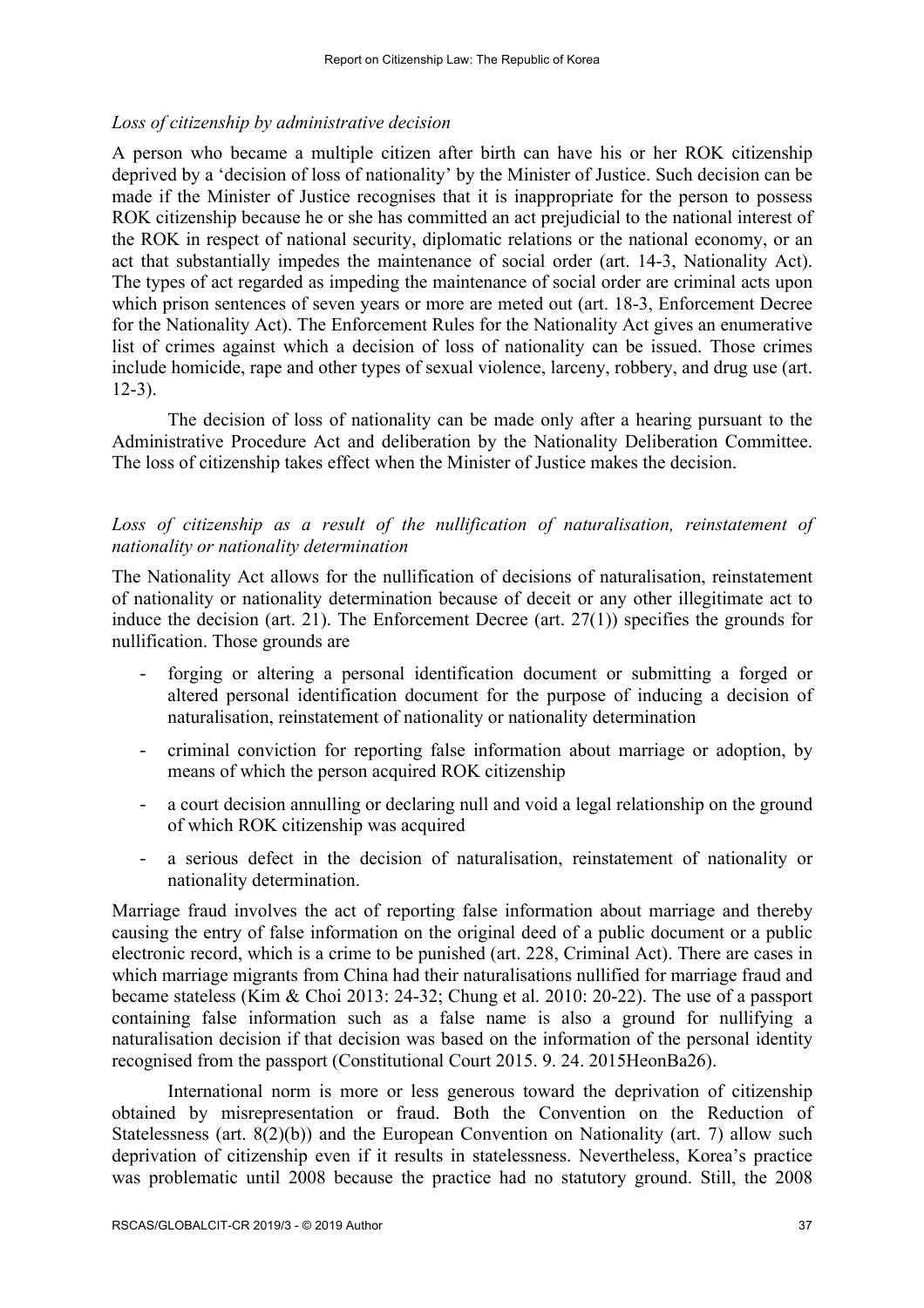amendment did not introduce a statute of limitations on the nullification of the administrative act of conferring citizenship. In a case where the MOJ nullified a naturalisation decision after more than ten years and the person became stateless as a result, the Constitutional Court held that the lack of a temporal limit on the nullification of naturalisation was not unconstitutional (Constitutional Court 2015. 9. 24. 2015HeonBa26).

## **5.2 Voluntary Loss of Citizenship**

Until 1998, the renunciation of citizenship had to be 'approved' by the Minister of Justice. One had to submit proof of dual citizenship in order to obtain approval. The 1998 amendment removed the term *heoga* (approval, authorisation) from the law, and made the renunciation of citizenship a part of the option of citizenship for dual citizens. Since then, multiple citizens may renounce their ROK citizenship by notification if certain conditions are met. The shift from approval to notification may sound as if the renunciation of citizenship became freer. In fact, on the contrary, the law has evolved toward strengthening restrictions on renunciation.

The 1998 amendment introduced a restriction on renunciation of citizenship contingent on the military obligation. One who reached the age for enlistment was disallowed to renounce his ROK citizenship until he fulfilled his military obligation or was released from the obligation for other reasons such as an unfit health condition. Since a male citizen was enlisted (entered on the roster for military service) on the first day of the year in which he turned eighteen years of age, a multiple citizen could renounce his ROK citizenship before that day and within two years after the completion of his military service or release from the obligation. The introduction of this restriction, however, could not prevent many ROK-US dual citizens from renouncing their ROK citizenship in their low teens or even at younger ages. In reaction, a powerful restriction was introduced in 2005. It was designed to block the renunciation of citizenship by male multiple citizens born abroad to parents who had no intention of permanent residence abroad. Such persons could not renounce their ROK citizenship until they completed their military service or were released from the obligation. A few more restrictive provisions were added by the 2010 amendment. The current rules can be specified as follows.

First, a mono-national cannot renounce his or her ROK citizenship.

Second, a multiple citizen may renounce his or her ROK citizenship in fulfilment of his or her obligation to choose citizenship within a designated period.

Third, the renunciation of citizenship is conducted by way of a notification of intention to renounce citizenship to the Minister of Justice. One may notify his or her intention of renunciation only when he or she is domiciled in a foreign state and communicate the notification only through the head of the diplomatic mission that has jurisdiction over that place. This means that a multiple citizen ordinarily residing in the ROK cannot renounce his or her ROK citizenship.

Fourth, a male multiple citizen born abroad to parents who had no intention of permanent residence abroad when the person was born cannot renounce his ROK citizenship before he gets released from the military obligation by completing his service or for another reason (art. 12(3), Nationality Act). What are the criteria distinguishing between a person born abroad to parents who had the intention of permanent residence abroad and a person whose parents had no such intention? The Enforcement Decree (art. 16-2) and Enforcement Rules (art. 10-2(1)) define a person born abroad to parents who had the intention of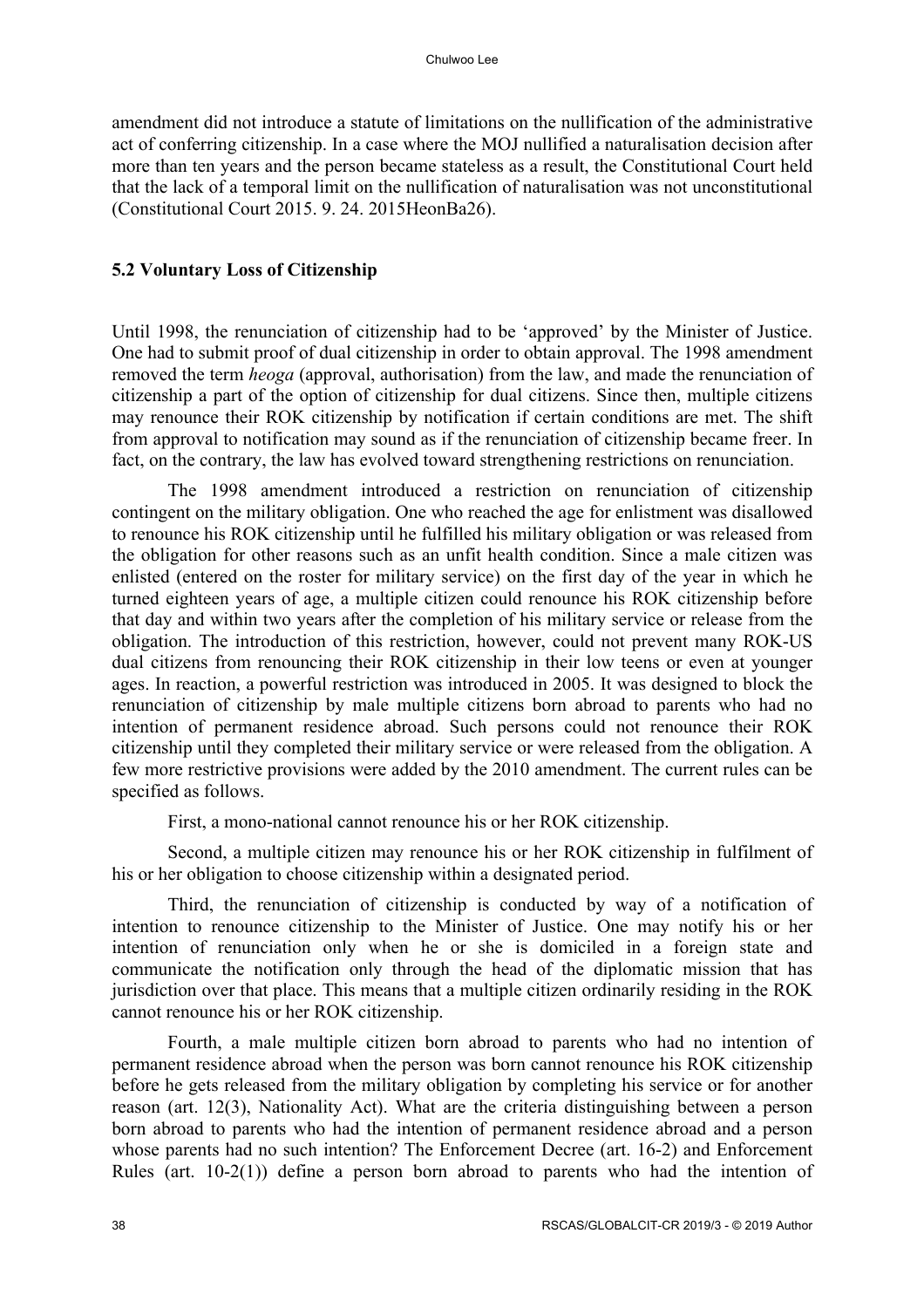permanent residence abroad as

- a person born abroad whose father or mother had established a base of living in a foreign state and had acquired foreign citizenship or permanent residency before he was born (for countries that do not grant permanent residency, the maximum-term visa or residence permit is regarded as equal to permanent residency);
- a person whose father or mother acquired foreign citizenship or permanent residency after he was born abroad;
- a person whose father or mother had resided abroad and had applied for citizenship or permanent residency by the time when he was born;
- a person born abroad whose father or mother applied for foreign citizenship or permanent residency after he was born; or
- a person born abroad whose father or mother had resided abroad for seventeen consecutive years or more.

Fifth, a male multiple citizen born abroad to parents who had the intention of permanently residing abroad when the person was born may renounce his ROK citizenship by notification before 31 March of the year of enlistment (the year in which he reaches the age of eighteen) or after he has completed his military service or been released from the obligation. This restriction on renunciation applies even to second- or third-generation emigrants who have very weak ties with the ROK. The ROK rule is more restrictive than is allowed by the European Convention on Nationality, which prohibits states parties from "deny[ing] the renunciation of nationality merely because persons habitually resident in another State still have military obligations in the country of origin".<sup>24</sup> Yet the Constitutional Court of the ROK held that the restriction is constitutional *inter alia* because renunciation is possible for such emigrants before 31 March of the year of becoming eighteen years of age (2015. 11. 26. 2013HeonMa805 & 2014HeonMa788 consolidated).

Sixth, there is no restriction on the renunciation of citizenship by minors except for the above restrictions. While minors who are fifteen years of age or older should submit the notification of renunciation on their own, younger children should do so through their legal representatives (art. 19, Nationality Act; art. 25-2, Enforcement Decree for the Act).

Seventh, the loss of citizenship takes effect when the Minister of Justice accepts the notification of renunciation (art. 14(3), Nationality Act).

Since the Nationality Act refers to the renunciation of citizenship as a way of exercising the option of citizenship under art. 12 of the Nationality Act, the MOJ refused to accept notifications of renunciation by multiple citizens who do not have the obligation of option under that article, such as those who have already made a pledge not to exercise foreign citizenship in the ROK. This was challenged in court, and the court held that the law did not prohibit renunciation outside the option of citizenship (Seoul Administrative Court 2017. 9. 22. 2017GuHap55138, Seoul High Court 2018. 4. 27. 2017Nu76342). Nevertheless, the window for renouncing ROK citizenship is very limited. By allowing renunciation only to multiple citizens domiciled abroad, the law takes away the freedom of 'choice' from multiple citizens who have to fulfil their obligation to 'choose' citizenship while residing in the country. They have no choice but to renounce their other citizenship or pledge not to exercise it and keep possessing their ROK citizenship. The European Convention on Nationality provides a standard for evaluating this kind of restriction. According to art. 8 of the

l

<sup>&</sup>lt;sup>24</sup> European Convention on Nationality Explanatory Report, para. 81.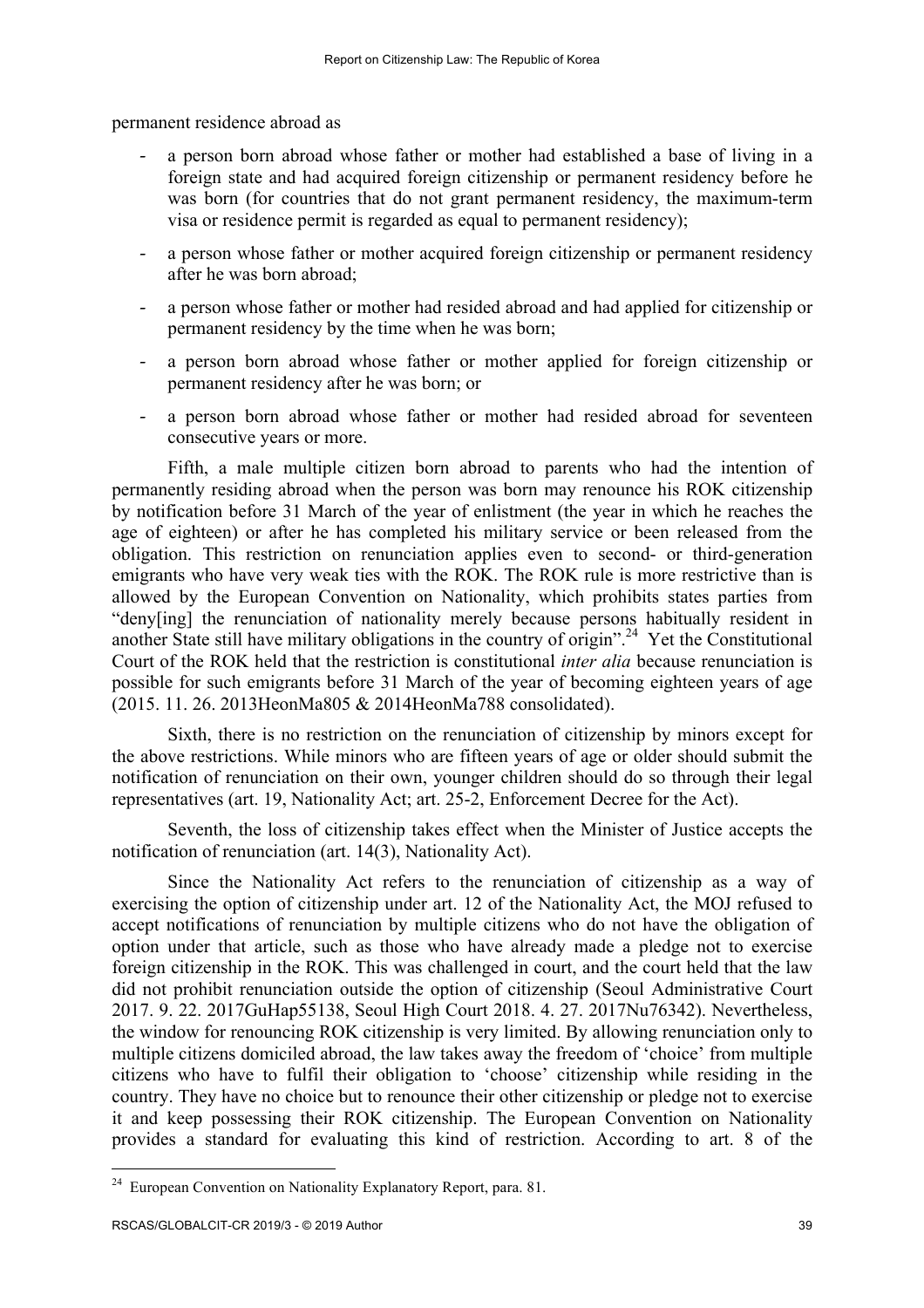Convention, "each State Party shall permit the renunciation of its nationality provided the persons concerned do not thereby become stateless." By stipulating that "a State Party may provide in its internal law that renunciation may be effected only by nationals who are habitually resident abroad," the Convention prohibits restrictions on renunciation of citizenship by emigrants settled in foreign countries.

### **5.3 Procedures and duties after the loss of citizenship**

Except when one has lost citizenship by renunciation, a person who has lost his or her ROK citizenship should report the loss of citizenship to the Minister of Justice (art. 16(1), Nationality Act). While there is no penalty against noncompliance with this rule, one can be penalised under the Immigration Control Act by continuing to use an invalid passport or misrepresenting his or her citizenship status when entering the country. The reporting obligation is aimed at facilitating the collection of information of emigrants who acquire foreign citizenship and thereby lose ROK citizenship. Yet many emigrants do not comply with the obligation after naturalisation to foreign countries and leave the ROK government unaware about their citizenship status.

When a public official finds that a person has lost his or her ROK citizenship, he or she should immediately report it to the Minister of Justice so that the change of status can be reflected in administration and public records. The loss of citizenship of a person who acquires foreign citizenship takes effect at the time when he or she acquires that foreign citizenship. If that date is unknown, the date of the first issuance of that person's foreign passport is presumed to be the date when the person lost his or her ROK citizenship (arts. 15(3) & 16, Nationality Act).

One who has lost his or her ROK citizenship should transfer any economic right which only citizens can enjoy within three years unless otherwise provided (art. 18, Nationality Act). Since the late 1990s, foreigners may enjoy real property rights without many restrictions. If the person has a real property right, he or she should report the loss of citizenship within six months (art. 8(3), Report of Real Estate Transactions Act).

### **5.4 Statistical overview of the loss of citizenship**

The following table shows the numbers of people who lost their citizenship involuntarily and voluntarily (renunciation). The figures for involuntary loss include cases of lapse (due to failure to renounce foreign citizenship after acquiring ROK citizenship, non-performance of the obligation to choose citizenship or, after 2010, failure to make a pledge not to exercise foreign citizenship in the ROK as an alternative to the renunciation of foreign citizenship), cases of automatic loss resulting from the acquisition of foreign citizenship, and cases of loss as a result of the nullification of the decision of granting citizenship (naturalisation or reinstatement of nationality).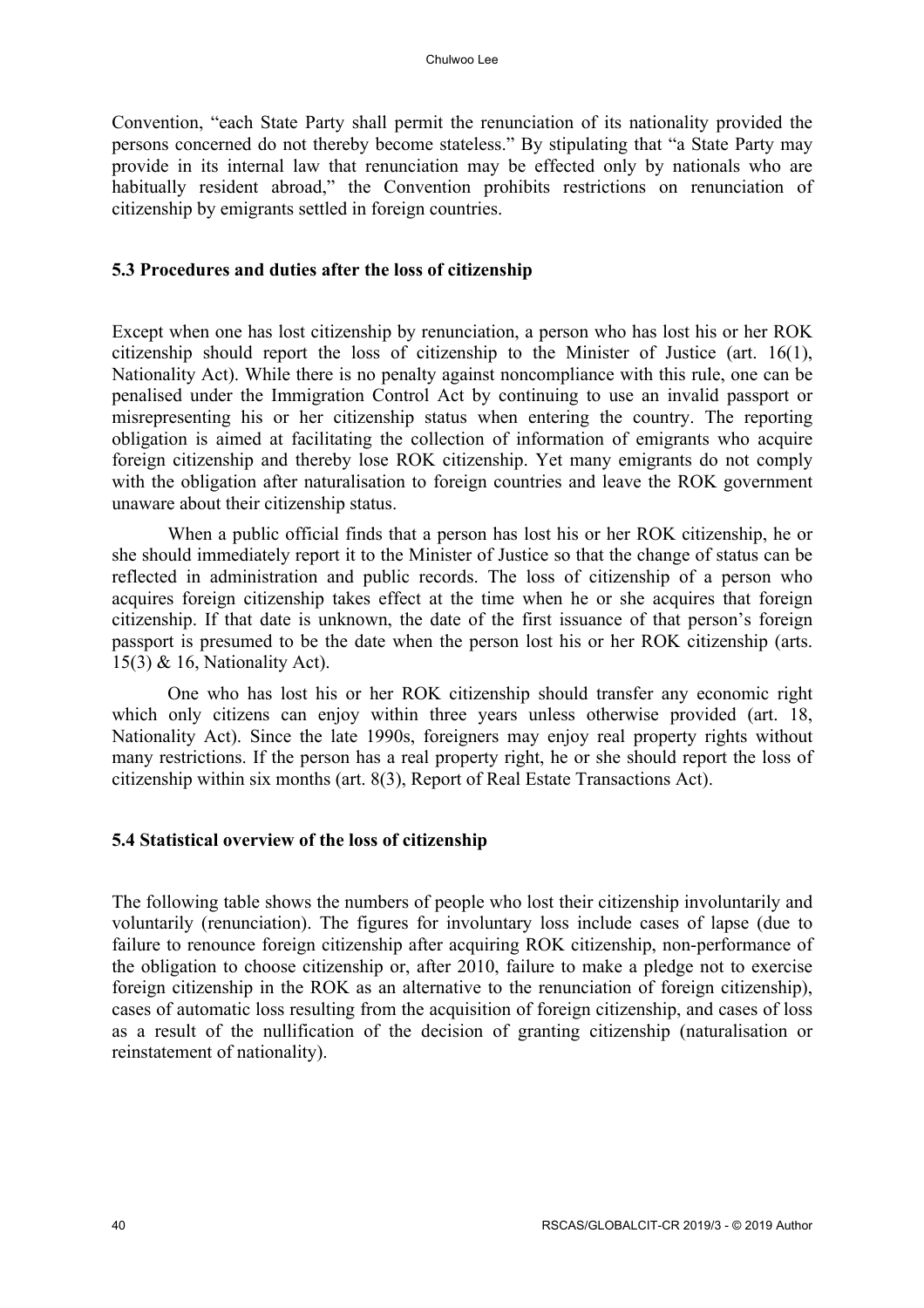| <b>YEAR</b> | <b>INVOLUNATARY LOSS</b> | <b>RENUNCIATION</b> |
|-------------|--------------------------|---------------------|
| 1991        | 12,348                   | 51                  |
| 1992        | 8,831                    | 49                  |
| 1993        | 14,305                   | 59                  |
| 1994        | 5,857                    | 40                  |
| 1995        | 811                      | 41                  |
| 1996        | 400                      | 66                  |
| 1997        | 1,263                    | $\bf 84$            |
| 1998        | 2,364                    | 191                 |
| 1999        | 5,904                    | 285                 |
| 2000        | 16,168                   | 586                 |
| 2001        | 10,589                   | 651                 |
| 2002        | 14,508                   | 708                 |
| 2003        | 29,597                   | 802                 |
| 2004        | 22,070                   | 1,419               |
| 2005        | 21,996                   | 2,921               |
| 2006        | 20,465                   | 683                 |
| 2007        | 22,802                   | 726                 |
| 2008        | 20,163                   | 276                 |
| 2009        | 21,136                   | 886                 |
| 2010        | 22,131                   | 733                 |
| 2011        | 21,472                   | 1,324               |
| 2012        | 17,641                   | 823                 |
| 2013        | 19,413                   | 677                 |
| 2014        | 18,150                   | 1,322               |
| 2015        | 16,595                   | 934                 |
| 2016        | 35,257                   | 1,147               |
| 2017        | 19,364                   | 1,905               |

Table 7. Loss of citizenship 1991-2017

Sources: Ministry of Justice (2016: 994-995; 2017: 63)

The United States tops among the countries whose citizenship the persons who lost their ROK citizenship intended to retain or acquire, which means that the acquisition of US citizenship is the greatest cause of loss of ROK citizenship. The sudden increase in the number of involuntary losses in 2016 is due to naturalisations to Japan (Ministry of Justice 2016: 65).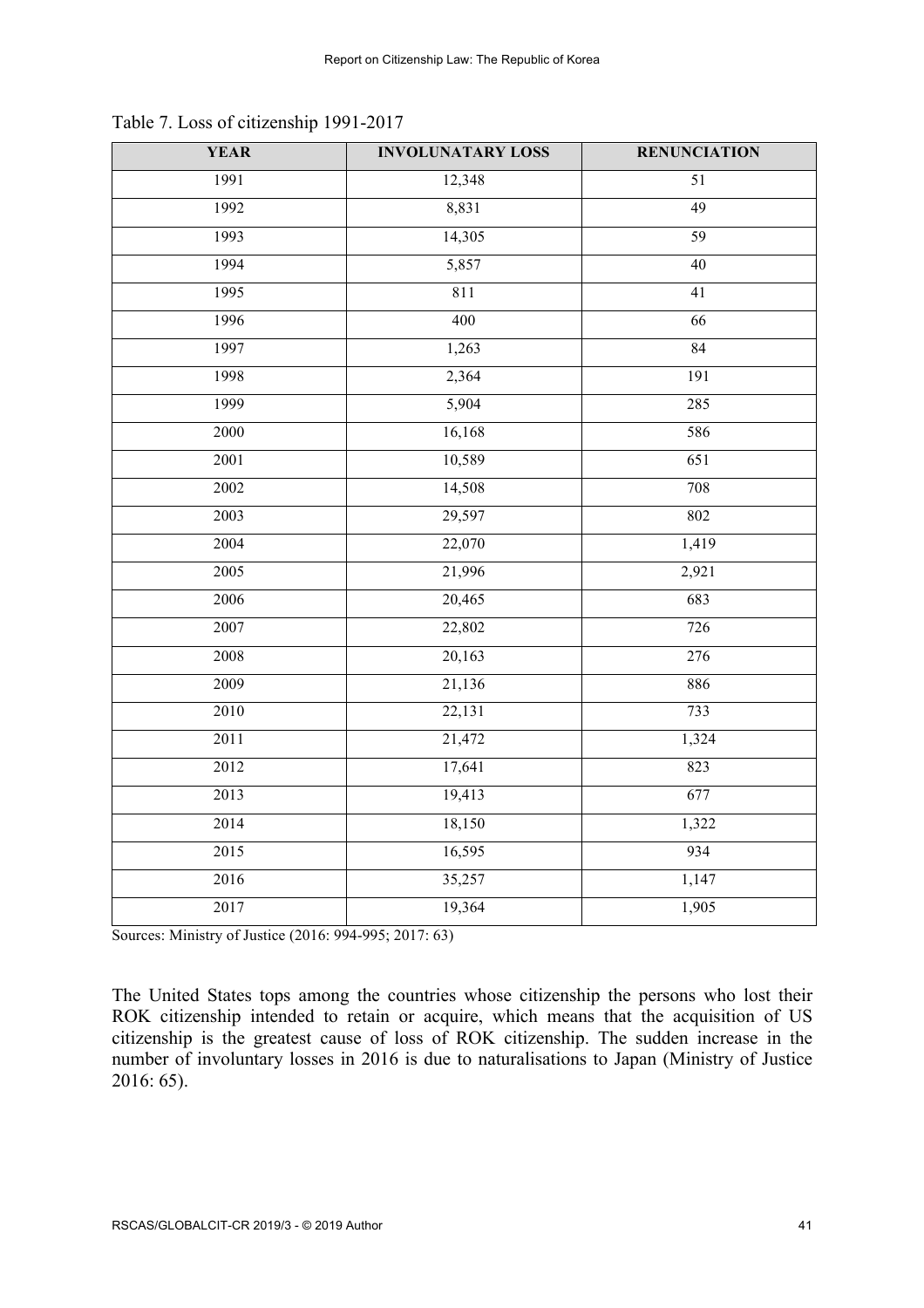# **6. Controlling multiple citizenship and statelessness**

# **6.1 Controlling multiple citizenship**

Until 1998, Korean citizenship law was characterised by enormous hostility to multiple citizenship on the one hand and insufficient control of it on the other. The Nationality Act did not provide for the option of citizenship, while multiple citizens by birth were advised to choose citizenship in an *ad hoc* manner according to the MOJ's internal guidelines. The 1997 amendment introduced very restrictive rules against multiple citizenship. The option of citizenship was strictly enforced, with non-performance of the obligation to choose citizenship resulting in the lapse of citizenship. Policy commentators often criticised the taking away of citizenship without notice for the simple reason that the obligation to choose citizenship was not fulfilled. That criticism and arguments in favour of tolerance to multiple citizenship in an era of globalisation fuelled the legislative change in 2010. Now the majority of multiple citizens by birth may permanently retain their multiple citizenship. Many people who acquire ROK citizenship after birth may also remain multiple citizens if allowed by the laws of their other state of citizenship. The current law controls and tolerates multiple citizenship in the following ways.

# *Option of citizenship*

The ROK law imposes on multiple citizens the obligation to choose citizenship. Not all multiple citizens have that obligation. It is only for multiple citizens by birth and persons who notified the intention to retain citizenship after acquiring foreign citizenship by marriage, adoption, acknowledgment or automatic spousal or filial extension of the acquisition of citizenship. Since the latter type of multiple citizens are negligible in number, the option of citizenship is practically for multiple citizens by birth. The standard deadline for choosing citizenship for multiple citizens is the time when the person reaches the age of 22, but the military obligation restricts the renunciation of ROK citizenship and hence the choice of foreign citizenship. As explained, persons born abroad to parents who had no intention of permanent residence abroad may choose foreign citizenship by renouncing their ROK citizenship only after they get released from the military obligation, while persons born abroad to parents who had the intention of permanent residence abroad may renounce their ROK citizenship either before 31 March of the year in which they reach the age of eighteen or after release from the military obligation. On the other hand, one may choose ROK citizenship by renouncing his or her other citizenship any time before he or she reaches the age of 22 even if the person has yet to be released from the military obligation (art.  $12(1)$ &(2), Nationality Act).

One of the most remarkable changes brought by the 2010 amendment was the introduction of a pledge not to exercise foreign citizenship inside the ROK as an alternative to the actual renunciation of the foreign citizenship. This alternative cannot be enjoyed by persons born abroad from birth tourism. In other words, a person born in a foreign state while his or her mother, who had left the ROK in pregnancy, was sojourning in that state for the purpose of giving birth to the person cannot avail himself or herself of the alternative (art. 13(3), Nationality Act).<sup>25</sup> One who has made the pledge may permanently possess his or her

 $^{25}$  The following person is not regarded as a person born from birth tourism.

<sup>-</sup> a person whose father or mother lived abroad continuously for two years or more, during which the person was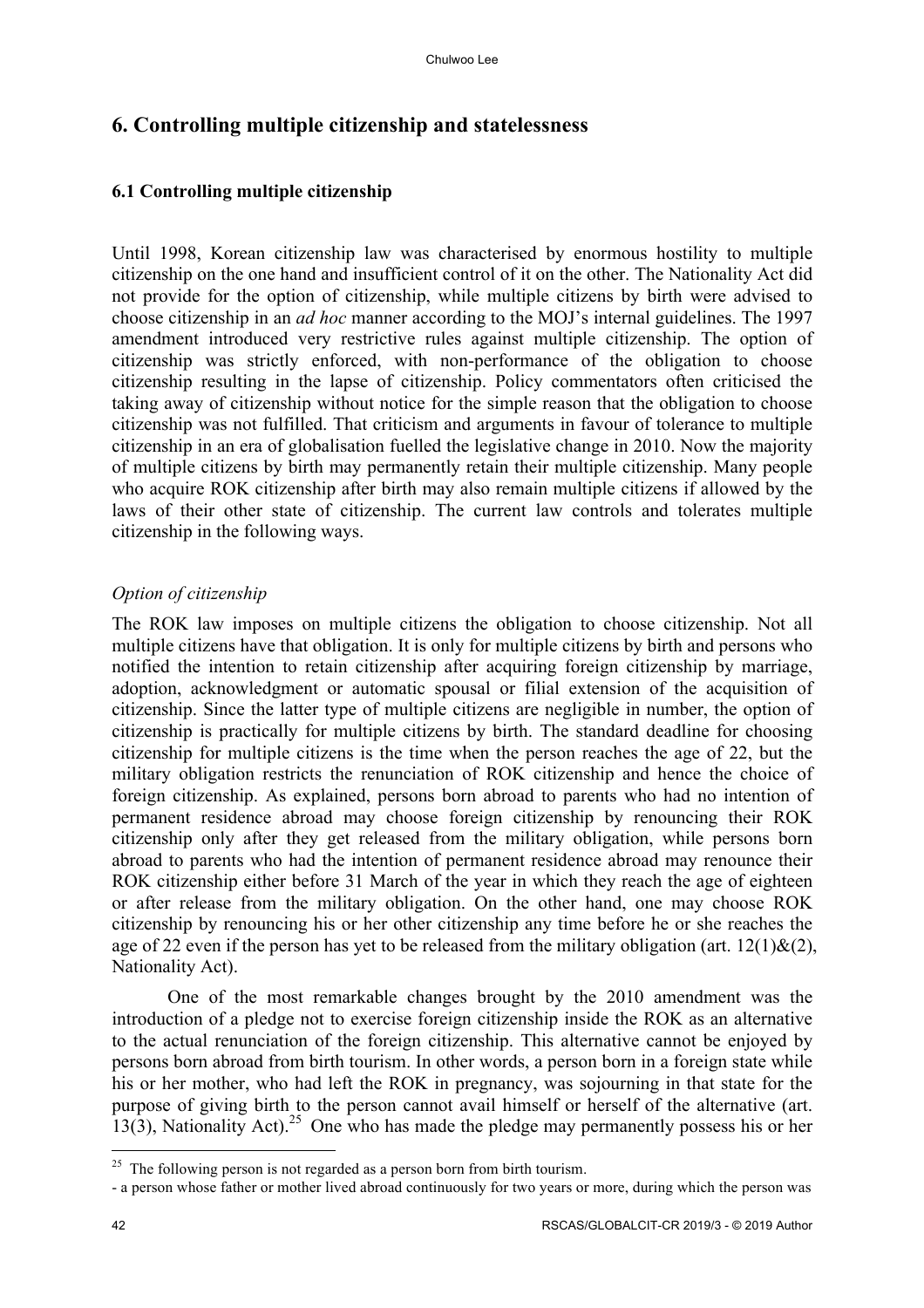foreign citizenship without losing ROK citizenship unless he or she commits an act that is contrary to the pledge. One should make the pledge before the deadline for the option of citizenship (mostly when the person turns 22 years of age), but one who performs the military obligation by actual service, by serving as a full-time reserve or by serving in replacement status may make the pledge within two years after release from the service (art. 13(2), Nationality Act).

Another change brought by the 2010 amendment was that a person who failed to choose citizenship or make a pledge not to exercise foreign citizenship do not lose his or her ROK citizenship right away. The failure invites an order to choose citizenship, which gives the person a chance to retain his or her ROK citizenship by renouncing his or her other citizenship within a year (art. 14-2(1), Nationality Act).

Although many of the above rules are phrased as if they apply only to multiple citizens born in a ius soli country, multiple citizens born from an ROK citizen and a citizen of another ius sanguinis country are treated in the same way.

### *Retention of foreign citizenship after acquiring ROK citizenship*

As has been explained, certain categories of persons who acquire ROK citizenship by naturalisation or reinstatement of nationality are exempt from the obligation to renounce their previous citizenship if they make a pledge not to exercise foreign citizenship. To repeat, those categories are

- a person who acquires citizenship by facilitated naturalisation as the spouse of a citizen
- a person who acquires citizenship by special naturalisation or reinstatement of nationality by reason of a special contribution to the republic or special talent
- a person who was adopted by a foreigner before reaching majority under the Civil Act, acquired foreign citizenship, has continuously lived abroad, and recovers ROK citizenship by reinstatement of nationality
- a person who permanently returned from a foreign state at the age of 65 years or above and acquires citizenship by reinstatement of nationality
- a person who has difficulty in renouncing his or her other citizenship because of reasons consisting in the laws and institutions of that foreign state despite his or her intention to renounce it.

During the debate leading to the 2010 amendment, the proposal that permanent residents should be allowed to retain their previous citizenship when they acquire ROK citizenship by naturalisation. The idea came up in consideration of the smaller than 20,000 Chinese population (*huaqiao* or *hwagyo*) that had immigrated generations before. The majority of the population possess Taiwanese nationality. Policy commentators observed that many of the ethnic Chinese immigrants adhered to their Taiwanese nationality because of

born

<sup>-</sup> a person whose father or mother acquired the citizenship, permanent residency or the maximum-term visa / residence permit of a foreign state before or after the birth of that person and had no habitual residence in the ROK in that period

<sup>-</sup> a person whose father or mother was living in a foreign state for a certain period when the person was born for the purpose of study, discharging a public responsibility, performing an overseas assignment, employment, etc. (art. 17(3), Enforcement Decree for the Nationality Act).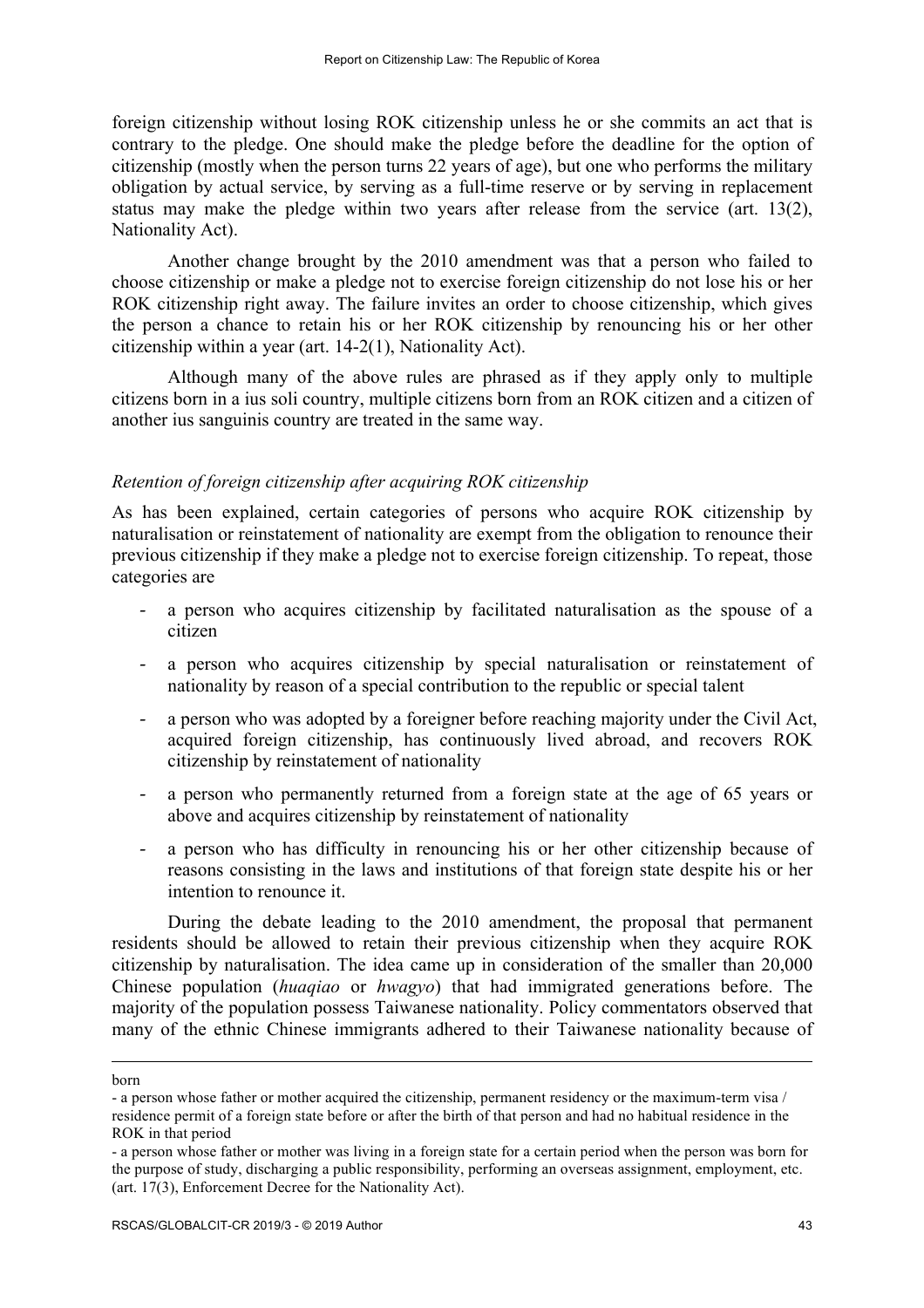their loyalty to the country that supported them during difficult times and their wish to maintain a sense of identity. Concomitantly, the toleration of their multiple citizenship would help them to integrate into Korean society while preserving their identity. The idea was incorporated into a draft act within the MOJ, but was abandoned at the last stage of making the bill.

# **6.2 Controlling statelessness**

ROK citizenship law has the following rules for preventing statelessness.

- A citizen cannot renounce his or her citizenship if he or she would become stateless.
- No decision of loss of citizenship can be issued against a citizen who has no other citizenship.
- A person who acquires citizenship by naturalisation or reinstatement of nationality needs not renounce his or her previous citizenship before he or she acquires ROK citizenship.

On the other hand, the law has the following gaps and limitations in preventing statelessness.

- Because a person can acquire ROK citizenship iure soli only if his or her parents are unknown or stateless, one who is born in the ROK to foreigners becomes stateless even if he or she knows his or her parents and they are not stateless if he or she fails to acquire iure sanguinis the citizenship of the country of his or her parents' citizenship.
- A person can lose his or her ROK citizenship acquired through naturalisation or reinstatement of nationality or ascertained through nationality determination, if he or she is found to have obtained the decision by deceit or other illegitimate means, regardless of whether he or she possesses the citizenship of another state.

As pointed out, there are cases of stateless women who lost their ROK citizenship because their marriages were found to be fake and their naturalisations were nullified. Another group of stateless persons in the ROK are persons claiming to be from North Korea but refused protection under the Act on the Protection and Settlement Support of Residents Escaping from North Korea or denied recognition as ROK citizens through nationality determination. Many of them simply cannot prove that they are from North Korea. Among them are persons whom the ROK government regards as having Chinese citizenship, either as ethnic Koreans in China (*chaoxianzu* or *joseonjok*) or as Chinese emigrants (*huaqiao* or *hwagyo*) from North Korea, but whom the Chinese government does not recognise as Chinese citizens (Chung et al. 2010: 22-27; Kim & Choi 2013: 41-47). These are persons of 'undetermined nationality' in the UNHCR lexicon (Massey 2010). There are also a few who are recognised as citizens of North Korea but do not qualify as citizens of the ROK under the Nationality Act. An example is a person who obtained North Korean citizenship iure sanguinis a matre at a time when the ROK only recognised ius sanguinis a patre (e.g. the complainant in Constitutional Court 2000. 8. 31. 97HeonGa12). That person may be de facto stateless, because he is a citizen of the DPRK, but is unwilling to avail himself of the protection of the DPRK. From the ROK point of view, on the other hand, the person is de iure stateless, because the DPRK is not a state and its citizenship is not valid.

Children born to asylum seekers or irregular migrants tend to lack birth registration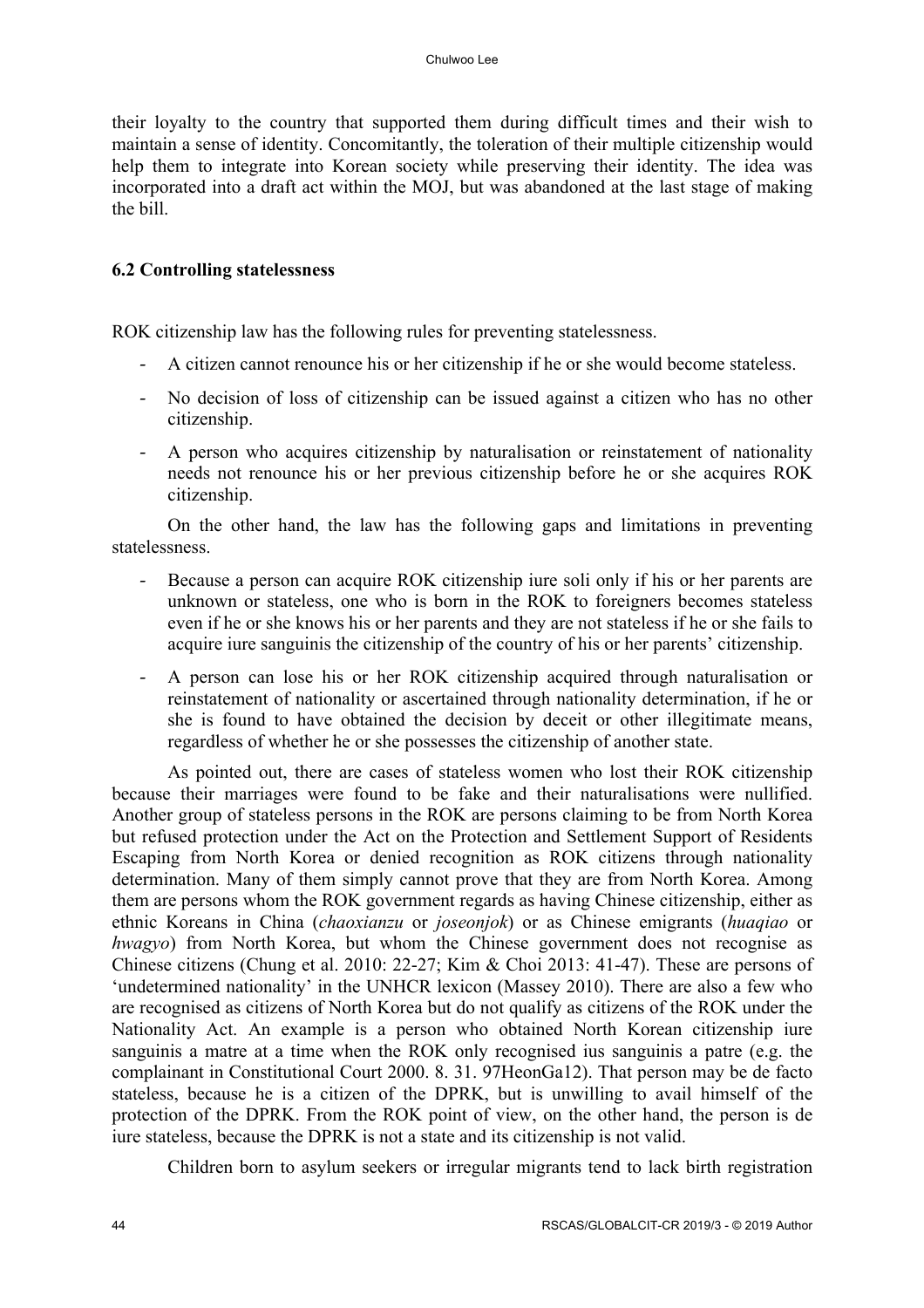and remain outside of protection. Not all of them are stateless, either de facto or de iure, but this group is taken seriously when discussing statelessness in the ROK (see Kim & Choi 2013). While the ROK has an efficient and thorough civil registration system and does not exclude the children of irregular migrants from registration, birth registration depends on reporting, and many foreigners with unstable status do not register the birth of their children. There are calls for compulsory reporting by hospitals.

Although the ROK is a state party to the 1954 Convention on the Status of Stateless Persons, few legislative efforts have been made to bring the convention rules and standards into law and practice. Neither does the government seriously consider accession to the Convention on the Reduction of Statelessness (Chung et al. 2010; Choi 2010).

## **7. Agendas for future reform**

### **7.1 Citizenship policies 1998-2018**

The ROK has gone through four presidencies since the big revision of the citizenship law in 1997 – Kim Dae-jung (1998-2003), Roh Moo-hyun (2003-2008), Lee Myung-bak (2008- 2013), and Park Geun-hye (2013-2017) – and is now under the fifth one – Moon Jae In (2017-). The colours of the administrations have differed and the challenges they have faced have shaped their policies in different ways.

The Kim Dae-jung administration did not try to make many changes to the Nationality Act, which had been substantially revised during the Kim Young-sam presidency. The biggest challenge to the citizenship policy of the Kim Dae-jung government came from relations with the ethnic diaspora in China, whereas the direction of citizenship policy regarding the diaspora had already been laid down by way of the Guidelines on the Nationality Affairs of Coethnics from China the year before its inauguration. The Kim Daejung administration focused more on developing a special non-citizen ethnonational membership status (ethnizenship in Bauböck's terminology, Bauböck 2007; Lee 2013b) than using citizenship law as a policy tool for managing relations with coethnics. The strengthened forces of globalisation in the wake of the Asian Financial Crisis put pressure on immigration law, but little on citizenship law.

The Roh Moo-hyun presidency was characterised by a heightened concern with human rights. The multicultural family policy, a term for a policy of supporting marriage migrants and their families, entailed changes to the citizenship law  $-$  e.g. the relaxing of conditions for facilitated naturalisation for marriage migrants. The Roh administration inherited many agendas from the Kim Dae-jung government and completed some of the changes that had started, such as the amendment of the Overseas Koreans Act and the implementation of another form of ethnizenship by way of the Working Visit scheme for coethnics from China and the former Soviet Union (Lee 2012). It also institutionalised permanent residency, precipitated by campaigns to promote the rights of Chinese residents (*huaqiao* or *hwagyo*). While the forces of globalisation coupled with human-rights concern put pressure for a further liberalisation of citizenship law, many agendas remained at the policy discourse level, such as the toleration of multiple citizenship. In the meantime, the conservative lawmaker Hong Joon Pyo initiated an amendment for restricting the renunciation of citizenship with a view to blocking the evasion of military service. The 2005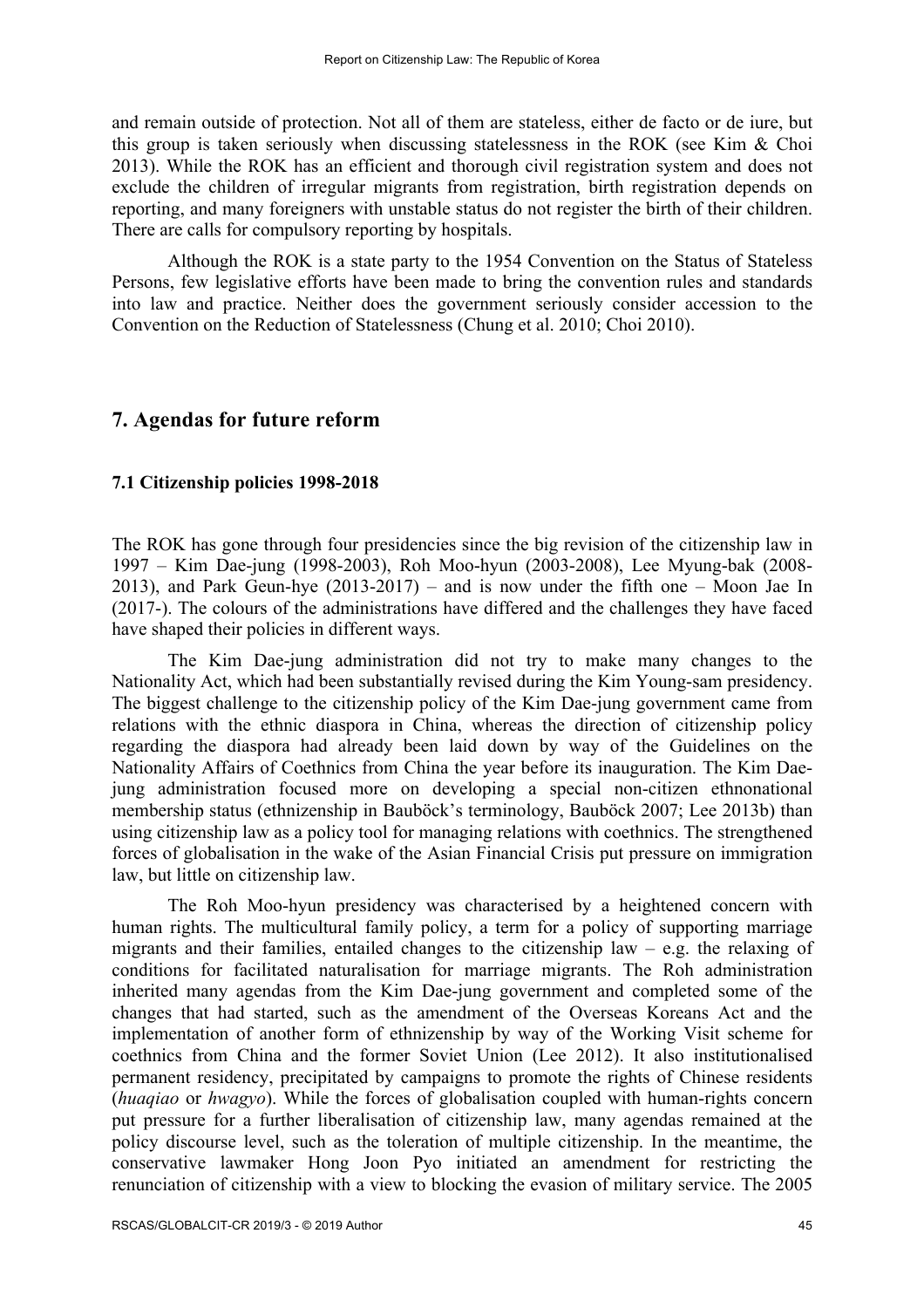amendment formed a significant part of the option rules in the current law.

Lee Myung-bak, the first conservative president in ten years, came up with a citizenship policy closely related with his economy-first idea and national competitiveness policy. The remarkable change to the Nationality Act in 2010 derived from a preoccupation with promoting competitiveness, while many elements adopted in that amendment had been on the agenda of policy discourse under the Roh Moo-hyun presidency. The change in the citizenship law did not amount to an introduction of *ius pecuniae* or investor citizenship (Dzankic 2012), but permanent residency was used as a blatant lure for investments, while the citizenship law also went as far as introducing a special talent privilege in naturalisation.

The Park Geun-hye presidency showed the least interest in citizenship and immigration policy among the four. Its policy was substantially coloured with its concern with national security and social order. Accordingly, many restrictive rules and standards were introduced through delegated legislation, administrative rules and guidelines, such as the doubling of the property threshold in ordinary naturalisation. An amendment was made to delegate a definition of multiple citizenship to a presidential decree. The definition was no more than an enumeration of existing types of multiple citizenship.

The Park Geun-hye government called for a stronger national (Korean) identity on the part of naturalised citizens. It also planned to restructure the list of immigration statuses with a view to limiting naturalisation application to permanent residents or a few groups of stable residents. These ideas were put into law in 2018 under the Moon Jae In administration. Permanent residency became a requirement for ordinary naturalisation. A citizenship oath and certificate of naturalisation or reinstatement of nationality were introduced. While this government, led by a former civil-rights lawyer, demonstrates somewhat greater humanrights sensibilities in various policy areas, its citizenship and immigration policy has yet to display a heightened human-rights awareness. The good conduct requirement has been calibrated, but there is still a wide latitude of discretion. Furthermore, national security, maintenance of order and public welfare considerations were introduced for naturalisation decision.

# **7.2 Agendas for future reform**

The following agendas have come up through the policy discourses of the past twenty years and await further development and legislative efforts.

# *Introduction of ius soli*

During the Roh Moo-hyun presidency, the MOJ discussed a number of issues in anticipation of a reform of citizenship law and policy. Among them were the toleration of multiple citizenship and the introduction of a modified form of ius soli. Among the seriously discussed were double ius soli and acquisition iure soli conditional on immigration status, while unconditional ius soli was not recommended. While multiple citizenship made its way into the law, the ius soli idea disappeared from reform discourse. The issue might come up in future discussions, at least with reference to the widening of the exceptional ius soli in the current law.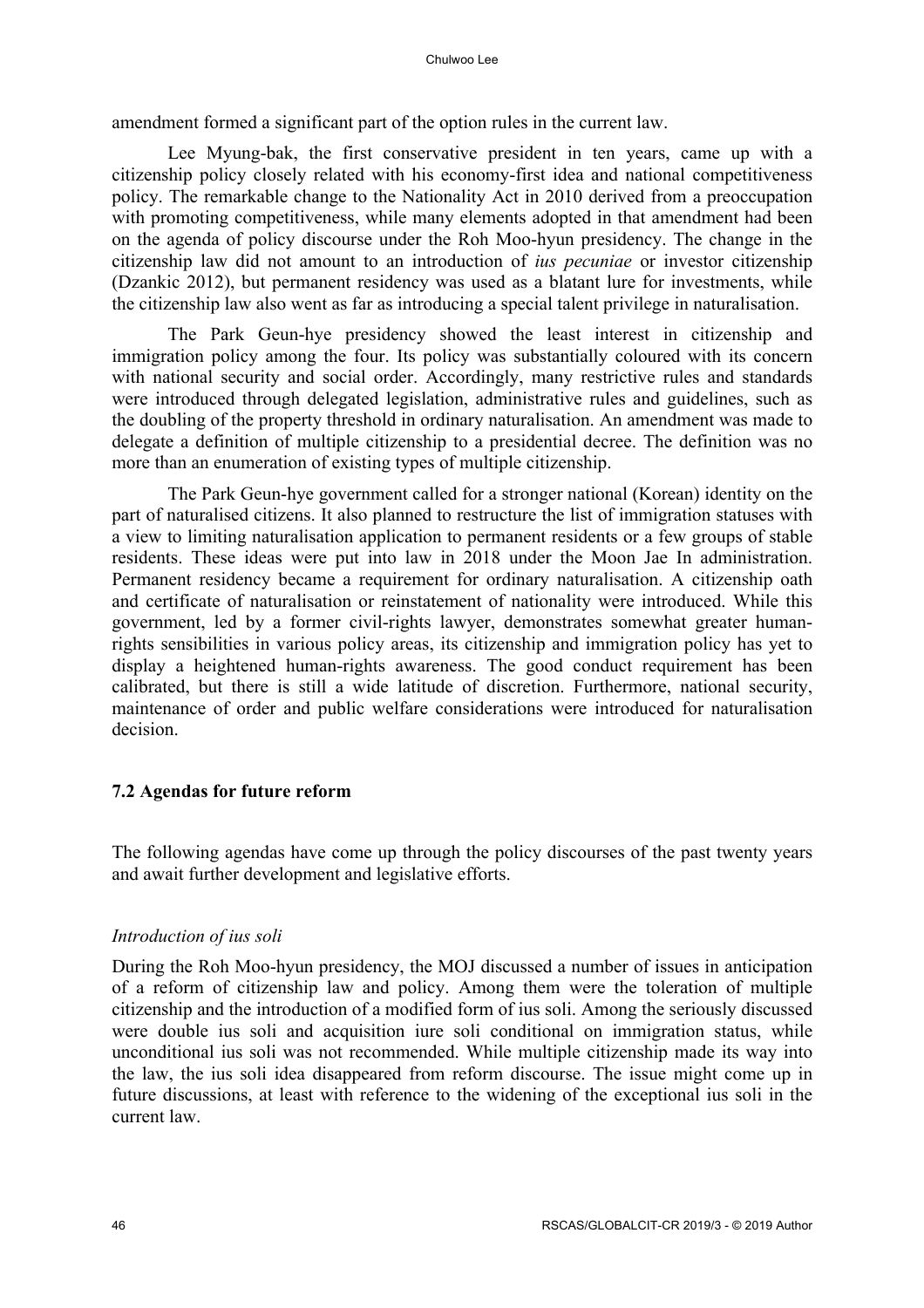### *Limiting discretion in decisions on naturalisation / reinstatement of nationality*

The administrative decision of approving naturalisation in the ROK is discretionary. There is no naturalisation as entitlement. This may not be unique compared with many European countries (Goodman 2010: 19-20). The enumeration of criteria for judging 'good conduct' in the Enforcement Rules for the Nationality Act may help to limit the scope of discretion to some degree, but still there is a substantial latitude of discretion. Further, national security, maintenance of order and public welfare considerations were newly introduced for naturalisation, which may combine with other factors to broaden the room for discretion, as in reinstatement of nationality. Courts exercise examination of whether there was 'deviation and abuse in discretion' and annul arbitrary decisions. One standard is "whether there is a special reason not to accept the applicant as a member of the citizenry," which is a tautological criterion that should be applied in a nuanced manner in each case (Seoul Administrative Court 2013. 10. 24. 2012GuHap33317).

### *Greater tolerance to multiple citizenship*

Whereas the 2010 amendment successfully opened up the way for toleration of multiple citizenship, there are campaigns for widening the scope of allowing multiple citizenship. It is likely that the age threshold will be lowered for return migrants who acquire citizenship by reinstatement of nationality without renouncing their foreign citizenship. On the other hand, the automatic loss of citizenship upon the acquisition of foreign citizenship is likely to go unchallenged for the time being in spite of strong campaigns by emigrants in the United **States**.

### *Release from citizenship*

While the Constitutional Court declared constitutional the restriction on the renunciation of citizenship by non-resident citizens from the age for enlistment until release from the military obligation, there are calls from emigrants in the United States for broader chances of renunciation.

### *Limits on the nullification of naturalisation*

There is no temporal limit on the administrative decision to nullify naturalisation on account of deceit or other illegitimate acts. A reasonable statute of limitations is needed. It will contribute to reducing statelessness. Problems arising from the nullification of naturalisation decisions induced by marriage fraud may stimulate a rethinking of the nature of marriage in this changing world.

#### *Reduction and management of statelessness*

An advisory research report for the MOJ in 2010 called for accession to the Convention on the Reduction of Statelessness, one effect of which will be a mandatory expansion of ius soli to the extent of granting ROK citizenship to all persons born in the ROK who would otherwise be stateless. The same research suggested that the ROK align its law with the standards provided for by the Convention Relating to the Status of Stateless Persons. The report also called for the establishment of a procedure for identification and recognition of stateless persons. It recommended that the procedure be administered by the same body as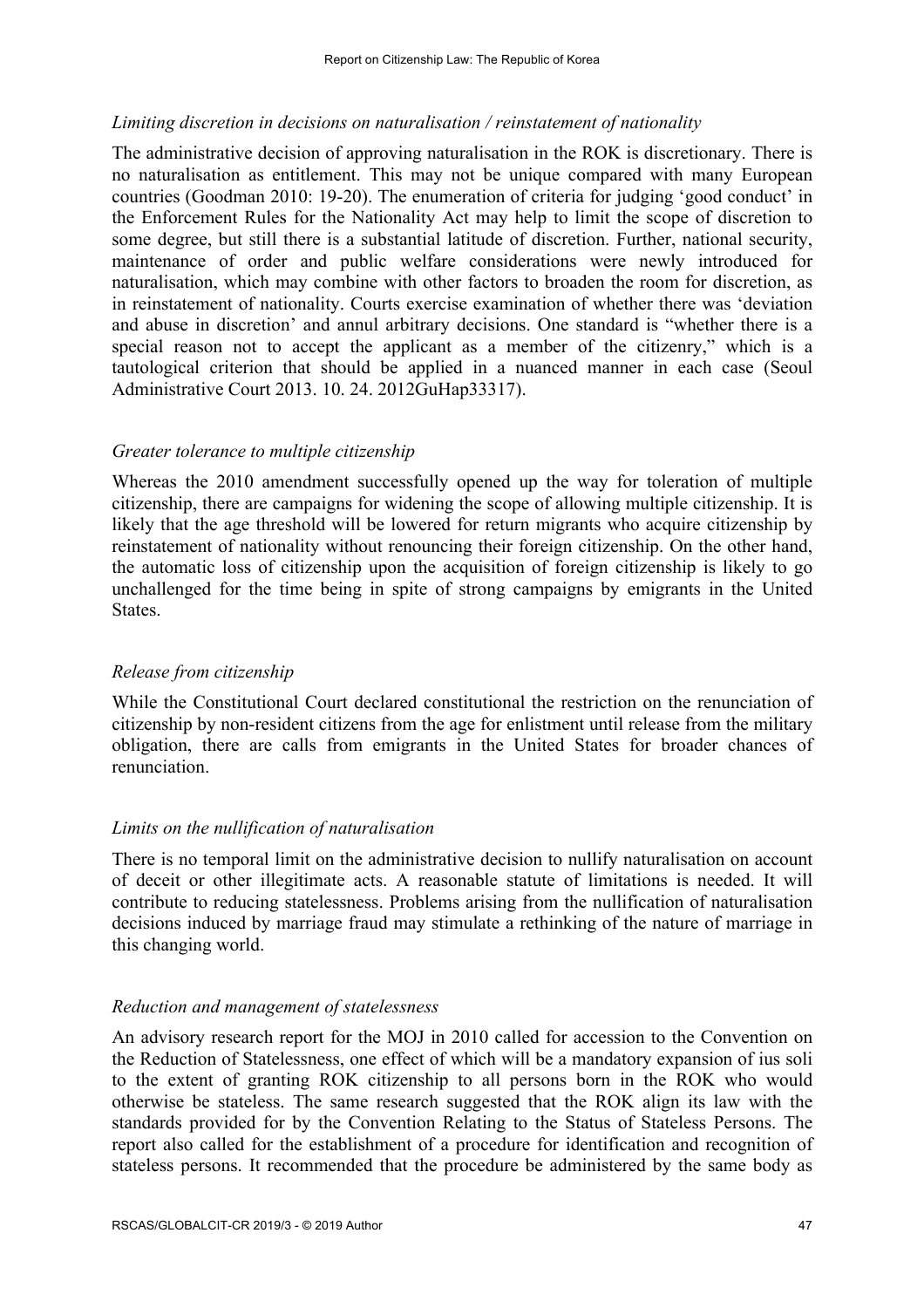asylum administration (Chung et al. 2010).

# *Reform of the nationality determination procedure*

The above report recommended that nationality determination should be calibrated. The current 'non-possession' decision should be broken down into i) rejection on account of the possession of foreign citizenship, ii) declaration of inability to identify nationality, and iii) recognition of statelessness.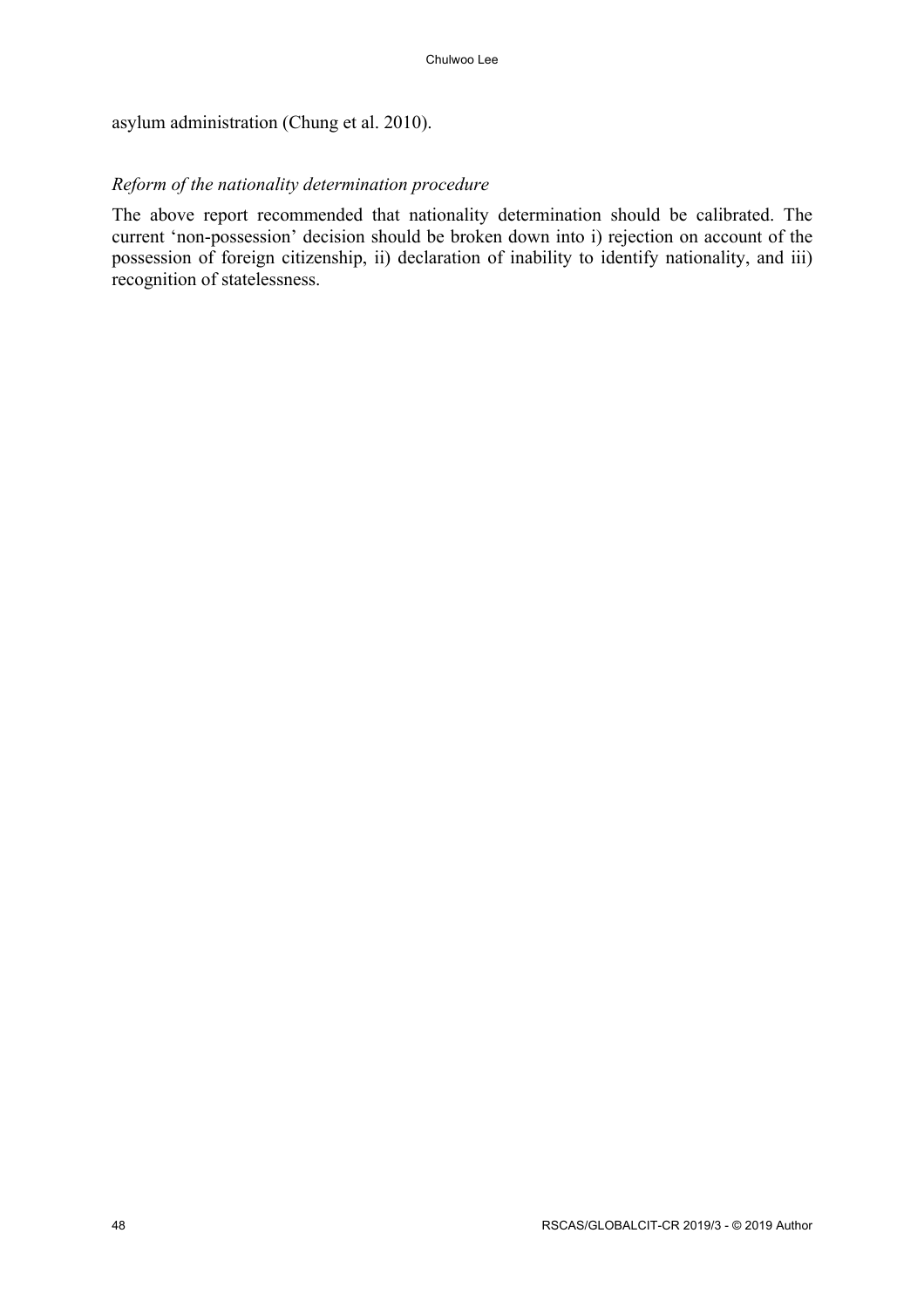# **Bibliography**

- An, Jong Chol (2015), 'Who are the first Koreans? The first Korean nationality law (1948) and its limits,' *BAKS Papers* 16: 23-44.
- Bauböck, Rainer (2007), 'Stakeholder citizenship and transnational political participation: A normative evaluation of external voting', *Fordham Law Review* 75 (5): 2393-2447.
- Bauböck, Rainer, Eva Ersbøll, Kees Groenendijk & Harald Waldrauch (2006a), 'Introduction', in Rainer Bauböck, Eva Ersbøll, Kees Groenendijk & Harald Waldrauch (eds.), *Acquisition and loss of nationality: Policies and trends in 15 European countries*, Vol. 1, 15-34. Amsterdam: Amsterdam University Press.
- Castles, Stephen, Hein de Haas & Mark J. Miller (2014), *The Age of migration: International population movements*, 5th ed. New York: The Guilford Press.
- Chen, Edward I-te (1984), 'The attempt to integrate the empire: Legal perspectives', in Ramon H. Myers & Mark R. Peattie (eds.), *The Japanese colonial empire, 1895-1945*, 240-274. Princeton: Princeton University Press.
- Choi, Hong-Yop (2010), 'Comparison between international instruments on statelessness and the Korean laws: Commissioned by the UNHCR Representation in the Republic of Korea', *Korea Review of International Studies* 13 (1): 31-56.
- Chung, Erin Aeran (2010), *Immigration and citizenship in Japan*. Cambridge: Cambridge University Press.
- Chung, In Seop (1988), 'Legal boundaries of Koreans' [in Korean], in Editorial Committee for the Festschrift for Professor Im Wontaek (ed.), *Questions in social science* [in Korean], 647-672. Seoul: Seoul National University Press.
- Chung, In Seop (1996), *The legal status of Koreans in Japan* [in Korean]. Seoul: Seoul National University Press.
- Chung, In Seop (1997), 'Strengths and shortcomings of the nationality reservation system' [in Korean], *Seoul International Law Journal* [in Korean] 4 (2): 63-74.
- Chung, In Seop (1998), 'A study of the criteria for the delimitation of the initial citizenry in the nationality law of Korea' [in Korean], *Korean Journal of International Law* [in Korean] 43 (2): 235-248.
- Chung, In Seop, Chulwoo Lee, Ho Taeg Lee & Jung Hae Park (2010), 'The treatment of stateless persons and the reduction of statelessness: Policy suggestions for the Republic of Korea', *Korea Review of International Studies* 13 (1): 7-30.
- Dzankic, Jelena (2012), 'The pros and cons of *ius pecuniae*: Investor citizenship in comparative perpective', EUI Working Paper RSCAS 2012/14, EUDO Citizenship Observatory.
- Ginsburgs, George (1983), *The citizenship law of the USSR.* Dordrecht: Springer Science+Business Media.
- Goodman, Sara Wallace (2010), 'Naturalisation policies in Europe: Exploring patterns of inclusion and exclusion', Comparative Report, RSCAS/EUDO-CIT-Comp. 2010/7, EUDO Citizenship Observatory.
- Hobsbawm, Eric J. (1992), *Nations and nationalism since 1780: Programme, myth, reality*. Cambridge: Cambridge University Press.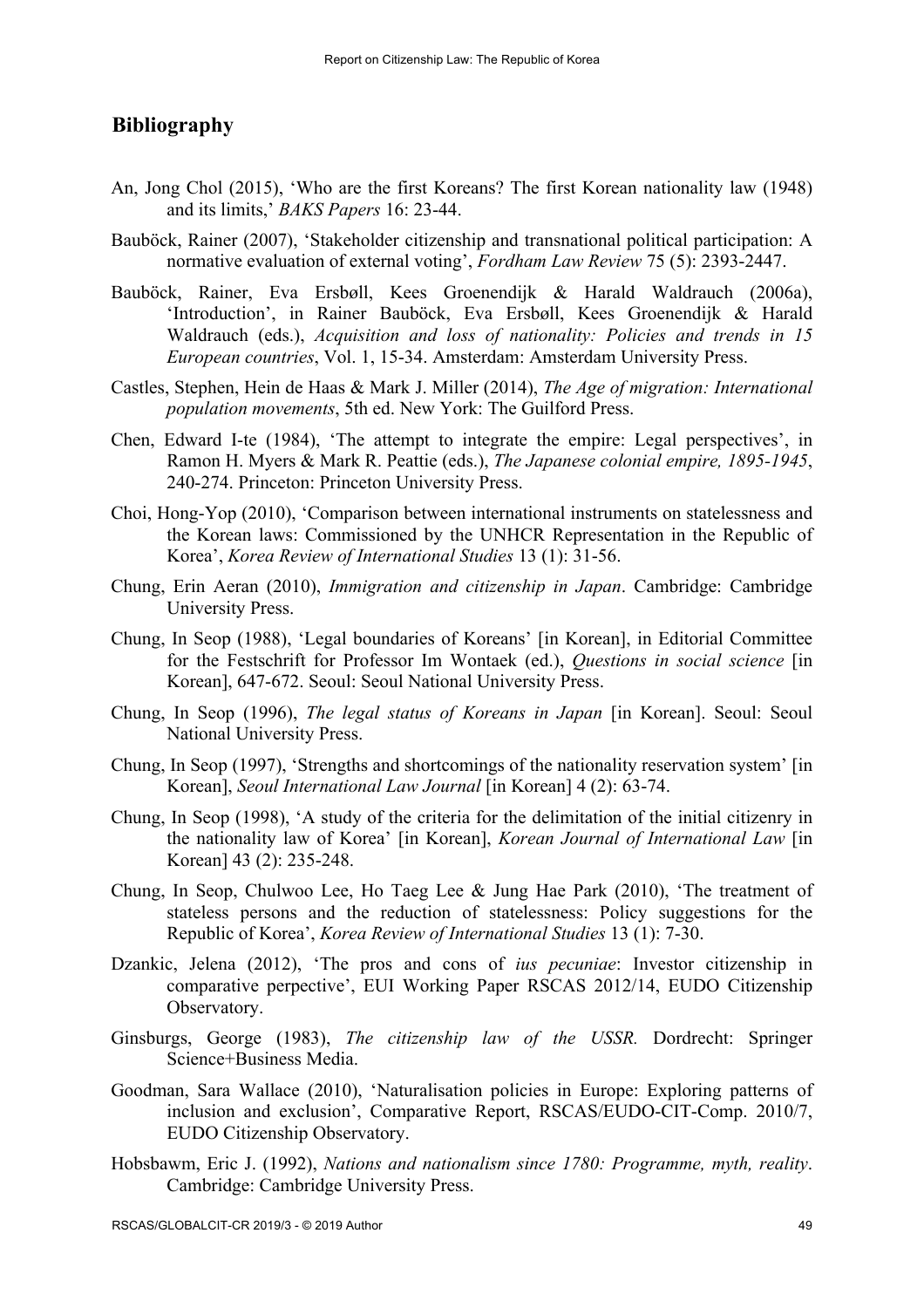- Jennings, Roberts & Arthur Watts (1992), *Oppenheim's international law*, 9th ed., Vol. 1. London: Longman.
- Joppke, Christian (2005), *Selecting by origin: Ethnic migration in the liberal state*. Cambridge MA: Harvard University Press.
- Kim, Chulhyo & Seori Choi (2013), *Mapping statelessness in the Republic of Korea* [in Korean]. Seoul: UNHCR Representative in the Republic of Korea.
- Kim, Nora Hui-Jung (2016), 'The Janus-faced court of naturalisation: Marriage and kinship in naturalisation litigation in South Korea', *Journal of Ethnic and Migration Studies* 42 (9): 1536-1557.
- Kim, Jaeeun (2011), 'Establishing identity: Documents, performance, and biometric information in immigration proceedings', *Law & Social Inquiry* 36 (3): 760-786.
- Kim, Myung-Ki (1997), 'The jurisprudence of the Supreme Court decision that regarded a North Korean as a citizen of the Republic of Korea' [in Korean], *Justice* [in Korean] 30 (2): 186-205.
- Kondo, Atsushi (2016), *Report on citizenship law: Japan*, RSCAS-CIT-CR 2016/11, EUDO Citizenship Observatory.
- Lee, Chulwoo (2010), 'South Korea: The transformation of citizenship and the state-nation nexus', *Journal of Contemporary Asia* 40 (2): 230-251.
- Lee, Chulwoo (2012), 'How can you say you're Korean? Law, governmentality and national membership in South Korea', *Citizenship Studies* 16 (1): 85-102.
- Lee, Chulwoo (2013a), 'Citizenship, nationality, and legal status', in Immanuel Ness (ed.), *The encyclopedia of global human migration*, 1-7. Oxford: Blackwell.
- Lee, Chulwoo (2013b), 'What's so odd about ethnizenship? The legitimacy of preferential treatment of kin-foreigners', *Review of Northeast Asian Studies* 5 (1). http://www.asiaticresearch.org/front/board/view.do?board\_seq=101588&board\_maste r seq=4166.
- Lee, Chulwoo (2014), 'Nationality law: Global trends and the Korean situation observed through the citizenship policy index' [in Korean], *Korean Journal of Law & Society* [in Korean] 46 (6): 425-468.
- Lee, Chulwoo (2015), 'The law and politics of citizenship in divided Korea', *Yonsei Law Journal* 6 (1&2): 3-31.
- Lee, Chulwoo (2017), 'Acquisition and loss of nationality' [in Korean], in Lee Chulwoo & Lee Hee Jung et al., *Immigration law* [in Korean], revised edition, 253-313. Seoul: Bagyeongsa.
- Lee, Chulwoo, Hyonsoo Lee, Cherry Kwon and Sungsik Kang (2018), *Ex post legislative evaluation of the Nationality Act* [in Korean], Legislative Evaluation Studies 18-15-⑦. Sejong: Korea Legislation Research Institute.
- Lee, Dongjin (2014), 'Marriage for immigration in the Republic of Korea: Decoupling controls in immigration law, family law, and criminal law', *Journal of Korean Law* 14: 1-37.
- Massey, Hugh (2010), 'UNHCR and de facto statelessness', Division of International Protection, United Nations High Commissioner for Refugees, LPPR/2010/01.
- Ministry of Justice, Republic of Korea (2005), *Statistical yearbook on immigration* [in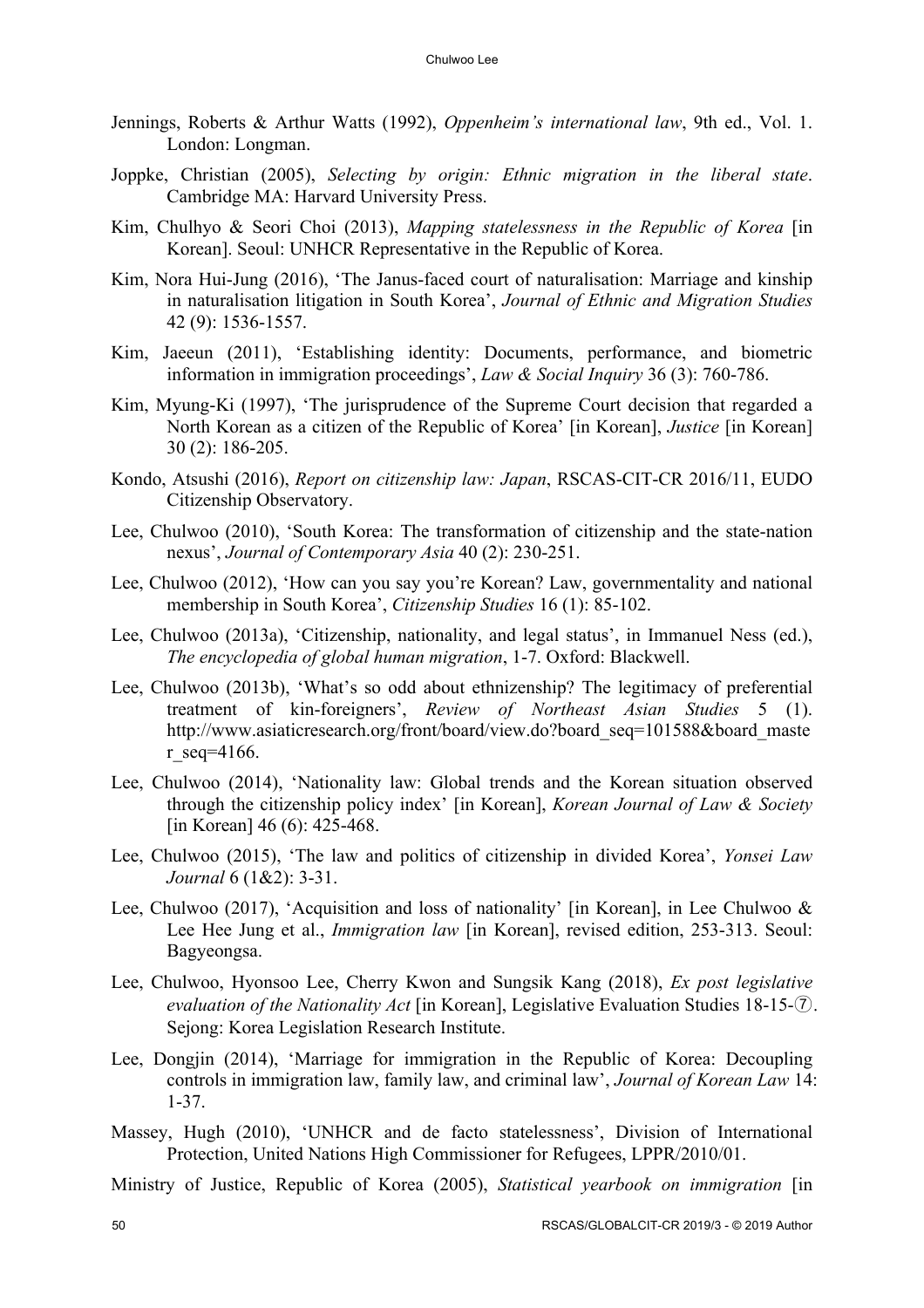Korean].

- Ministry of Justice, Republic of Korea (2006, 2009-2017), *Statistical yearbooks on immigration and foreigner policy* [in Korean].
- Ministry of Justice, Republic of Korea (2010b), *Commentaries on the Nationality Act – including the tenth amendment of the Nationality Act* [in Korean].
- Seok, Dong-Hyeon (2011), *Nationality law* [in Korean], Seoul: Beommunsa.
- Seoul Administrative Court (2013), *The theory and practice of administrative litigation* [in] Korean]. Seoul: Sabeop baljeon jaedan.
- Shachar, Ayelet (2011), "Picking winners: Olympic citizenship and the global race for talent", *Yale Law Journal* 120: 2088-2139.
- Vonk, Olivier W. (2012), *Dual nationality in the European Union: A study on changing norms in public and private international law and in the municipal laws of four EU member states*. Leiden: Martinus Nijhoff.

※ For materials with no or indeterminate authors, such as legislation, treaties and cases, see footnotes.